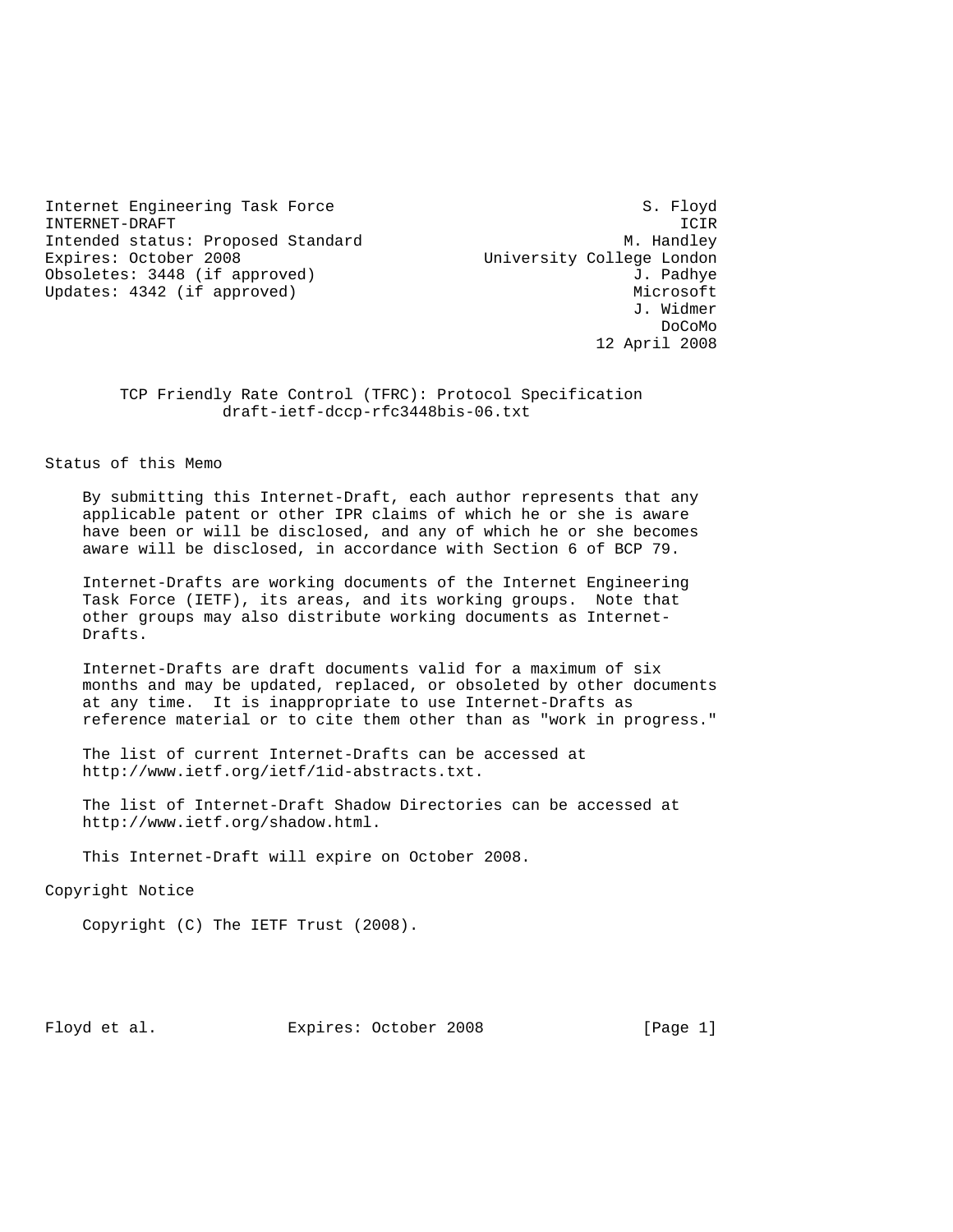# Abstract

 This document specifies TCP-Friendly Rate Control (TFRC). TFRC is a congestion control mechanism for unicast flows operating in a best effort Internet environment. It is reasonably fair when competing for bandwidth with TCP flows, but has a much lower variation of throughput over time compared with TCP, making it more suitable for applications such as streaming media where a relatively smooth sending rate is of importance.

This document obsoletes RFC 3448 and updates RFC 4342.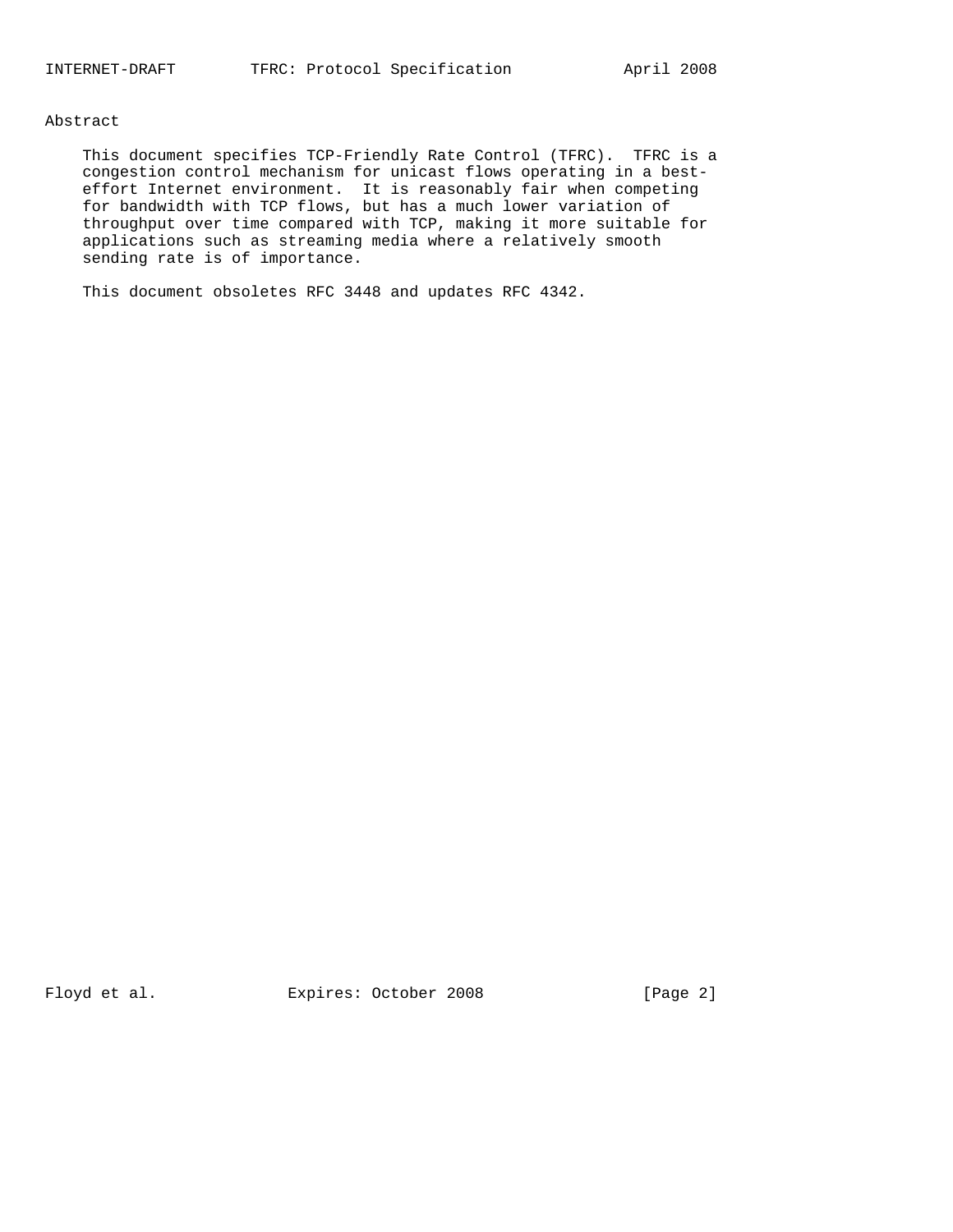# Table of Contents

| 3.2.2. Feedback Packets 17                                  |
|-------------------------------------------------------------|
|                                                             |
| 4.1. Measuring the Segment Size 18                          |
|                                                             |
| 4.3. Sender Behavior When a Feedback Packet is Received  19 |
| 4.4. Expiration of Nofeedback Timer 24                      |
|                                                             |
| 4.6. Scheduling of Packet Transmissions 27                  |
| 5. Calculation of the Loss Event Rate (p) 28                |
| 5.1. Detection of Lost or Marked Packets 28                 |
| 5.2. Translation from Loss History to Loss Events 29        |
| 5.3. Inter-loss Event Interval 31                           |
|                                                             |
|                                                             |
|                                                             |
| 6.1. Receiver Behavior When a Data Packet is Received 35    |
| 6.2. Expiration of Feedback Timer 36                        |
|                                                             |
| 6.3.1. Initializing the Loss History after the First Loss   |
|                                                             |
|                                                             |
|                                                             |
| 8.1. Computing the Throughput Equation 39                   |
| 8.2. Sender Behavior When a Feedback Packet is Received  40 |
| 8.2.1. Determining If an Interval Was a Data-limited        |
|                                                             |
| 8.2.2. Maintaining X recv set 42                            |
| 8.3. Sending Packets Before their Nominal Send Time 42      |
| 8.4. Calculation of the Average Loss Interval 44            |
| 8.5. The Optional History Discounting Mechanism 44          |
|                                                             |
|                                                             |
|                                                             |
|                                                             |
|                                                             |
|                                                             |
|                                                             |
| B. The Initial Value of the Nofeedback Timer 51             |
| C. Response to Idle or Data-limited Periods 51              |
| C.1. Long Idle or Data-limited Periods 53                   |
|                                                             |

Floyd et al. Expires: October 2008 [Page 3]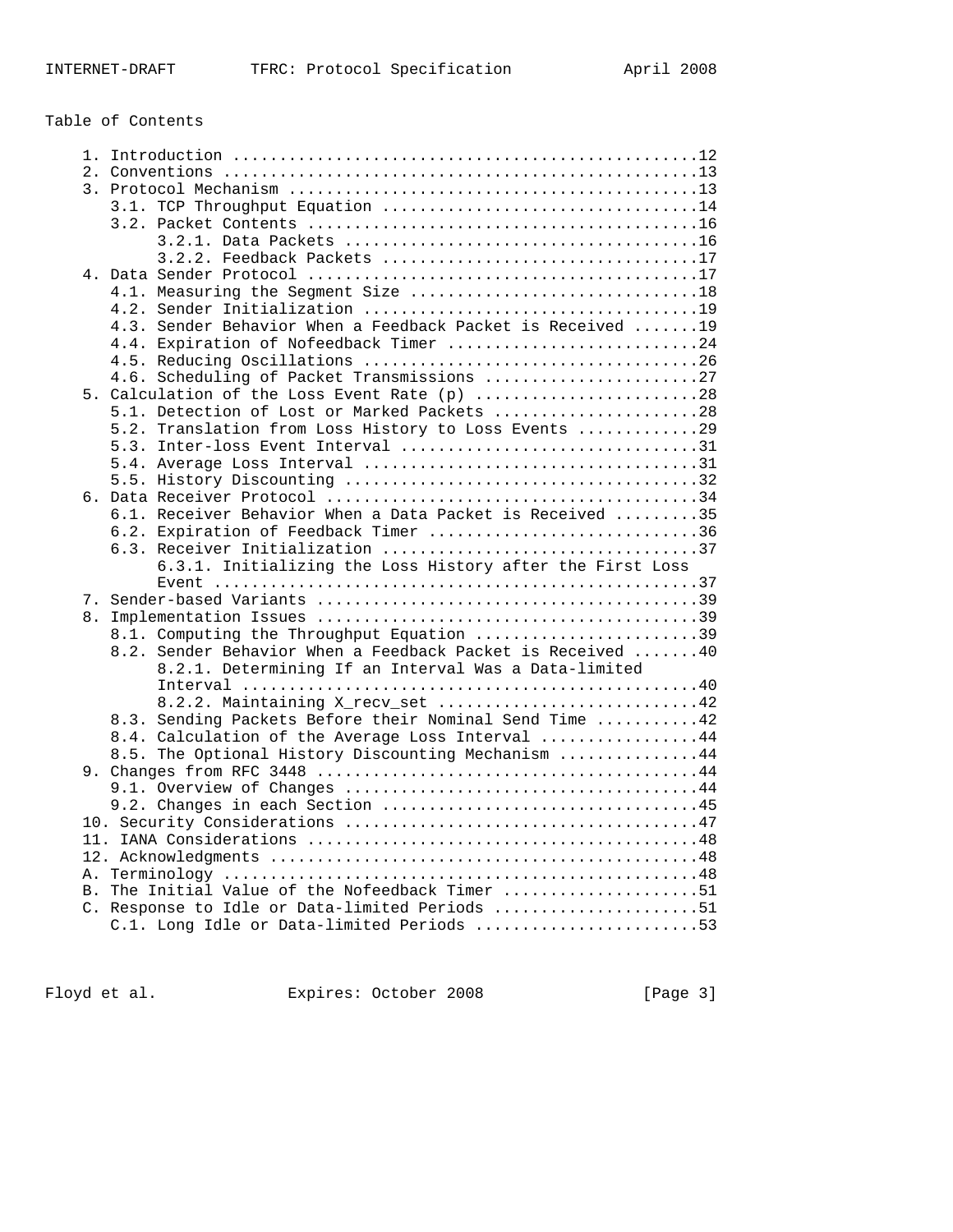| C.2. Short Idle or Data-limited Periods 56      |  |
|-------------------------------------------------|--|
| C.3. Moderate Idle or Data-limited Periods 56   |  |
| C.4. Losses During Data-Limited Periods 57      |  |
|                                                 |  |
| C.6. Evaluating TFRC's Response to Idle Periods |  |
|                                                 |  |
|                                                 |  |
|                                                 |  |
|                                                 |  |
|                                                 |  |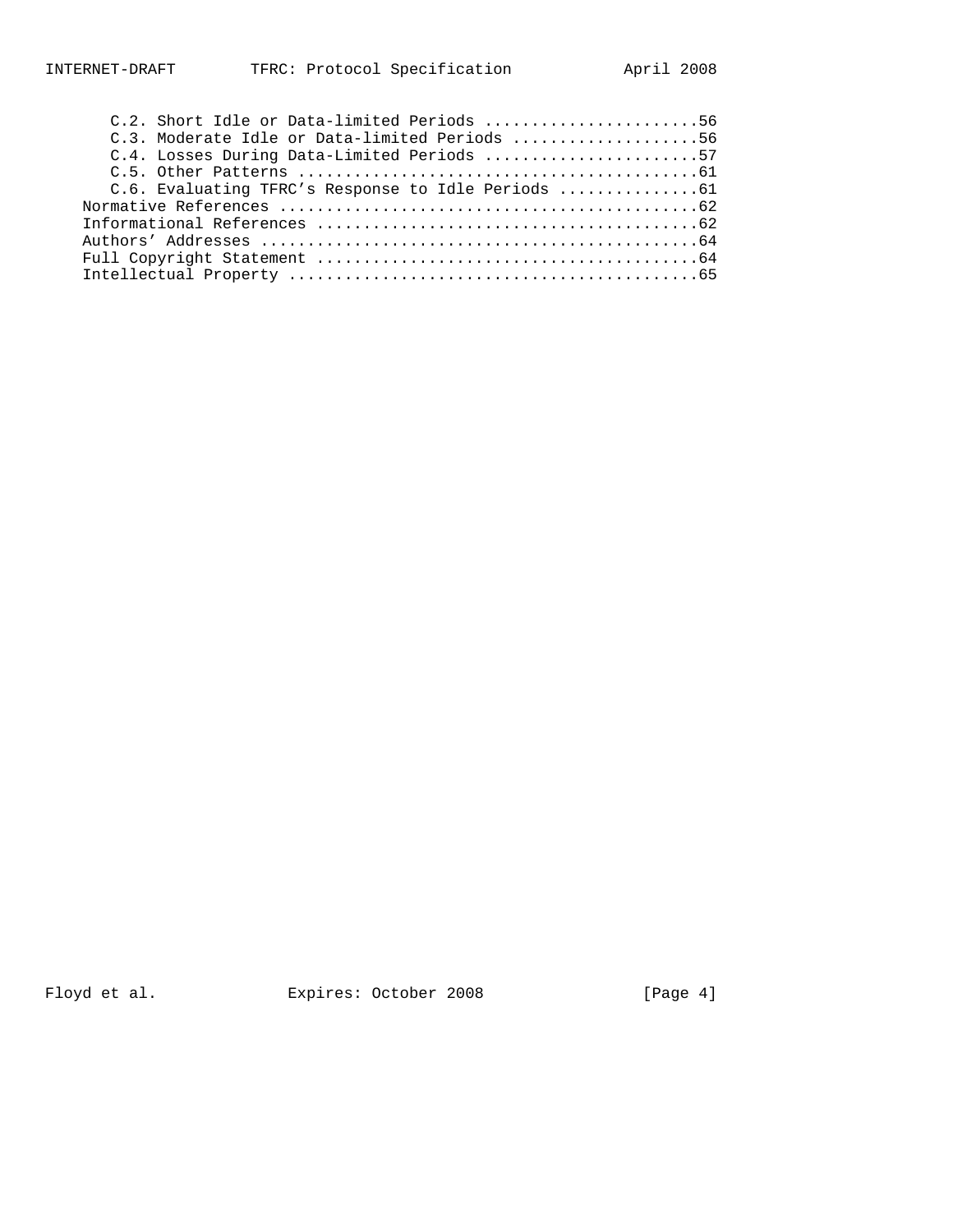NOTE TO RFC EDITOR: PLEASE DELETE THIS NOTE UPON PUBLICATION.

Changes from draft-ietf-dccp-rfc3448bis-05.txt:

- \* Editing in response to AD review from Lars Eggert. Using normative language (MAY/SHOULD/REQUIRE/OPTIONAL/etc.), fixing a few nits.
- \* Added to Maximize X\_recv\_set that the initial value Infinity is deleted. This only matters if the sender is data-limited for a number of round-trip times starting with its initial start-up.
- \* Added that if this document is approved, CCID-3 and CCID-4 SHOULD use this document instead of RFC 3448.
- \* Editing in response to feedback from Gerrit.
- \* Clarified definition of X\_Bps. Feedback from Tom Phelan.
- \* Clarified that "segment size" means user data only. Feedback from Tom Phelan.
- \* A small change to the Update\_limits procedure in Section 4.4. Feedback from Tom Phelan.
- \* Editing in response to feedback from Gorry. This includes the use of normative language.

Changes from draft-ietf-dccp-rfc3448bis-04.txt:

- \* Added a mechanism for decaying the value in X\_recv\_set following a loss event in a data-limited interval, and restricting recv\_limit to "max (X\_recv\_set)" for the next RTT. Also added a discussion to Appendix C of the response to a loss during a data-limited period. Following feedback from Gorry and Arjuna.
- \* Removed a restriction in step 4) of Section 4.3 about checking if the sender was not data-limited, when the sender has been in initial slow-start. It is no longer needed. Feedback from Arjuna.
- \* Added pseudocode to Section 8.2.1 on "Determining If an Interval Was a Data-limited Interval", fixing a bug in the procedure. Feedback from Arjuna.

Changes from draft-ietf-dccp-rfc3448bis-03.txt:

Floyd et al. Expires: October 2008 [Page 5]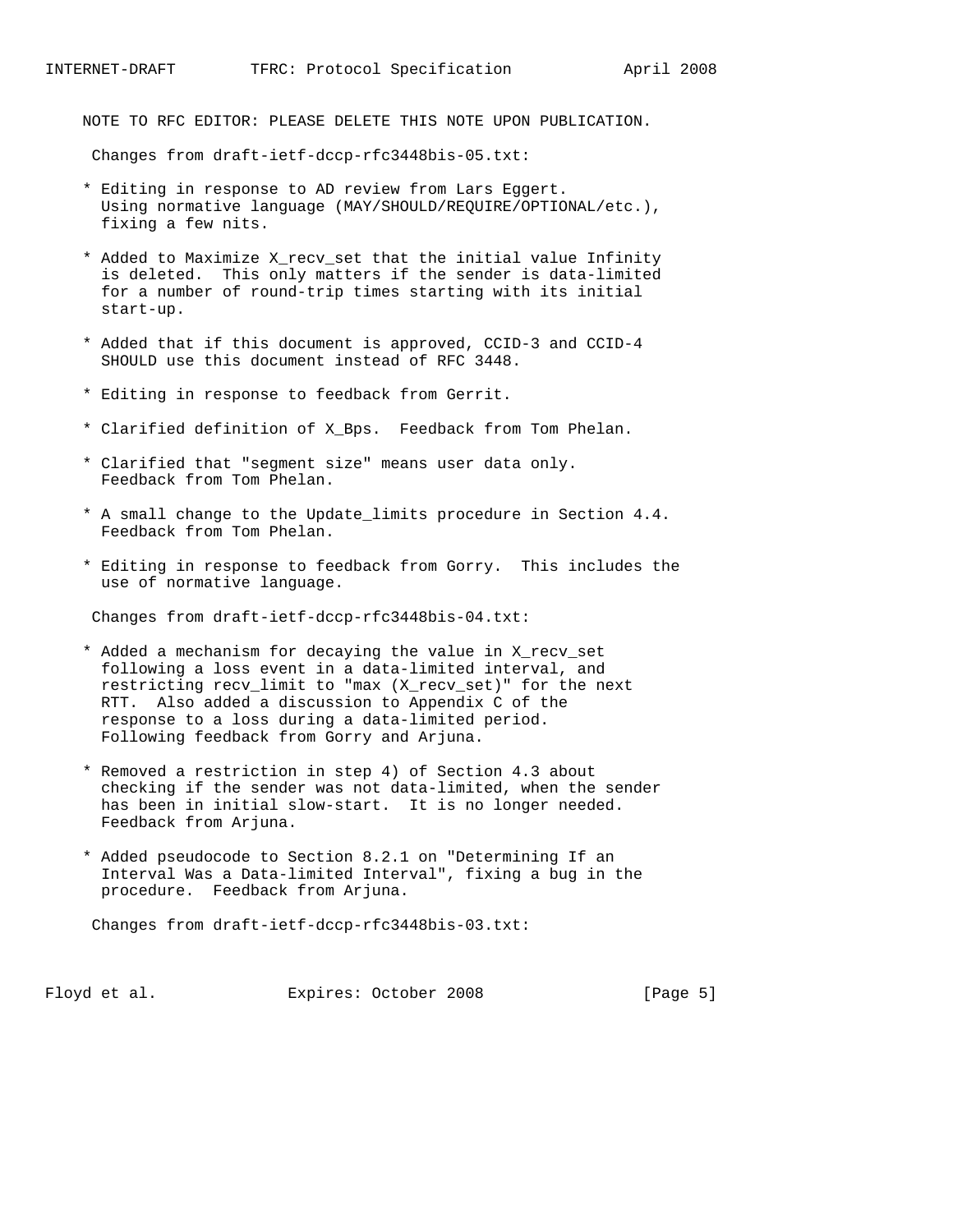- \* Added text that the choice of b=1 is consistent with RFC3465bis. Feedback from Gorry.
- \* Typos and such reported by Arjuna.
- \* Updated terminology section, fixed typos and such. Feedback from Vladimir Moltchanov.
- \* Added a section to the Appendix about how one would add CWV-style behavior to TFRC for data-limited periods, if one wanted to. Feedback from Gorry.
- \* Added an implementation section about X\_recv\_set.

Changes from draft-ietf-dccp-rfc3448bis-02.txt:

- \* In a data-limited period, instead of setting the receive rate to Infinity, set it to the maximum of (X\_recv, values in X\_recv\_set). Step (4) of Section 4.3.
- \* Added a fix so that when data-limited and p = 0, the sender does not double the allowed sending rate after each feedback packet. Step (4) of Section 4.3. Problem reported by Arjuna.
- \* Added a line to the pseudocode for reducing the sending rate during idle periods during initial slow-start. This fixes a problem when the sender is in initial slow-start, has an allowed sending rate less than twice the initial sending rate, and has been idle since the nofeedback timer was set. Step (1) of Section 4.4. Problem reported by Arjuna.
- \* Added one line to the pseudocode in Section 4.4 on "Expiration of Nofeedback Timer" so that when the nofeedback timer expires and the sender does not have an RTT sample and has not yet received feedback from the receiver, we also look at whether the sender has been idle during the entire nofeedback interval.
- \* General editing from feedback from Colin Perkins.
- \* General editing from feedback from Gerrit Renker. This includes the following:
	- Added a subsection to Section 8 on implementation issues about "Sender Behavior When a Feedback Packet is Received".
	- Moved Section 4.6.1 on "Sending Packets Before their Nominal Send Time" to Section 8 on "Implementation Issues".
- \* Added a subsection on "Evaluating TFRC's Response to Idle Periods" to the Appendix, encouraging future work on TFRC's responses to

Floyd et al. Expires: October 2008 [Page 6]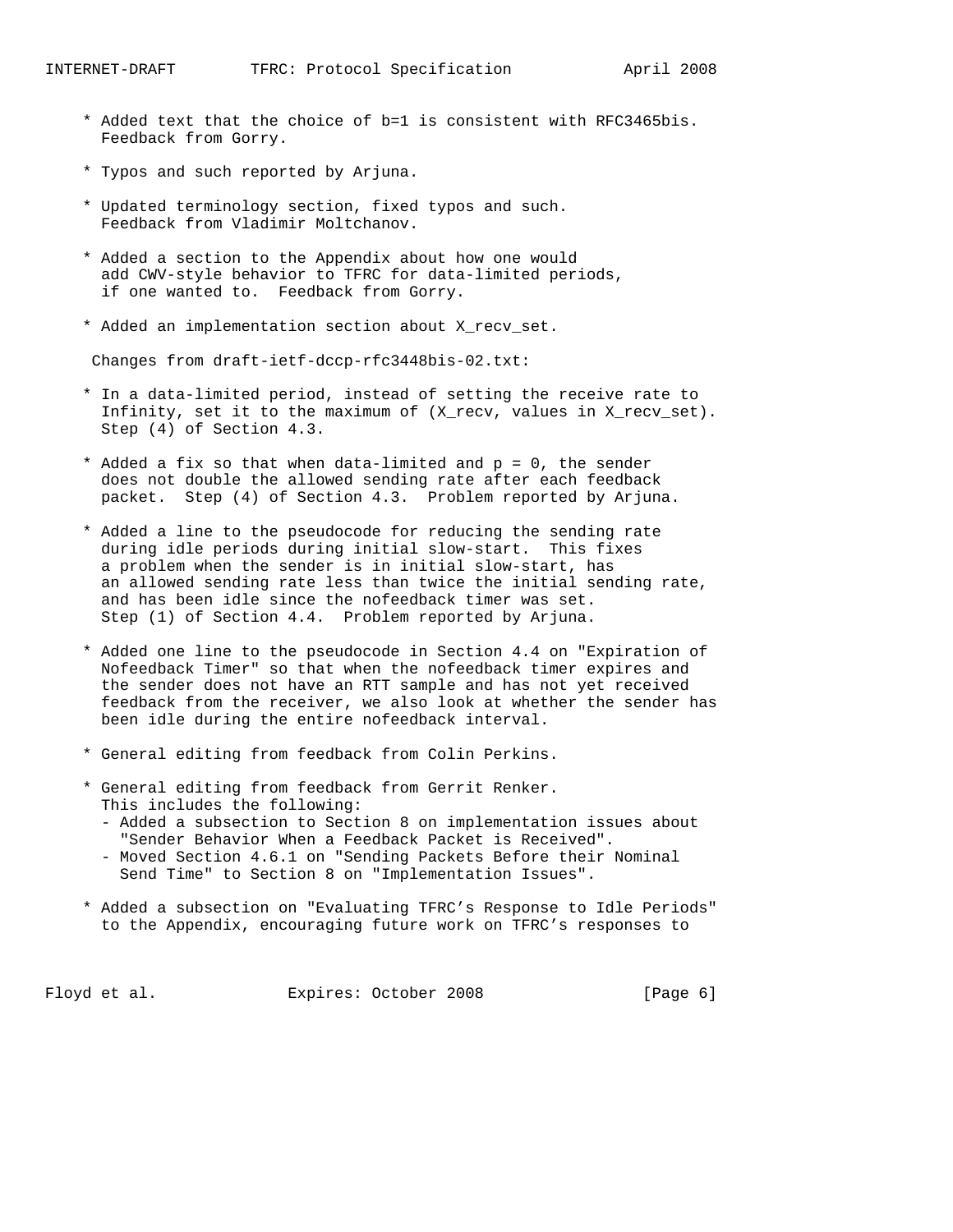idle and data-limited periods.

Changes from draft-ietf-dccp-rfc3448bis-01.txt:

- \* Specified that the sender is not limited by the receive rate if the sender has been data-limited for an entire feedback interval.
- \* Added variables "initial\_rate" and "recover\_rate, for the initial transmit rate and the rate for resuming after an idle period, for easier specification of Faster Restart (in a separate document). Also added the variable "recv\_limit" to specify the limit on the sending rate that is computed from the receive rate, and the variable "timer\_limit" to specify the limit on the sending rate from the expiration of the nofeedback timer. Explained why recover\_rate is not used as lower bound for nofeedback timer expirations after a data-limited period.
- \* Added Appendix C on "Response to Idle or Data-limited Periods".
- \* Revised the section on "Scheduling of Packet Transmissions" to make clear what is specification, and what is implementation. From Gerrit Renker. Also stated that the accumulation of sending credits should be limited to a round-trip time's worth of packets.
- \* For measuring the receive rate, added that after a loss event, the receive rate SHOULD be measured over the most recent RTT, but for simplicity of implementation, MAY be measured over a slightly longer time interval.
- \* Clarified that RTT measurements do not necessarily come from feedback packets; they could also come from other places, e.g., from the SYN exchange.
- \* Specified that the sender may maintain unused sent credits up to one RTT. This gives behavior similar to TCP. Also specified that the sender should not sent packets more that rtt/2 seconds before their nominal send time.
- \* Reinserted the last paragraph of Section 4.4 from RFC 3448. It must have been deleted accidentally.
- \* Feedback from Arjuna Sathiaseelan: - Changing W\_init to be in terms of segment size s, not MSS.
- \* Changed THRESHOLD, the lower bound on the history

Floyd et al. Expires: October 2008 [Page 7]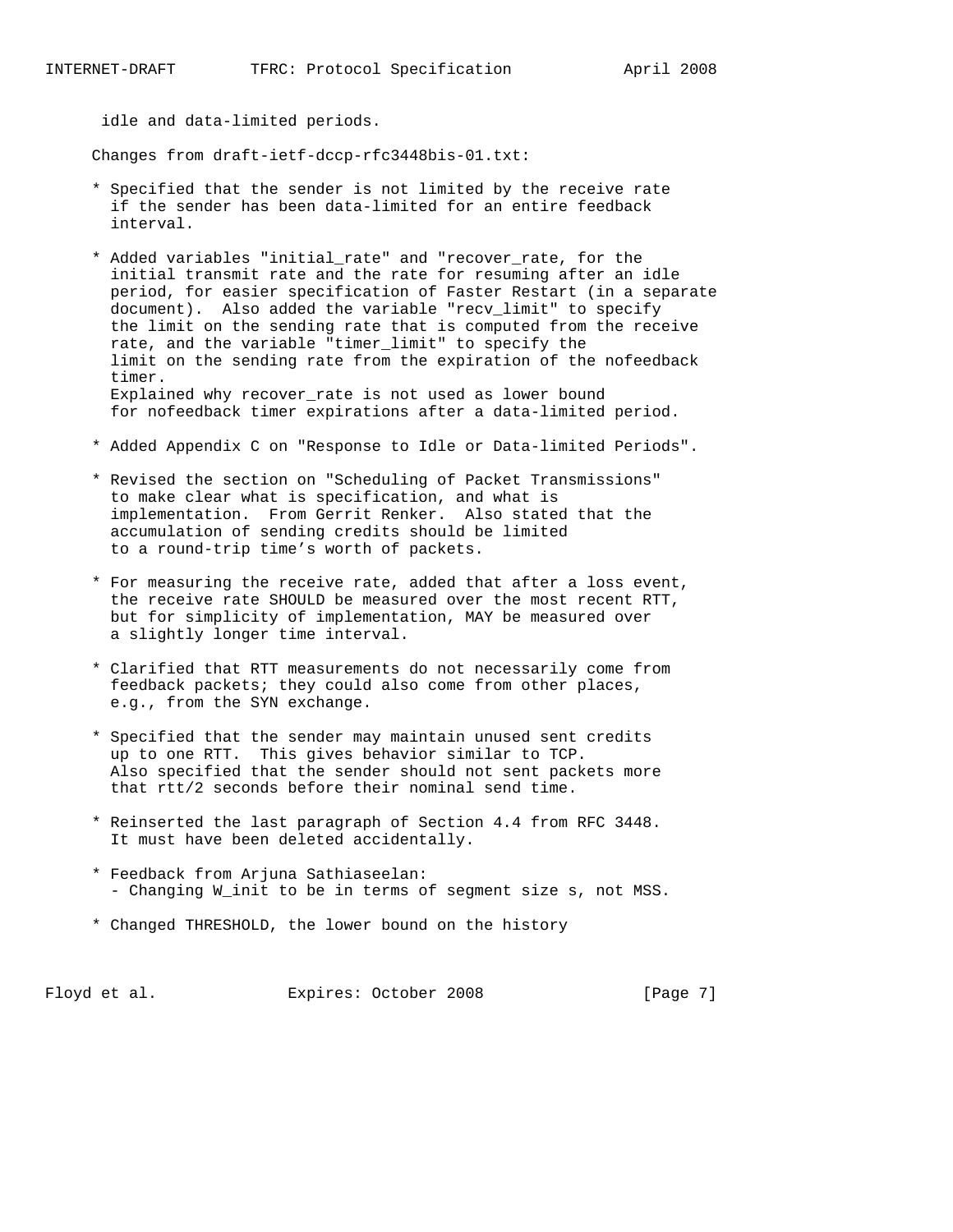discounting parameter DF, from 0.5 to 0.25, for more history discounting when the current interval is long.

- \* Relying on the sender not to use X\_recv from data-limited periods. This gives behavior similar to TCP, when ACK-clocking is not in effect in data-limited periods. The largest X\_recv over the most recent two round-trip times is used to limit the sending rate. This is maintained using X\_recv\_set. Taken together, these avoid problems with the first feedback packet after an idle period, and this avoids problems with limitations from X\_recv during data-limited periods.
- \* Clarified that when the receiver receives a data packet, and didn't send a feedback packet when the feedback timer last expired (because no data packets were received), then the receiver sends a feedback packet immediately.
- \* Clarified that the feedback packet reports the rate over the last RTT, not necessarily the rate since the last feedback packet was sent (if no feedback packet was sent when the feedback timer last expired).
- \* Corrected earlier code designed to prevent the receive rate from limiting the sending rate when the first feedback packet received, or for the first feedback packet received after an idle period.
- \* Clarified that we have p=0 only until the first loss event. After the first loss event, p>0, and it is not possible to go back to p=0. In response to old email.
- \* Clarified in Section 6.1 that the loss event rate does not have to be recalculated with the arrival of each new data packet.
- \* Clarified the section on Reducing Oscillations. Feedback from Gerrit Renker.

Changes from draft-ietf-dccp-rfc3448bis-00.txt:

- \* When initializing the loss history after the first data packet sent is lost or ECN-marked, TFRC uses a minimum receive rate of 0.5 packets per second.
- \* For initializing the estimated packet drop rate for the first loss interval when coming out of slow-start, it is ok to use the maximum receive rate so far, not just

Floyd et al. Expires: October 2008 [Page 8]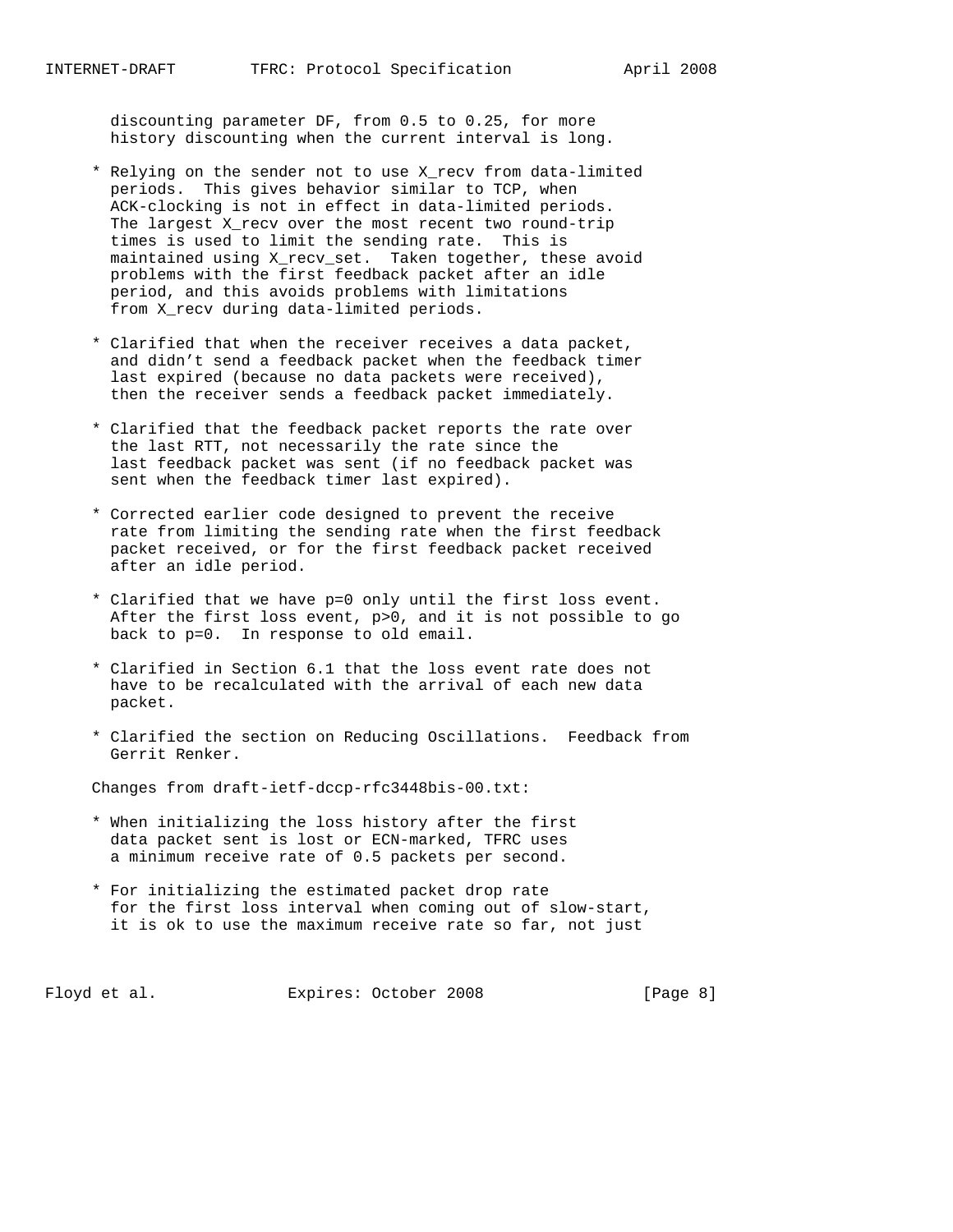the receive rate in the last round-trip time. Feedback from Ladan Gharai.

- \* General feedback from Gorry Fairhurst:
	- Added a reference for RFC4828.
	- Clarified that R\_m is sender's estimate of RTT, as reported in Section 3.2.1.
	- Added a definition of terms.
	- Added a discussion of why the initial value of the nofeedback timer is two seconds, instead of three seconds for the recommended initial value for TCP's retransmit timer.
- \* General feedback from Arjuna Sathiaseelan:
	- Added more details about sending multiple feedback packets per RTT.
	- Added change to Section 4.3 to use the first feedback packet, or the first feedback packet after a nofeedback timer during slow-start, \*if min\_rate > X\*.
- \* General feedback from Gerrit Renker:
	- Changed "delta" to "t\_delta".
	- Changed X\_calc to X\_Bps, clarified X.
	- Clarified send times in "Scheduling of Packet Transmissions".
	- Changed so that tld can be initialized to either 0 or -1.
	- Fixed Section 5.5 to say that the most recent lost interval has weight  $1/(0.75*n)$  \*when there have been at least eight loss intervals\*.
	- Clarified introduction about fixed-size and variable-size packets.
- \* Added more about sender-based variants. Feedback from Guillaume Jourjon.
- \* Corrected that the loss interval I\_0 includes all transmitted packets, including lost and marked packets (as defined in Section 5.3 in the general definition.) Email from Eddie Kohler and Gerrit Renker.
- \* Not done: I didn't add a minimum value for the nofeedback timer. (Why would a nofeedback timer need to be bigger than  $max(4*R, 2*s/X)?$  Email discussing pros and cons from Arjuna.

Changes from draft-floyd-rfc3448bis-00.txt:

- \* Name change to draft-ietf-dccp-rfc3448bis-00.txt.
- \* Specified the receiver's initialization of the feedback timer

Floyd et al. Expires: October 2008 [Page 9]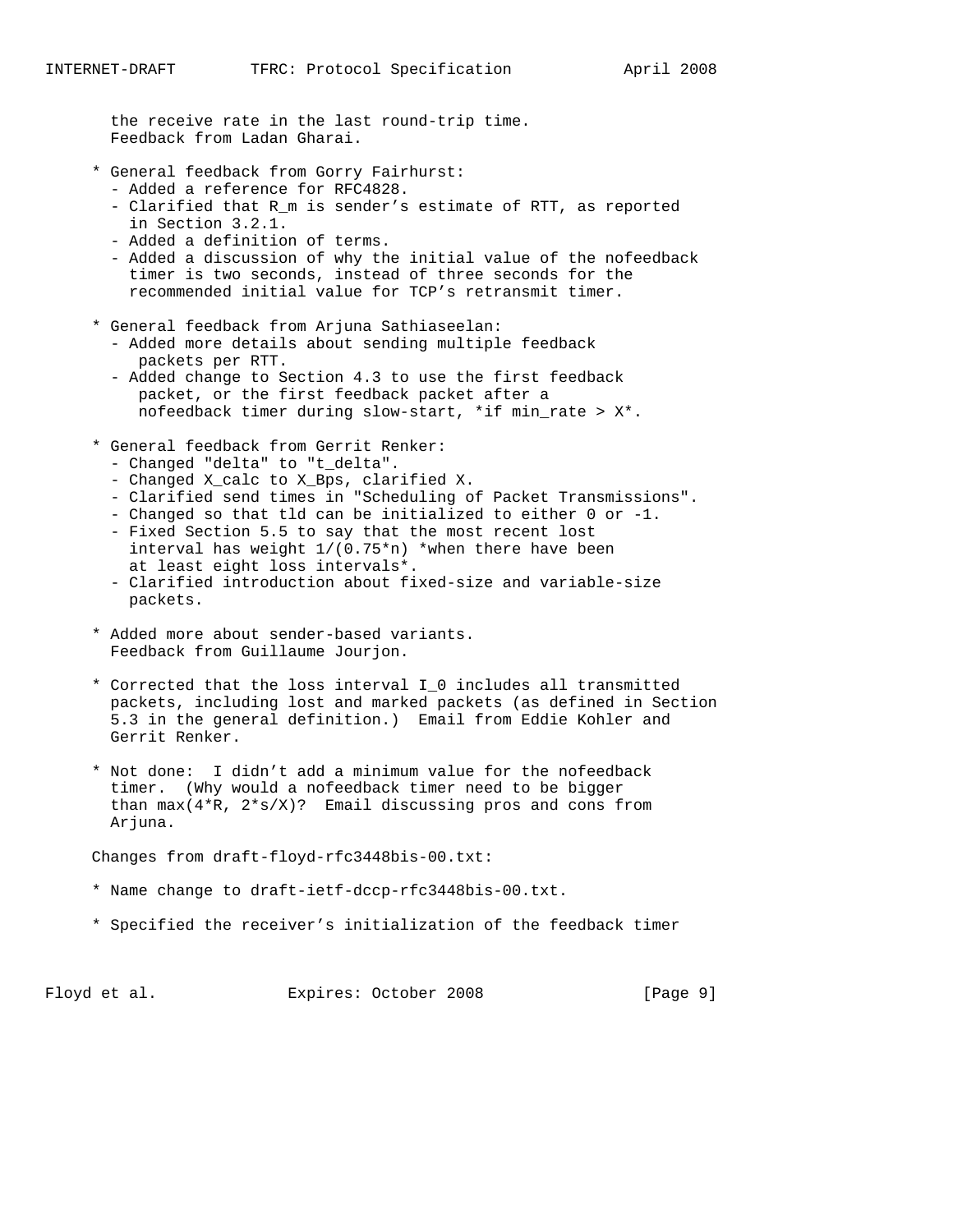when the first data packet does not have an estimate of the RTT. From feedback from Dado Colussi.

 \* Added the procedure for sending receiver feedback packets when a coarse-grained timestamp is used. From RFC 4243.

Changes from RFC 3448:

- \* Incorporated changes in the RFC 3448 errata:
	- "If the sender does not receive a feedback report for four round trip times, it cuts its sending rate in half." ("Two" changed to "four", for consistency with the rest of the document. Reported by Joerg Widmer).
	- "If the nofeedback timer expires when the sender does not yet have an RTT sample, and has not yet received any feedback from the receiver, or when  $p = 0, \ldots$ " (Added "or when p == 0,", reported by Wim Heirman).
	- In Section 5.5, changed: for (i = 1 to n) {  $DF_i = 1$ ; }  $t \cap$ : for (i = 0 to n) {  $DF_i = 1;$  } Reported by Michele R.
- \* Changed RFC 3448 to correspond to the larger initial windows specified in RFC 3390. This includes the following:
	- Incorporated Section 5.1 from [RFC4342], saying that when reducing the sending rate after an idle period, do not reduce the sending rate below the initial sending rate.
	- Change for a data-limited sender: When the sender has been data-limited, the sender does not let the receive rate limit it to a sending rate less than the initial rate.
	- Small change to slow-start: Changed so that for the first feedback packet received, or for the first feedback packet received after an idle period, the receive rate is not used to limit the sending rate. This is because the receiver might not yet have seen an entire window of data.
- \* Clarified how the average loss interval is calculated when the receiver has not yet seen eight loss intervals.

Floyd et al. Expires: October 2008 [Page 10]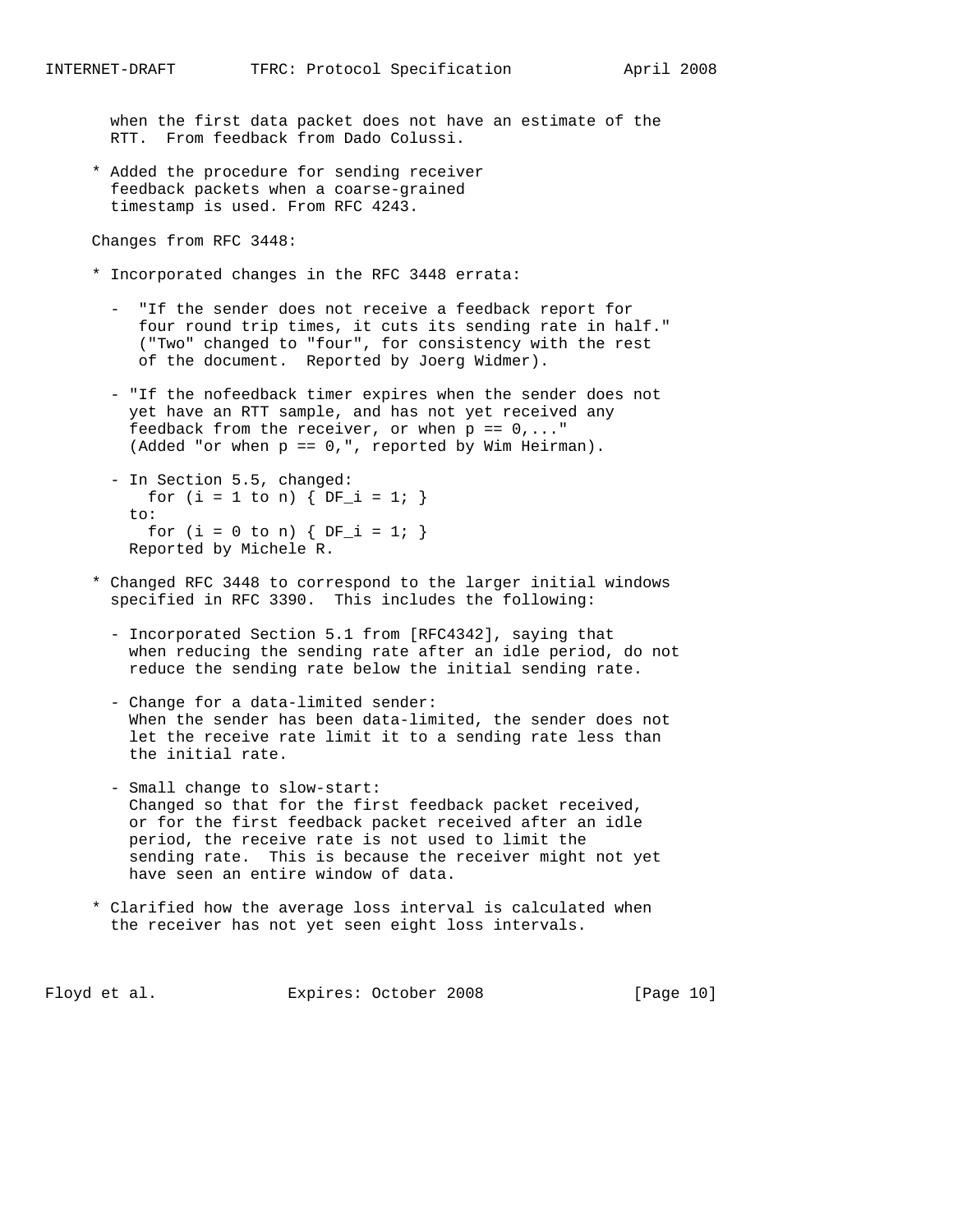- \* Discussed more about estimating the average segment size:
	- For initializing the loss history after the first loss event, either the receiver knows the sender's value for s, or the receiver uses the throughput equation for X\_pps and does not need to know an estimate for s.
	- Added a discussion about estimating the average segment size s in Section 4.1 on "Measuring the Segment Size".
	- Changed "packet size" to "segment size".

END OF NOTE TO RFC EDITOR.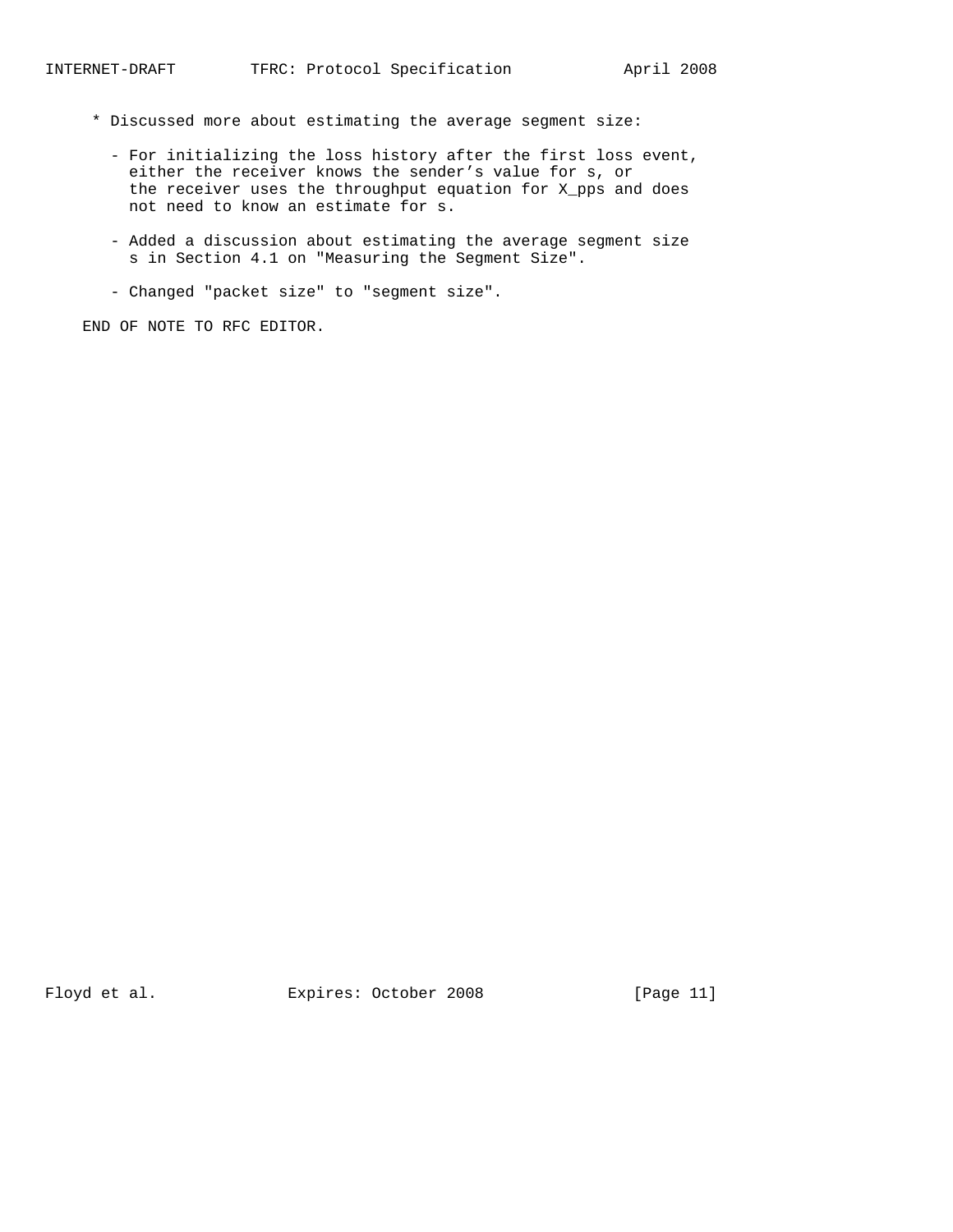### 1. Introduction

 This document specifies TCP-Friendly Rate Control (TFRC). TFRC is a congestion control mechanism designed for unicast flows operating in an Internet environment and competing with TCP traffic [FHPW00]. Instead of specifying a complete protocol, this document simply specifies a congestion control mechanism that could be used in a transport protocol such as DCCP (Datagram Congestion Control Protocol) [RFC4340], in an application incorporating end-to-end congestion control at the application level, or in the context of endpoint congestion management [BRS99]. This document does not discuss packet formats or reliability. Implementation-related issues are discussed only briefly, in Section 8.

 TFRC is designed to be reasonably fair when competing for bandwidth with TCP flows, where we call a flow "reasonably fair" if its sending rate is generally within a factor of two of the sending rate of a TCP flow under the same conditions. However, TFRC has a much lower variation of throughput over time compared with TCP, which makes it more suitable for applications such as telephony or streaming media where a relatively smooth sending rate is of importance.

 The penalty of having smoother throughput than TCP while competing fairly for bandwidth is that TFRC responds slower than TCP to changes in available bandwidth. Thus, TFRC should only be used when the application has a requirement for smooth throughput, in particular, avoiding TCP's halving of the sending rate in response to a single packet drop. For applications that simply need to transfer as much data as possible in as short a time as possible we recommend using TCP, or if reliability is not required, using an Additive-Increase, Multiplicative-Decrease (AIMD) congestion control scheme with similar parameters to those used by TCP.

 TFRC is designed for best performance with applications that use a fixed segment size, and vary their sending rate in packets per second in response to congestion. TFRC can also be used, perhaps with less optimal performance, with applications that do not have a fixed segment size, but where the segment size varies according to the needs of the application (e.g., video applications).

 Some applications (e.g., some audio applications) require a fixed interval of time between packets and vary their segment size instead of their packet rate in response to congestion. The congestion control mechanism in this document is not designed for those applications; TFRC-SP (Small-Packet TFRC) is a variant of TFRC for applications that have a fixed sending rate in packets per second but either use small packets, or vary their packet size in response

Floyd et al. Expires: October 2008 [Page 12]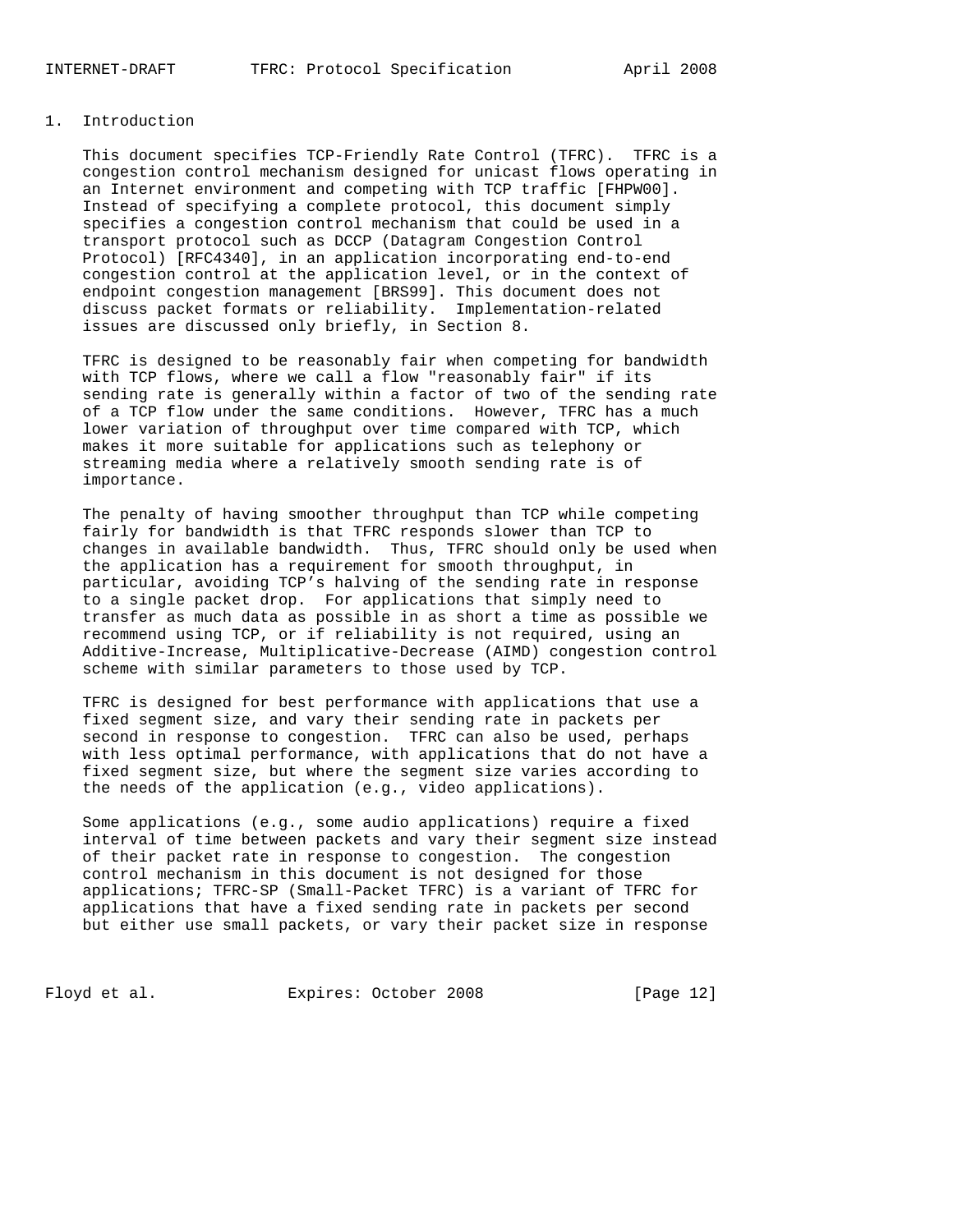to congestion. TFRC-SP is specified in a separate document [RFC4828].

 This document specifies TFRC as a receiver-based mechanism, with the calculation of the congestion control information (i.e., the loss event rate) in the data receiver rather in the data sender. This is well-suited to an application where the sender is a large server handling many concurrent connections, and the receiver has more memory and CPU cycles available for computation. In addition, a receiver-based mechanism is more suitable as a building block for multicast congestion control. However, it is also possible to implement TFRC in sender-based variants, as allowed in DCCP's Congestion Control ID 3 (CCID 3) [RFC4342].

 This document obsoletes RFC 3448. In the transport protocol DCCP (Datagram Congestion Control Protocol) [RFC4340], the Congestion Control ID Profiles CCID-3 [RFC4342] and CCID-4 [CCID-4] both specify the use of TFRC from RFC 3448. If this document is approved, then CCID-3 and CCID-4 implementations SHOULD use this document instead of RFC 3448 for the specification of TFRC.

 The normative specification of TFRC is in Sections 3-6. Section 7 discusses sender-based variants, Section 8 discusses implementation issues, and Section 9 gives a non-normative overview of differences with RFC 3448.

2. Conventions

 The key words "MUST", "MUST NOT", "REQUIRED", "SHALL", "SHALL NOT", "SHOULD", "SHOULD NOT", "RECOMMENDED", "MAY", and "OPTIONAL" in this document are to be interpreted as described in [RFC2119].

Appendix A gives a list of technical terms used in this document.

3. Protocol Mechanism

 For its congestion control mechanism, TFRC directly uses a throughput equation for the allowed sending rate as a function of the loss event rate and round-trip time. In order to compete fairly with TCP, TFRC uses the TCP throughput equation, which roughly describes TCP's sending rate as a function of the loss event rate, round-trip time, and segment size. We define a loss event as one or more lost or marked packets from a window of data, where a marked packet refers to a congestion indication from Explicit Congestion Notification (ECN) [RFC3168].

 Generally speaking, TFRC's congestion control mechanism works as follows:

Floyd et al. Expires: October 2008 [Page 13]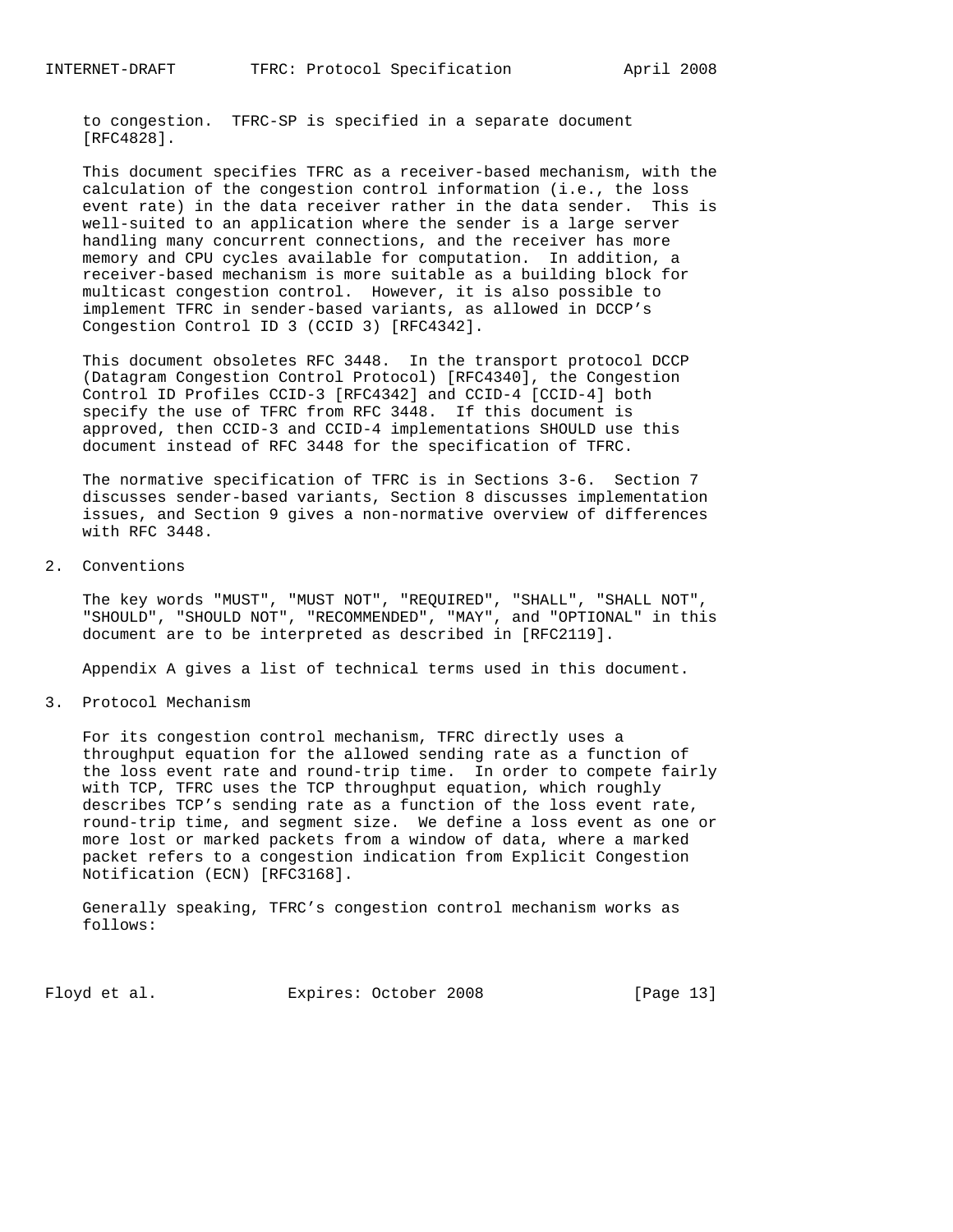- o The receiver measures the loss event rate and feeds this information back to the sender.
- o The sender also uses these feedback messages to measure the round-trip time (RTT).
- o The loss event rate and RTT are then fed into TFRC's throughput equation, and the resulting sending rate is limited to at most twice the receive rate to give the allowed transmit rate X.
- o The sender then adjusts its transmit rate to match the allowed transmit rate X.

 The dynamics of TFRC are sensitive to how the measurements are performed and applied. We recommend specific mechanisms below to perform and apply these measurements. Other mechanisms are possible, but it is important to understand how the interactions between mechanisms affect the dynamics of TFRC.

### 3.1. TCP Throughput Equation

 Any realistic equation giving TCP throughput as a function of loss event rate and RTT should be suitable for use in TFRC. However, we note that the TCP throughput equation used must reflect TCP's retransmit timeout behavior, as this dominates TCP throughput at higher loss rates. We also note that the assumptions implicit in the throughput equation about the loss event rate parameter have to be a reasonable match to how the loss rate or loss event rate is actually measured. While this match is not perfect for the throughput equation and loss rate measurement mechanisms given below, in practice the assumptions turn out to be close enough.

 The throughput equation currently REQUIRED for TFRC is a slightly simplified version of the throughput equation for Reno TCP from [PFTK98]. Ideally we would prefer a throughput equation based on SACK TCP, but no one has yet derived the throughput equation for SACK TCP, and simulations and experiments suggest that the differences between the two equations would be relatively minor [FF99] (Appendix B).

 The throughput equation for X\_Bps, TCP's average sending rate in bytes per second, is:

 s X\_Bps = ----------------------------------------------------------  $R*sqrt(2*b*p/3) + (t_RTO * (3*sqrt(3*b*p/8)*p*(1+32*p^2)))$ 

Floyd et al. Expires: October 2008 [Page 14]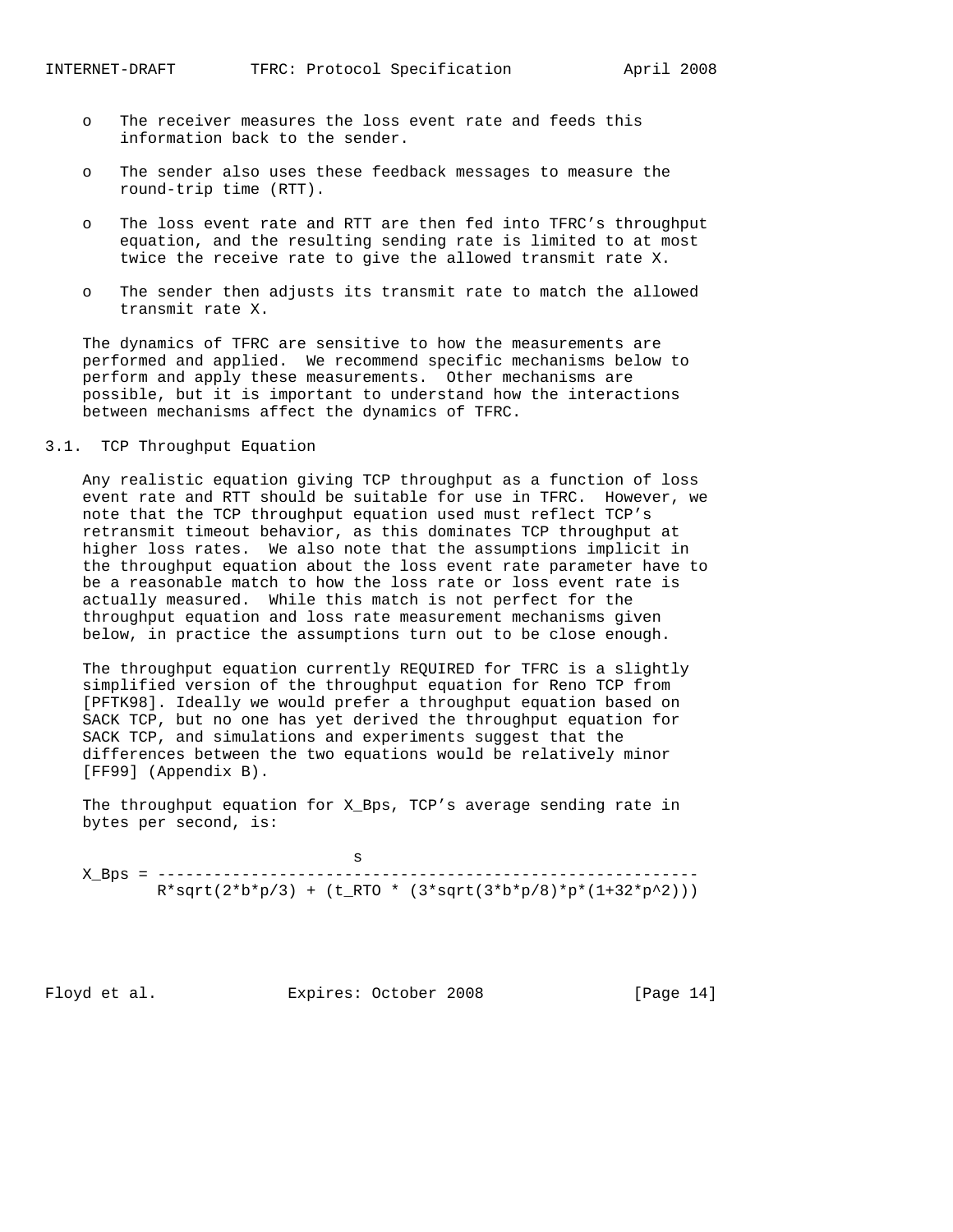Where:

 X\_Bps is TCP's average transmit rate in bytes per second. (X\_Bps is the same as X\_calc in RFC 3448.)

 s is the segment size in bytes (excluding IP and transport protocol headers).

R is the round trip time in seconds.

 p is the loss event rate, between 0 and 1.0, of the number of loss events as a fraction of the number of packets transmitted.

t\_RTO is the TCP retransmission timeout value in seconds.

 b is the maximum number of packets acknowledged by a single TCP acknowledgement.

 Setting the TCP retransmission timeout value t\_RTO: Implementations SHOULD set t\_RTO = 4\*R. Implementations MAY choose to implement a more accurate calculation of t\_RTO. Implementatins MAY also set t\_RTO to max(4\*R, one second), to match the recommended minimum of one second on the RTO [RFC2988].

 Setting the parameter b for delayed acknowledgements: Some current TCP connections use delayed acknowledgements, sending an acknowledgement for every two data packets received. However, TCP is also allowed to send an acknowledgement for every data packet. For the revised TCP congestion control mechanisms, [RFC2581bis] currently specifies that the delayed acknowledgement algorithm should be used with TCP. However, [RFC2581bis] recommends increasing the congestion window during congestion avoidance by one segment per RTT even in the face of delayed acknowledgements, consistent with a TCP throughput equation with b = 1. On an experimental basis, [RFC2581bis] allows for increases of the congestion window during slow-start that are also consistent with a TCP throughput equation with  $b = 1$ . Thus, the use of  $b = 1$  is consistent with [RFC2581bis]. The use of b = 1 is RECOMMENDED.

With t\_RTO=4\*R and b=1, the throughput equation for X\_Bps, the TCP sending rate in bytes per second, can be simplified as:

 s X\_Bps = -----------------------------------------------  $R * (sqrt(2*p/3) + 12*sqrt(3*p/8)*p*(1+32*p^2))$ 

Floyd et al. Expires: October 2008 [Page 15]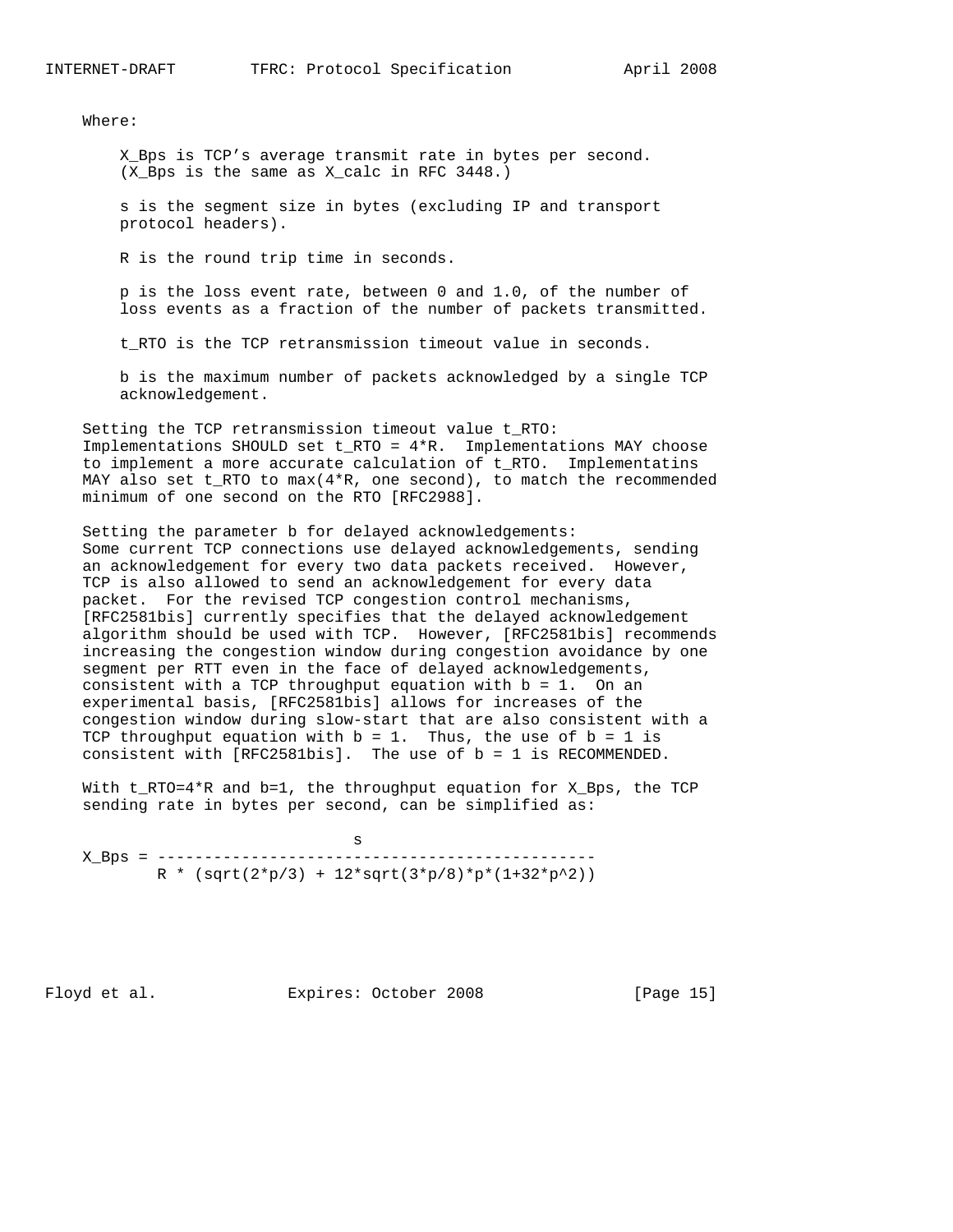In the future, updates to this document could specify different TCP equations to be substituted for this equation. The requirement is that the throughput equation be a reasonable approximation of the sending rate of TCP for conformant TCP congestion control.

 The throughput equation can also be expressed in terms of X\_pps, the sending rate in packets per second, with

 $X_pps = X_Bps / s$ .

 The parameters s (segment size), p (loss event rate) and R (RTT) need to be measured or calculated by a TFRC implementation. The measurement of s is specified in Section 4.1, measurement of R is specified in Section 4.3, and measurement of p is specified in Section 5. In the rest of this document data rates are measured in bytes per second unless otherwise specified.

3.2. Packet Contents

 Before specifying the sender and receiver functionality, we describe the contents of the data packets sent by the sender and feedback packets sent by the receiver. As TFRC will be used along with a transport protocol, we do not specify packet formats, as these depend on the details of the transport protocol used.

3.2.1. Data Packets

 Each data packet sent by the data sender contains the following information:

- o A sequence number. This number MUST be incremented by one for each data packet transmitted. The field must be sufficiently large that it does not wrap causing two different packets with the same sequence number to be in the receiver's recent packet history at the same time.
- o A timestamp indicating when the packet is sent. We denote by ts\_i the timestamp of the packet with sequence number i. The resolution of the timestamp SHOULD typically be measured in milliseconds.

 This timestamp is used by the receiver to determine which losses belong to the same loss event. The timestamp is also echoed by the receiver to enable the sender to estimate the round-trip time, for senders that do not save timestamps of transmitted data packets.

Floyd et al. Expires: October 2008 [Page 16]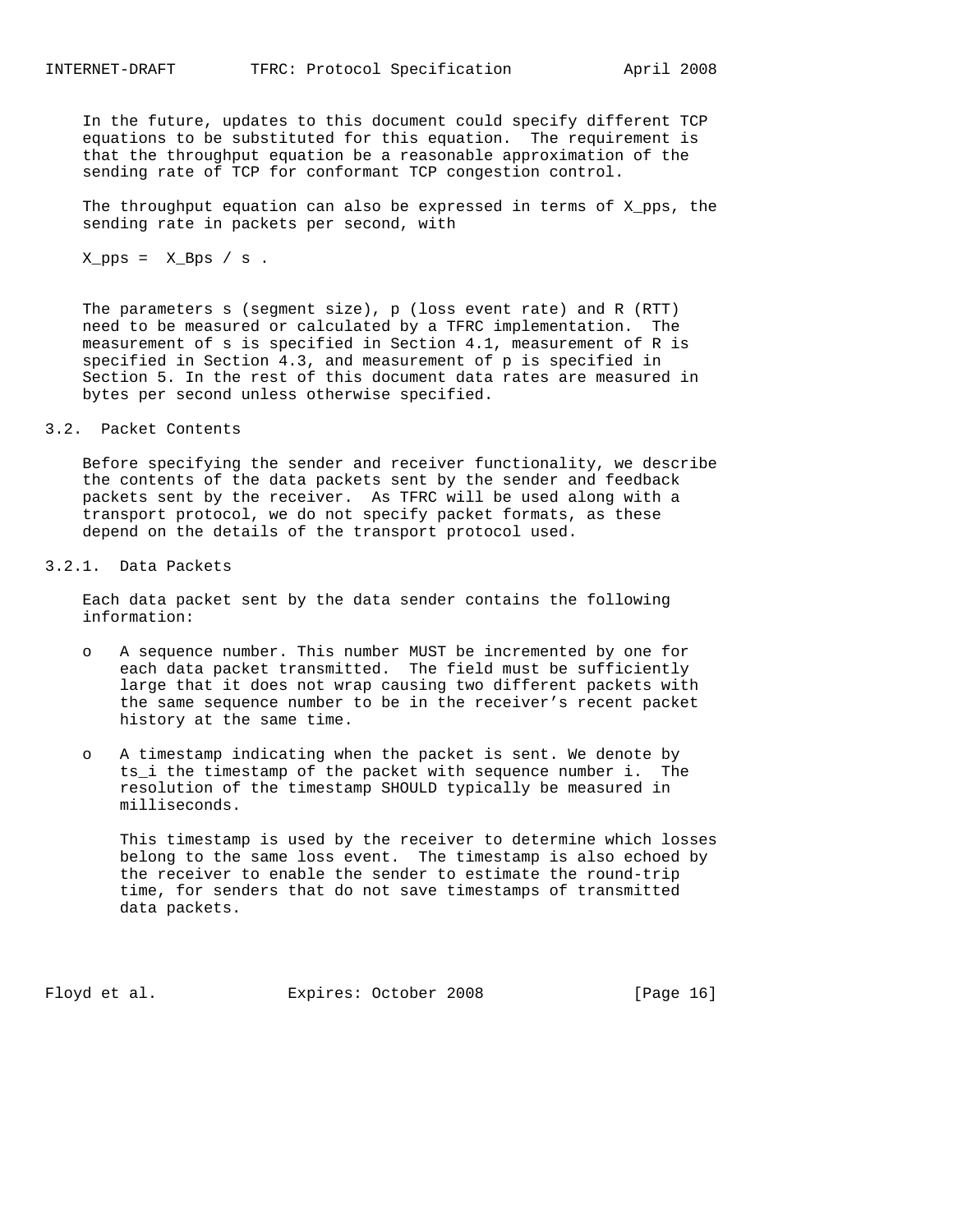We note that as an alternative to a timestamp incremented in milliseconds, a "timestamp" that increments every quarter of a round-trip time MAY be used for determining when losses belong to the same loss event, in the context of a protocol where this is understood by both sender and receiver, and where the sender saves the timestamps of transmitted data packets.

 o The sender's current estimate of the round trip time. The estimate reported in packet i is denoted by  $R_i$ . The round-trip time estimate is used by the receiver, along with the timestamp, to determine when multiple losses belong to the same loss event. The round-trip time estimate is also used by the receiver to determine the interval to use for calculating the receive rate, and to determine when to send feedback packets.

 If the sender sends a coarse-grained "timestamp" that increments every quarter of a round-trip time, as discussed above, then the sender is not required to send its current estimate of the round trip time.

### 3.2.2. Feedback Packets

 Each feedback packet sent by the data receiver contains the following information:

- o The timestamp of the last data packet received. We denote this by t\_recvdata. If the last packet received at the receiver has sequence number i, then t\_recvdata = ts\_i. This timestamp is used by the sender to estimate the round-trip time, and is only needed if the sender does not save timestamps of transmitted data packets.
- o The amount of time elapsed between the receipt of the last data packet at the receiver, and the generation of this feedback report. We denote this by t\_delay.
- o The rate at which the receiver estimates that data was received in the previous round-trip time. We denote this by X\_recv.
- o The receiver's current estimate of the loss event rate p.

### 4. Data Sender Protocol

 The data sender sends a stream of data packets to the data receiver at a controlled rate. When a feedback packet is received from the data receiver, the data sender changes its sending rate, based on the information contained in the feedback report. If the sender does not receive a feedback report for four round trip times, then the

Floyd et al. Expires: October 2008 [Page 17]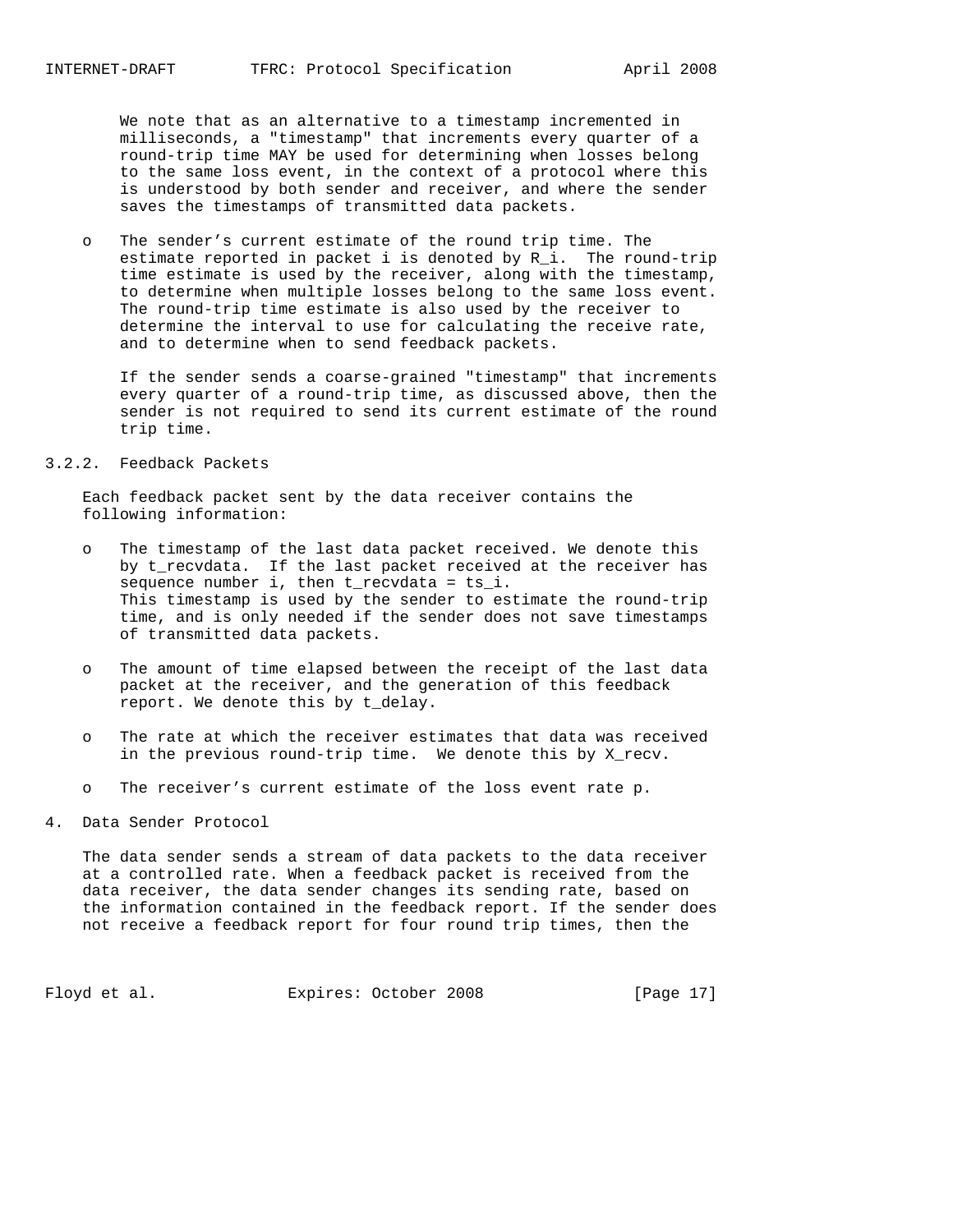sender cuts its sending rate in half. This is achieved by means of a timer called the nofeedback timer.

We specify the sender-side protocol in the following steps:

- o Measurement of the mean segment size being sent.
- o Sender initialization.
- o The sender behavior when a feedback packet is received.
- o The sender behavior when the nofeedback timer expires.
- o Oscillation prevention (optional)
- o Scheduling of packet transmission and allowed burstiness.
- 4.1. Measuring the Segment Size

 The TFRC sender uses the segment size s in the throughput equation, in the setting of the maximum receive rate and the minimum and initial sending rates, and in the setting of the nofeedback timer. The TFRC receiver MAY use the average segment size s in initializing the loss history after the first loss event. As specified in Section 6.3.1, if the TFRC receiver does not know the segment size s used by the sender, the TFRC receiver MAY instead use the arrival rate in packets per second in initializing the loss history.

 The segment size is normally known to an application. This may not be so in two cases:

- 1) The segment size naturally varies depending on the data. In this case, although the segment size varies, that variation is not coupled to the transmit rate. The TFRC sender can either compute the average segment size or use the maximum segment size for the segment size s.
- 2) The application needs to change the segment size rather than the number of segments per second to perform congestion control. This would normally be the case with packet audio applications where a fixed interval of time needs to be represented by each packet. Such applications need to have a completely different way of measuring parameters.

 For the first class of applications where the segment size varies depending on the data, the sender SHOULD estimate the segment size s as the average segment size over the last four loss intervals. The sender MAY estimate the average segment size over longer time

Floyd et al. Expires: October 2008 [Page 18]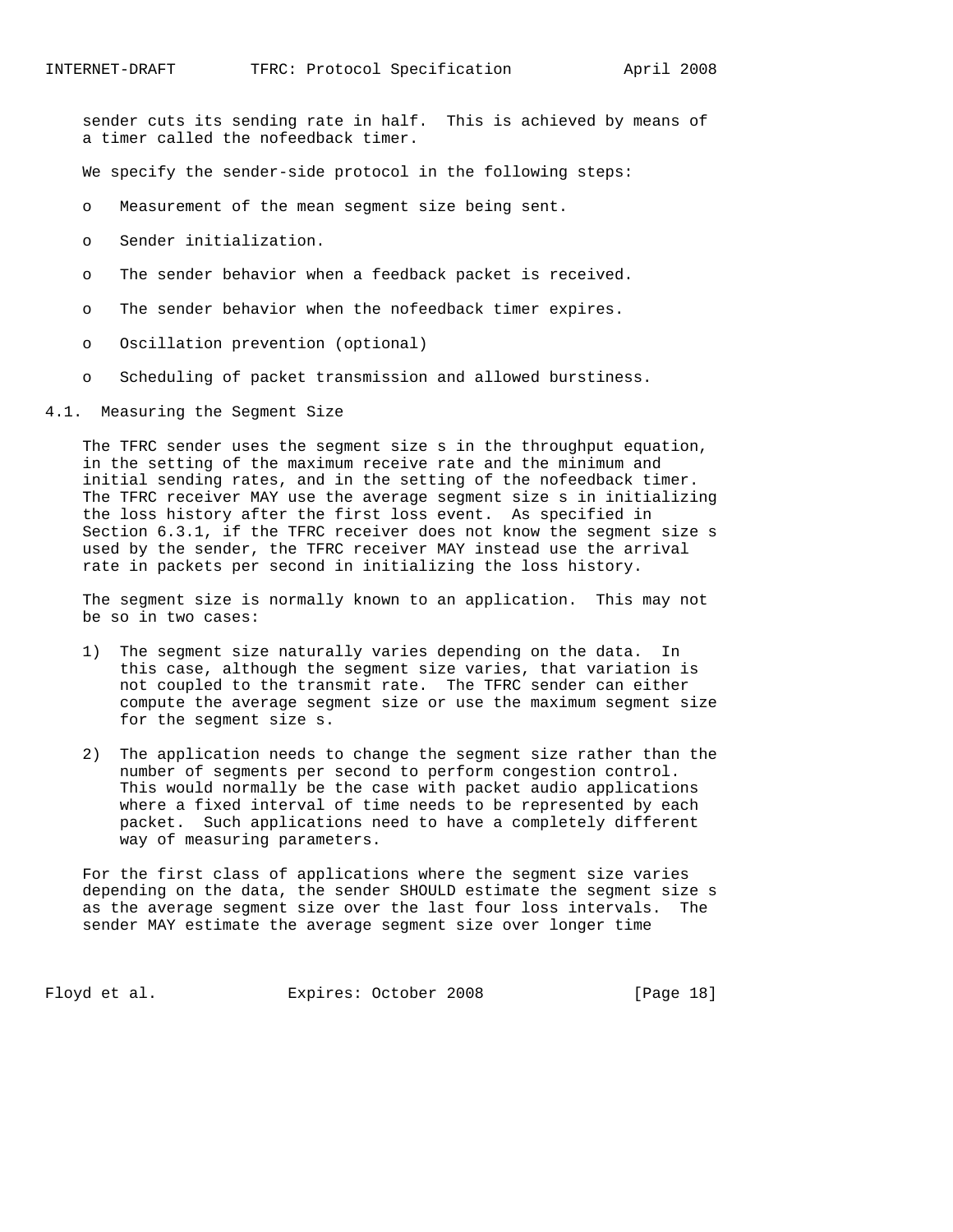intervals, if so desired.

 The second class of applications are discussed separately in a separate document on TFRC-SP [RFC4828]. For the remainder of this section we assume the sender can estimate the segment size, and that congestion control is performed by adjusting the number of packets sent per second.

### 4.2. Sender Initialization

 The initial values for X (the allowed sending rate in bytes per second) and tld (the Time Last Doubled during slow-start, in seconds) are undefined until they are set as described below. If the sender is ready to send data when it does not yet have a round trip sample, the value of X is set to s bytes per second, for segment size s, the nofeedback timer is set to expire after two seconds, and tld is set to 0 (or to -1, either one is okay). Upon receiving the first round trip time measurement (e.g., after the first feedback packet or the SYN exchange from connection set-up, or from a previous connection [RFC2140]), tld is set to the current time, and the allowed transmit rate X is set to the initial\_rate, specified as W\_init/R, for W\_init based on [RFC3390]:

 $W_$ init =  $min(4*MSS, max(2*MSS, 4380))$ .

 In computing W\_init, instead of using MSS, the TFRC sender SHOULD use the maximum segment size to be used for the initial round-trip time of data, if that is known by the TFRC sender when X is initialized.

 For responding to the initial feedback packet, this replaces step (4) of Section 4.3 below.

 Appendix B explains why the initial value of TFRC's nofeedback timer is set to two seconds, instead of the recommended initial value of three seconds for TCP's retransmit timer from [RFC2988].

4.3. Sender Behavior When a Feedback Packet is Received

 The sender knows its current allowed sending rate X, and maintains an estimate of the current round trip time R. The sender also maintains X\_recv\_set as a small set of recent X\_recv values (typically only two values).

 Initialization: X\_recv\_set is first initialized to contain a single item, with value Infinity. (As a implementation-specific issue, X\_recv\_set MAY be initialized to a large number instead of to Infinity, e.g., to the largest integer that is easily

Floyd et al. Expires: October 2008 [Page 19]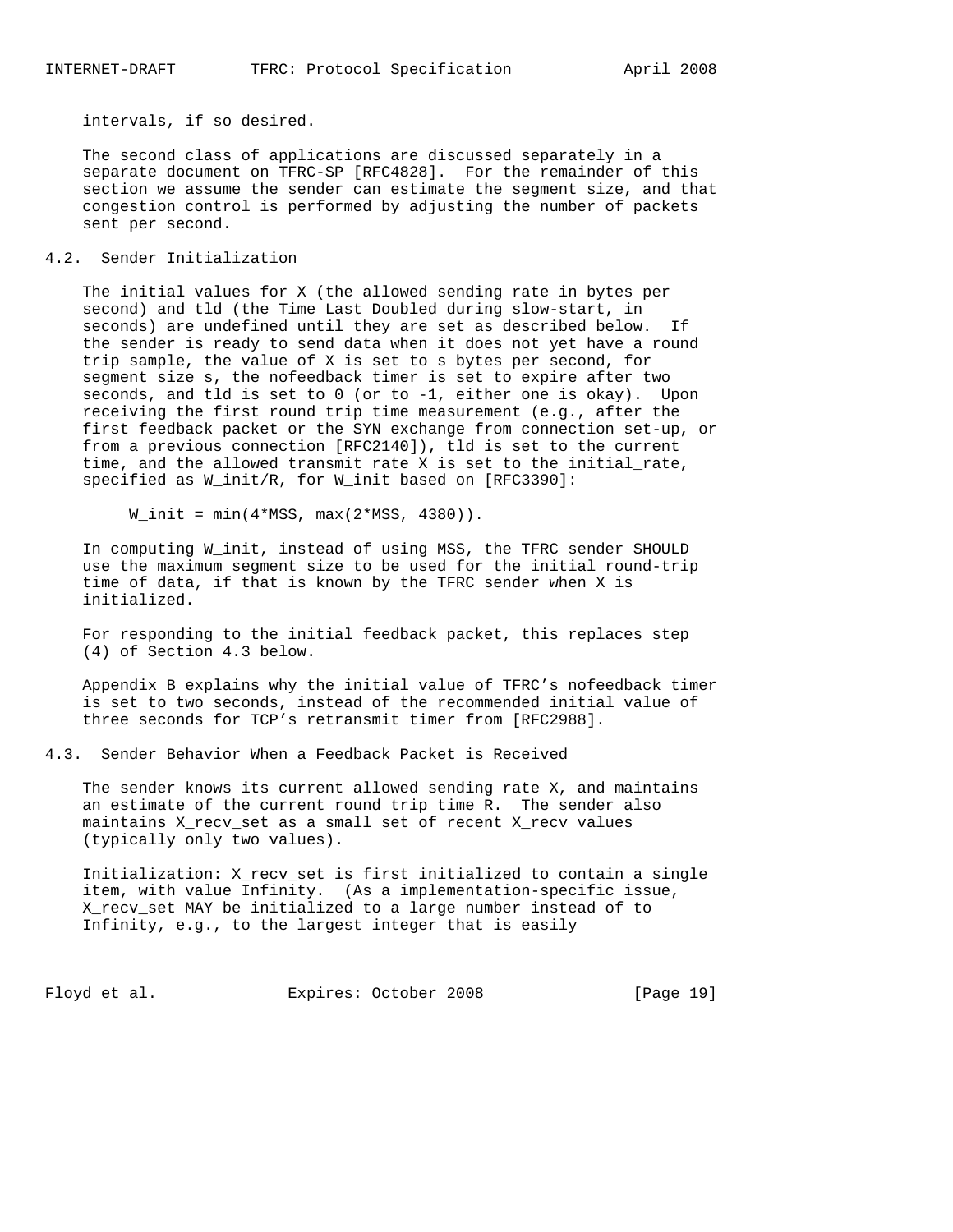```
 representable).
   When a feedback packet is received by the sender at time t_now, the
   current time in seconds, the following actions MUST be performed.
   1) Calculate a new round trip sample:
           R_sample = (t_now - t_recvdata) - t_delay.
       As described in Section 3.2.2, t_delay gives the elapsed time at
       the receiver.
   2) Update the round trip time estimate:
             If no feedback has been received before {
               R = R sample;
             } Else {
               R = q*R + (1-q)*R sample;
}
       TFRC is not sensitive to the precise value for the filter
       constant q, but a default value of 0.9 is RECOMMENDED.
   3) Update the timeout interval:
           RTO = max(4*R, 2*s/X) 4) Update the allowed sending rate as follows. This procedure uses
       the variables t_mbi and recv_limit:
            t_mbi: the maximum backoff interval of 64 seconds.
            recv_limit: the limit on the sending rate computed from
                             X_recv_set.
       This procedure also uses the procedures Maximize X_recv_set()
       and Update X_recv_set(), which are defined below.
       The procedure for updating the allowed sending rate:
```
Floyd et al. Expires: October 2008 [Page 20]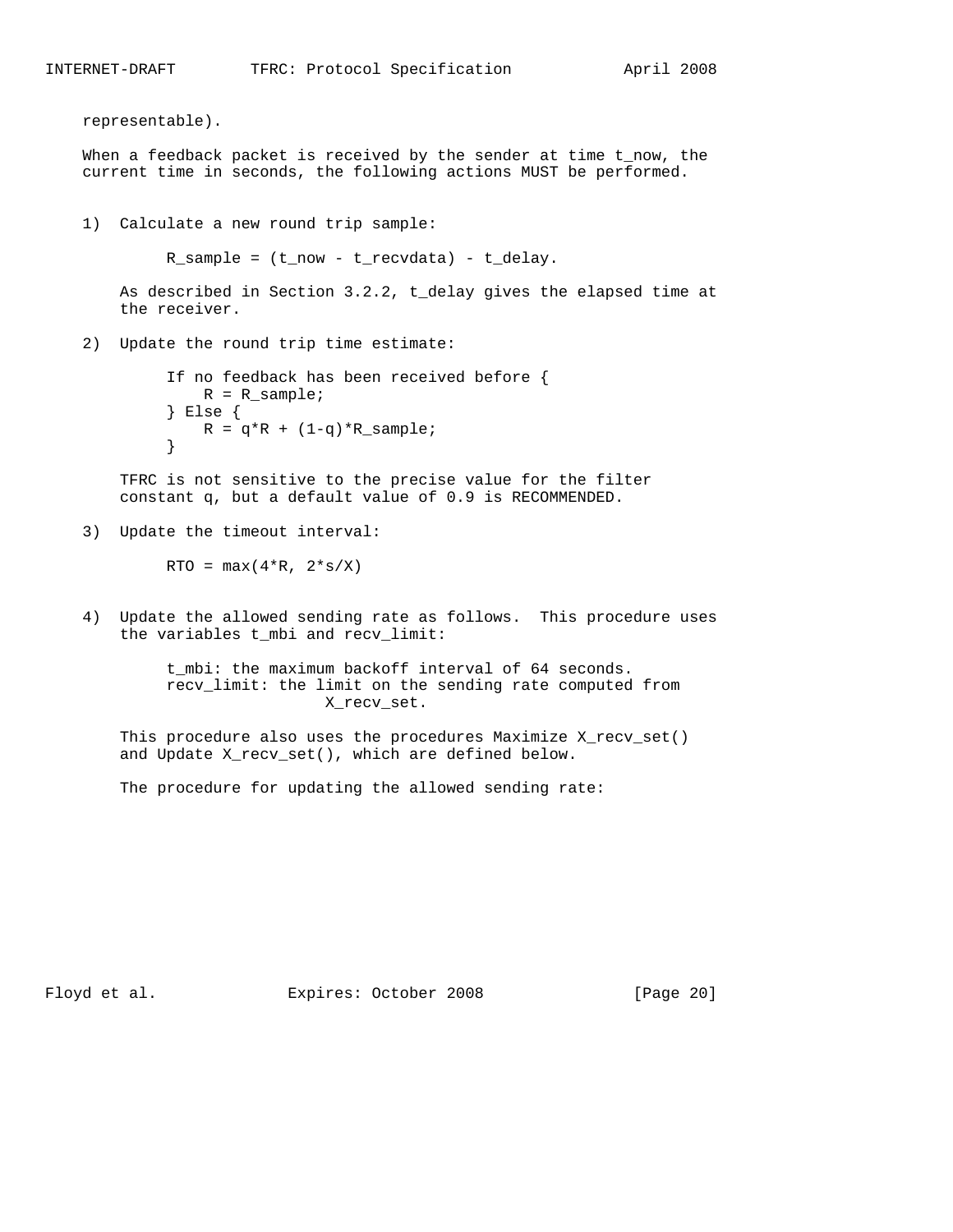```
 If (the entire interval covered by the feedback packet
                 was a data-limited interval) {
               If (the feedback packet reports a new loss event or an
                           increase in the loss event rate p) {
                   Halve entries in X_recv_set;
                  X_{recv} = 0.85 * X_{recvi} Maximize X_recv_set();
                 recv_limit = max (X_recv_set); } Else {
                 Maximize X recv set();
              recv_limit = 2 * max (X_recv_set); }
            } Else { // typical behavior
               Update X_recv_set();
              recv_limit = 2 * max (X-recv_set); }
          If (p > 0) { // congestion avoidance phase
               Calculate X_Bps using the TCP throughput equation.
              X = max(min(X_Bps, recv_limit), s/t_mbi);\} Else if (t_now - tld >= R) \} // initial slow-start
              X = max(min(2*X, recv_limit), initial_rate);tld = t_{now}; }
```
- 5) If oscillation reduction is used, calculate the instantaneous transmit rate X\_inst, following Section 4.5.
- 6) Reset the nofeedback timer to expire after RTO seconds.

 The procedure for maximizing X\_recv\_set keeps a single value, the largest value from X\_recv\_set and the new X\_recv.

 Maximize X\_recv\_set(): Add X\_recv to X\_recv\_set; Delete initial value Infinity from X\_recv\_set, if it is still a member. Set the timestamp of the largest item to the current time; Delete all other items.

 The procedure for updating X\_recv\_set keeps a set of X\_recv values with timestamps from the most recent two round-trip times.

Floyd et al. **Expires:** October 2008 [Page 21]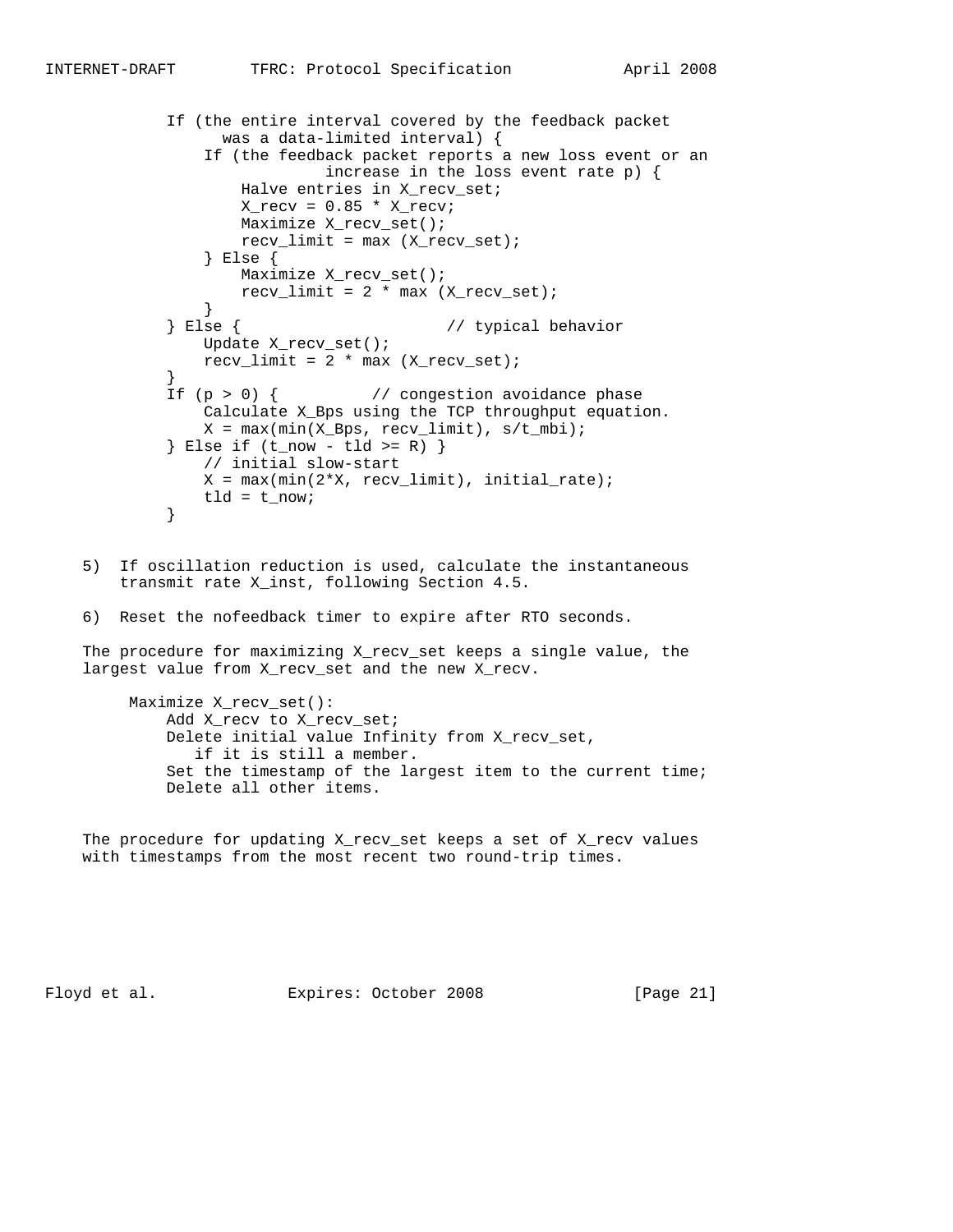Update X\_recv\_set(): Add X\_recv to X\_recv\_set; Delete from X\_recv\_set values older than two round-trip times.

 Definition of a data-limited interval: We define a sender as data-limited any time it is not sending as much as it is allowed to send. We define an interval as a 'data limited interval' if the sender was data-limited over the \*entire\* interval; Section 8.2.1 discusses implementation issues for a sender in determining if an interval was a data-limited interval. The term 'data-limited interval' is used in the first "if" condition in step (4), which prevents a sender from having to reduce its sending rate as a result of a feedback packet reporting the receive rate from a data-limited period.

 As an example, consider a sender that is sending at its full allowed rate, except that it is sending packets in pairs, rather than sending each packet as soon as it can. Such a sender is considered data-limited part of the time, because it is not always sending packets as soon as it can. However, consider an interval that covers this sender's transmission of at least two data packets; such an interval does not meet the definition of a data-limited interval, because the sender was not data-limited \*over the entire interval\*.

X recv set and the first feedback packet: Because X\_recv\_set is initialized with a single item, with value Infinity, recv\_limit is set to Infinity for the first two round-trip times of the connection. As a result, the sending rate is not limited by the receive rate during that period. This avoids the problem of the sending rate being limited by the value of X\_recv from the first feedback packet, which reports only one segment received in the last round-trip time,

 The interval covered by a feedback packet: How does the sender determine the period covered by a feedback packet? This is discussed in more detail in Section 8.2. In general, the receiver will be sending a feedback packet once per round-trip time, so typically the sender will be able to determine exactly the period covered by the current feedback packet from the previous feedback packet. However, in cases when the previous feedback packet was lost, or when the receiver sends a feedback packet early because it detected a lost or ECN-marked packet, the sender will have to estimate the interval covered by the feedback packet. As specified in Section 6.2, each feedback packet sent by the receiver covers a round-trip time, for the round-trip time

Floyd et al. Expires: October 2008 [Page 22]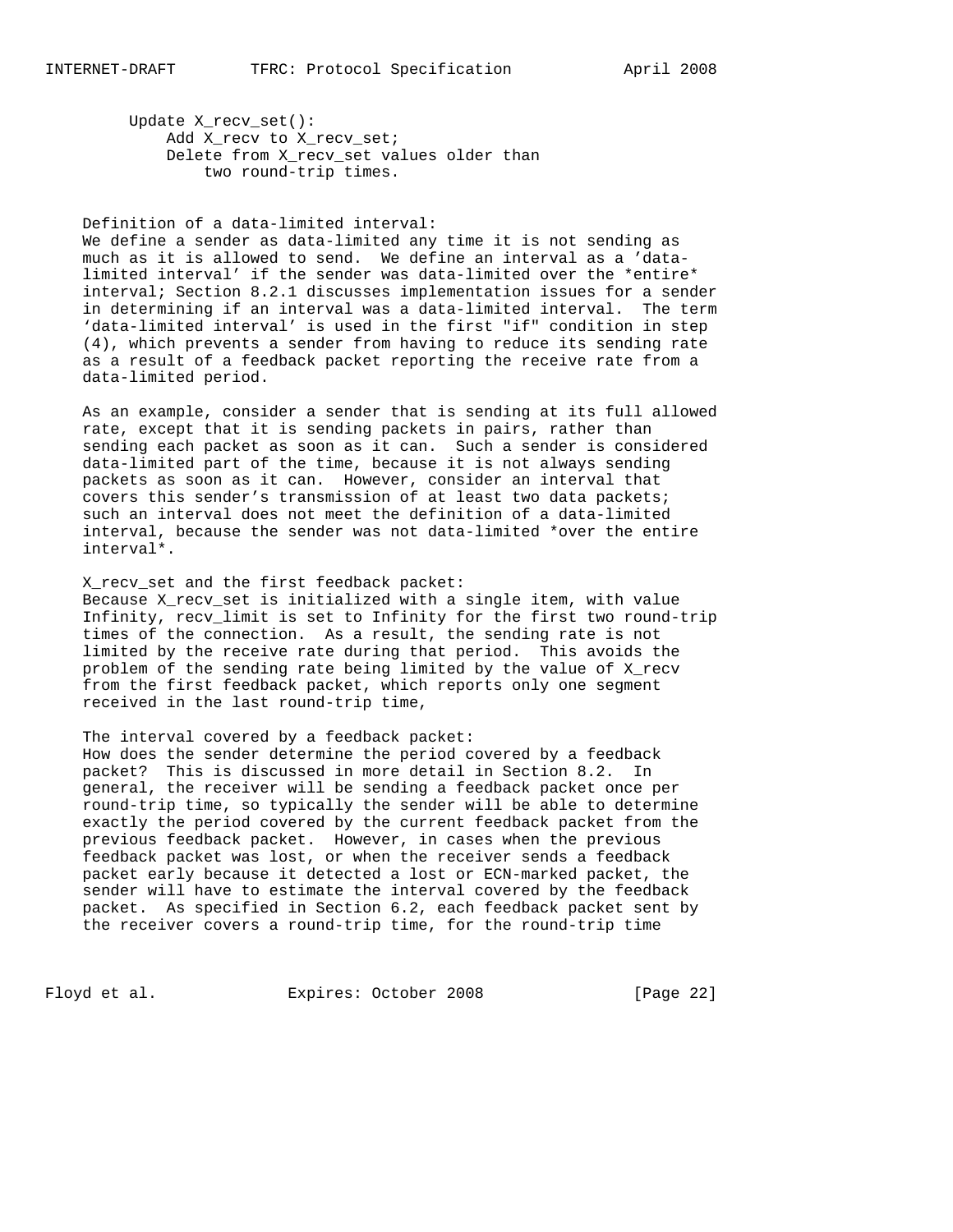estimate R\_m maintained by the receiver R\_m seconds before the feedback packet was sent.

 The response to a loss during a data-limited interval: In TFRC, after the initial slow-start, the sender always updates the calculated transmit rate X\_Bps after a feedback packet is received, and the allowed sending rate X is always limited by X\_Bps. However, during a data-limited interval, when the actual sending rate is usually below X\_Bps, the sending rate is still limited by recv\_limit, derived from X\_recv\_set. If the sender is data-limited, possibly with a varying sending rate from one round-trip time to the next, and is experiencing losses, then we decrease the entry in X\_recv\_set in order to reduce the allowed sending rate.

 The sender can detect a loss event during a data-limited period either from explicit feedback from the receiver, or from a reported increase in the loss event rate. When the sender receives a feedback packet reporting such a loss event in a data-limited interval, the sender limits the allowed increases in the sending rate during the data-limited interval.

### The initial slow-start phase:

 Note that when p=0, the sender has not yet learned of any loss events, and the sender is in the initial slow-start phase. In this initial slow-start phase, the sender can approximately double the sending rate each round-trip time until a loss occurs. The initial\_rate term in step (4) gives a minimum allowed sending rate during slow-start of the initial allowed sending rate.

 We note that if the sender is data-limited during slow-start, or if the connection is limited by the path bandwidth, then the sender is not necessarily able to double its sending rate each round-trip time; the sender's sending rate is limited to at most twice the past receive rate, or at most initial\_rate, whichever is larger. This is similar to TCP's behavior, where the sending rate is limited by the rate of incoming acknowledgement packets as well as by the congestion window. Thus in TCP's Slow-Start, for the most aggressive case of the TCP receiver acknowledging every data packet, the TCP sender's sending rate is limited to at most twice the rate of these incoming acknowledgment packets.

 The minimum allowed sending rate: The term  $s/t$  mbi ensures that when  $p > 0$ , the sender is allowed to send at least one packet every 64 seconds.

Floyd et al. Expires: October 2008 [Page 23]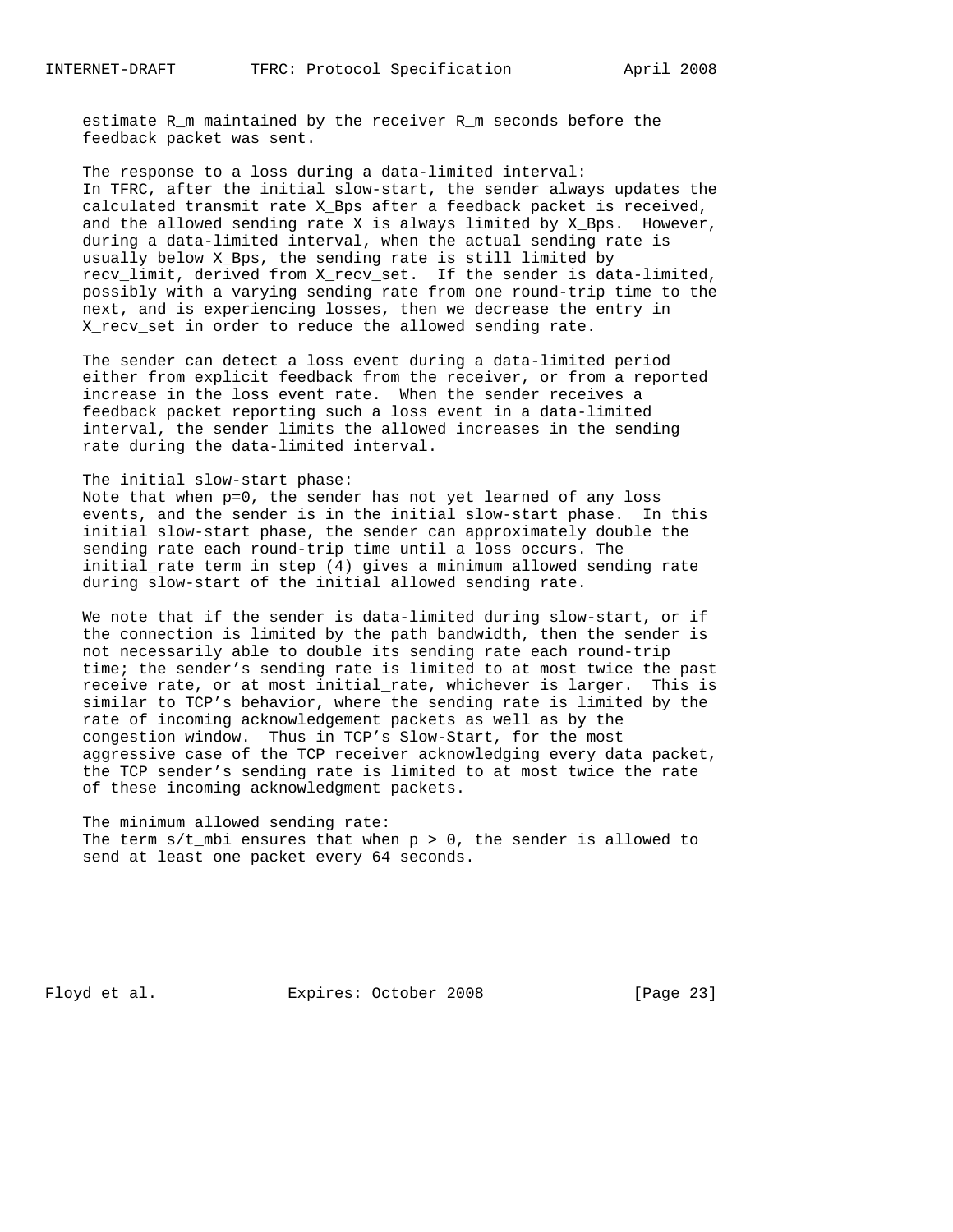### 4.4. Expiration of Nofeedback Timer

 This section specifies the sender's response to a nofeedback timer. The nofeedback timer could expire because of an idle period, or because of data or feedback packets dropped in the network.

 This section uses the variable recover\_rate. If the TFRC sender has been idle ever since the nofeedback timer was set, the allowed sending rate is not reduced below the recover\_rate. For this document, the recover\_rate is set to the initial\_rate. Future updates to this specification may explore other possible values for the recover\_rate.

 If the nofeedback timer expires, the sender MUST perform the following actions:

1) Cut the allowed sending rate in half.

 If the nofeedback timer expires when the sender has had at least one RTT measurement, the allowed sending rate is reduced by modifying X\_recv\_set as described in the pseudocode below (including item (2)). In the general case, the sending rate is limited to at most twice X\_recv. Modifying X\_recv\_set limits the sending rate, but still allows the sender to slow-start, doubling its sending rate each RTT, if feedback messages resume reporting no losses.

 If the sender has been idle since this nofeedback timer was set and X\_recv is less than the recover\_rate, then the allowed sending rate is not halved, and X\_recv\_set is not changed. This ensures that the allowed sending rate is not reduced to less than half the recover\_rate as a result of an idle period.

 In the general case, the allowed sending rate is halved in response to the expiration of the nofeedback timer. The details, in the pseudocode below, depend on whether the sender is in slow-start, is in congestion avoidance limited by X\_recv, or is in congestion avoidance limited by the throughput equation.

Floyd et al. Expires: October 2008 [Page 24]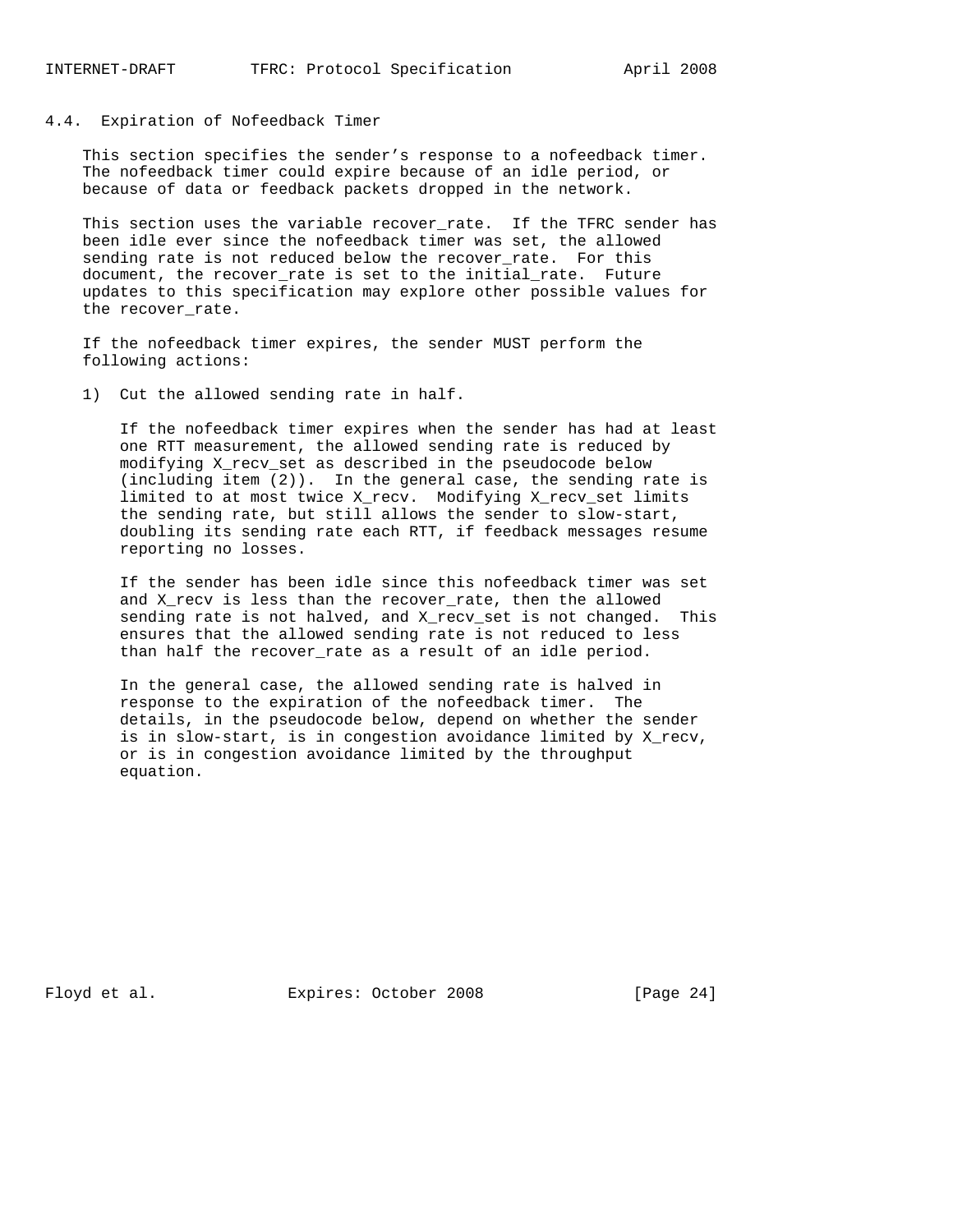```
X_{recv} = max (X_{recv_set});
            If (sender does not have an RTT sample,
                has not received any feedback from receiver,
                and has not been idle ever since the nofeedback timer
                was set) {
                // We do not have X_Bps or recover_rate yet.
                // Halve the allowed sending rate.
               X = \max(X/2, s/t_mbi);
            } Else if (((p>0 && X_recv < recover_rate) or
                 (p==0 \&x \times 2 * recover_rate), and
                  sender has been idle ever
                   since nofeedback timer was set) {
                // Don't halve the allowed sending rate.
                Do nothing;
            } Else if (p==0) {
                // We do not have X_Bps yet.
                // Halve the allowed sending rate.
               X = \max(X/2, s/t_mbi);
            } Else if (X_Bps > 2*X_recv)) {
                // 2*X_recv was already limiting the sending rate.
                // Halve the allowed sending rate.
                Update_Limits(X_recv;)
            } Else {
                // The sending rate was limited by X_Bps, not by X_recv.
                // Halve the allowed sending rate.
           Update_Limits(X_Bps/2);<br>}
}
       The term s/t_mbi limits the backoff to one packet every 64
       seconds.
       The procedure Update_Limits() uses the variable timer_limit for
        the limit on the sending rate computed from the expiration of
        the nofeedback timer, as follows:
            Update_Limits(timer_limit):
                If (timer_limit < s/t_mbi)
                   timer\_limit = s/t_mbi; Replace X_recv_set contents with the single item
                     timer_limit/2;
                Recalculate X as in steps (4) and (5) of Section 4.3;
    2) Restart the nofeedback timer to expire after max(4*R, 2*s/X)
       seconds.
```
Floyd et al. Expires: October 2008 [Page 25]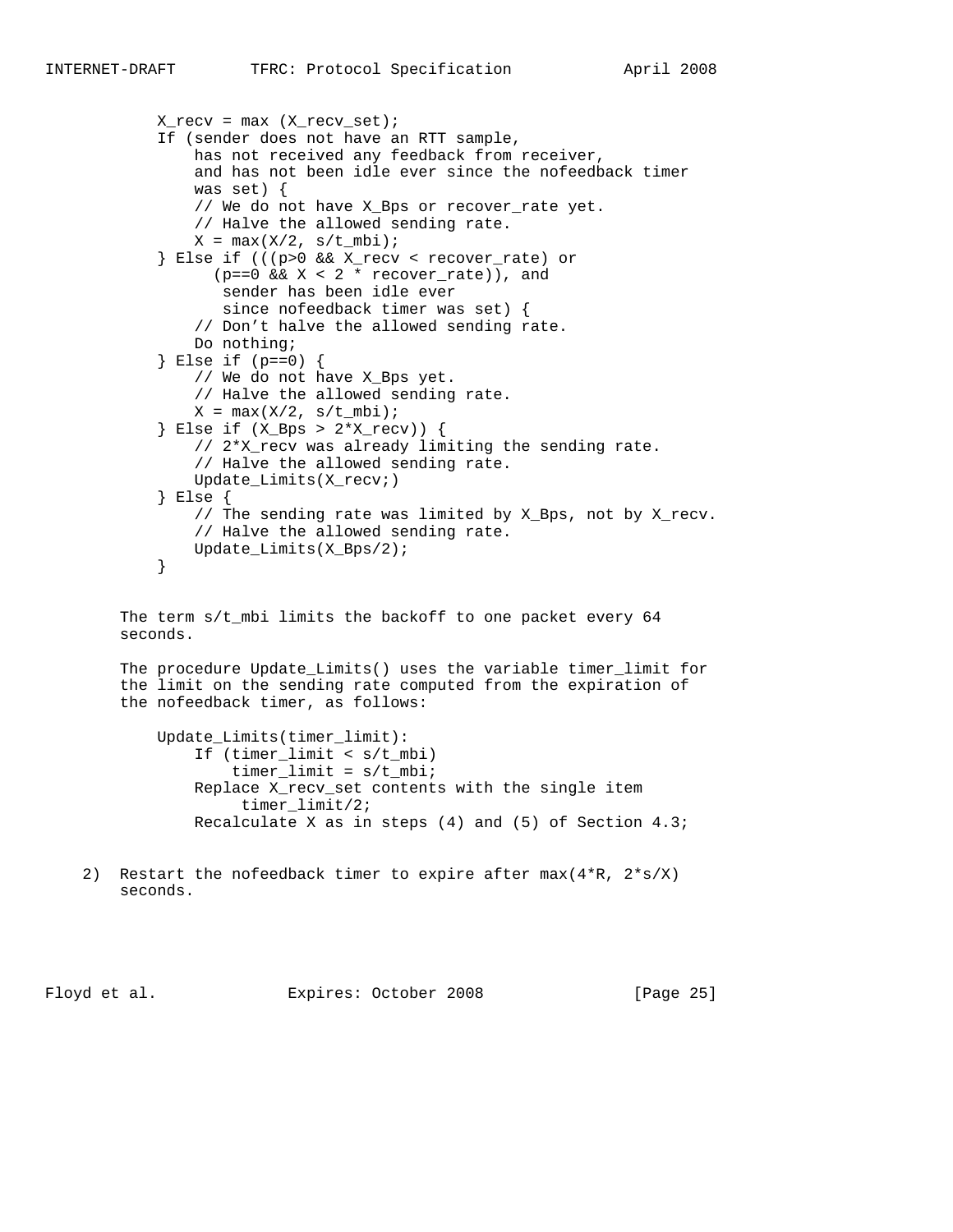If the sender has been data-limited but not idle since the nofeedback timer was set, it is possible that the nofeedback timer expired because data or feedback packets were dropped in the network. In this case, the nofeedback timer is the backup mechanism for the sender to detect these losses, similar to the retransmit timer in TCP.

 Note that when the sender stops sending data for a period of time, the receiver will stop sending feedback. When the sender's nofeedback timer expires, the sender could use the procedure above to limit the sending rate. If the sender subsequently starts to send again, X\_recv\_set will be used to limit the transmit rate, and slow-start behavior will occur until the transmit rate reaches X\_Bps.

 The TFRC sender's reduction of the allowed sending rate after the nofeedback timer expires is similar to TCP's reduction of the congestion window cwnd after each RTO seconds of an idle period, for TCP with Congestion Window Validation [RFC2861].

#### 4.5. Reducing Oscillations

 To reduce oscillations in queueing delay and sending rate in environments with a low degree of statistical multiplexing at the congested link, it is RECOMMENDED that the sender reduce the transmit rate as the queuing delay (and hence RTT) increases. To do this the sender maintains R\_sqmean, a long-term estimate of the square root of the RTT, and modifies its sending rate depending on how the square root of R\_sample, the most recent sample of the RTT, differs from the long-term estimate. The long-term estimate R\_sqmean is set as follows:

```
 If no feedback has been received before {
           R_sqmean = sqrt(R_sample);
        } Else {
       R_sqmean = q2*R_sqmean + (1-q2)*sqrt(R_sample);
}
```
 Thus R\_sqmean gives the exponentially weighted moving average of the square root of the RTT samples. The constant q2 should be set similarly to q, the constant used in the round trip time estimate R. A value of 0.9 as the default for q2 is RECOMMENDED.

When sqrt(R\_sample) is greater than R\_sqmean then the current round trip time is greater than the long-term average, implying that queueing delay is probably increasing. In this case, the transmit rate is decreased to minimize oscillations in queueing delay.

Floyd et al. Expires: October 2008 [Page 26]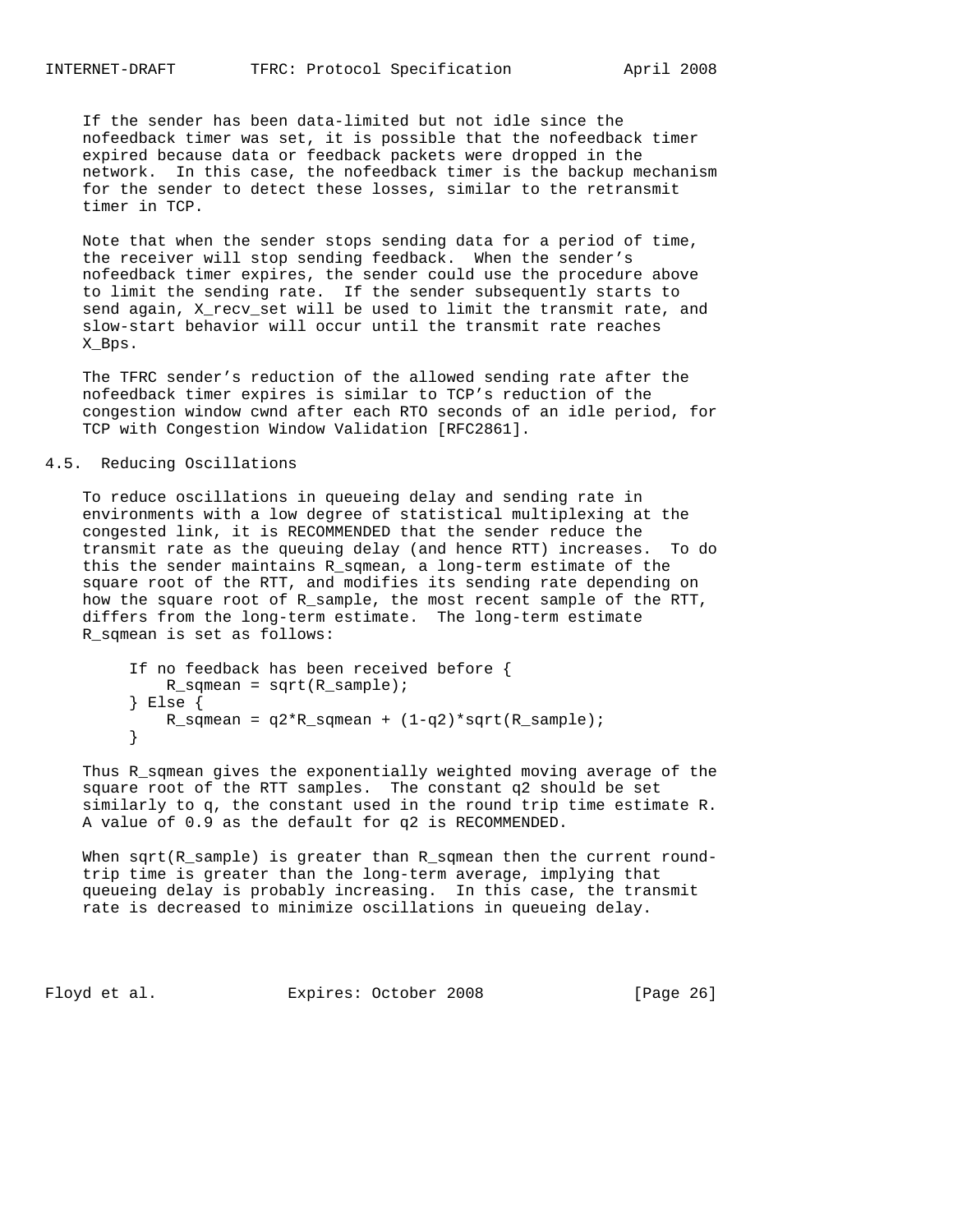The sender obtains the base allowed transmit rate, X, as described in step (4) of Section 4.3 above. It then calculates a modified instantaneous transmit rate X\_inst, as follows:

```
X_inst = X * R_sqmean / sqrt(R_sample);If (p > 0) { // congestion avoidance phase
          X_inst = max(X_inst, s/t_mbi)} Else if (t_{now} - tld \ge R) { // initial slow-start
       X\text{inst} = \max(X\text{inst}, s/R) }
```
 Because we are using square roots, there is generally only a moderate difference between the instantaneous transmit rate X\_inst and the allowed transmit rate X. For example, in a somewhat extreme case when the current RTT sample R\_sample is twice as large as the long-term average, then sqrt(R\_sample) will be roughly 1.44 times R\_sqmean, and the allowed transmit rate will be reduced by a factor of roughly 0.7.

 We note that this modification for reducing oscillatory behavior is not always needed, especially if the degree of statistical multiplexing in the network is high. We also note that the measured round-trip time is not necessarily strongly correlated with the data packet queueing delay. However, this modification SHOULD be implemented because it makes TFRC behave better in some environments with a low level of statistical multiplexing. The performance of this modification is illustrated in Section 3.1.3 of [FHPW00]. If it is not implemented, implementations SHOULD use a very low value of the weight q for the average round-trip time.

### 4.6. Scheduling of Packet Transmissions

 As TFRC is rate-based, and as operating systems typically cannot schedule events precisely, it is necessary to be opportunistic about sending data packets so that the correct average rate is maintained despite the coarse-grain or irregular scheduling of the operating system. To help maintain the correct average sending rate, the TFRC sender MAY send some packets before their nominal send time.

 In addition, the scheduling of packet transmissions controls the allowed burstiness of senders after an idle or data-limited period. The TFRC sender MAY accumulate sending 'credits' for past unused send times; this allows the TFRC sender to send a burst of data after an idle or data-limited period. To compare with TCP, TCP may send up to a round-trip time's worth of packets in a single burst, but never more. As examples, packet bursts can be sent by TCP when an ACK arrives acknowledging a window of data, or when a data limited sender suddenly has a window of data to send after a delay

Floyd et al. Expires: October 2008 [Page 27]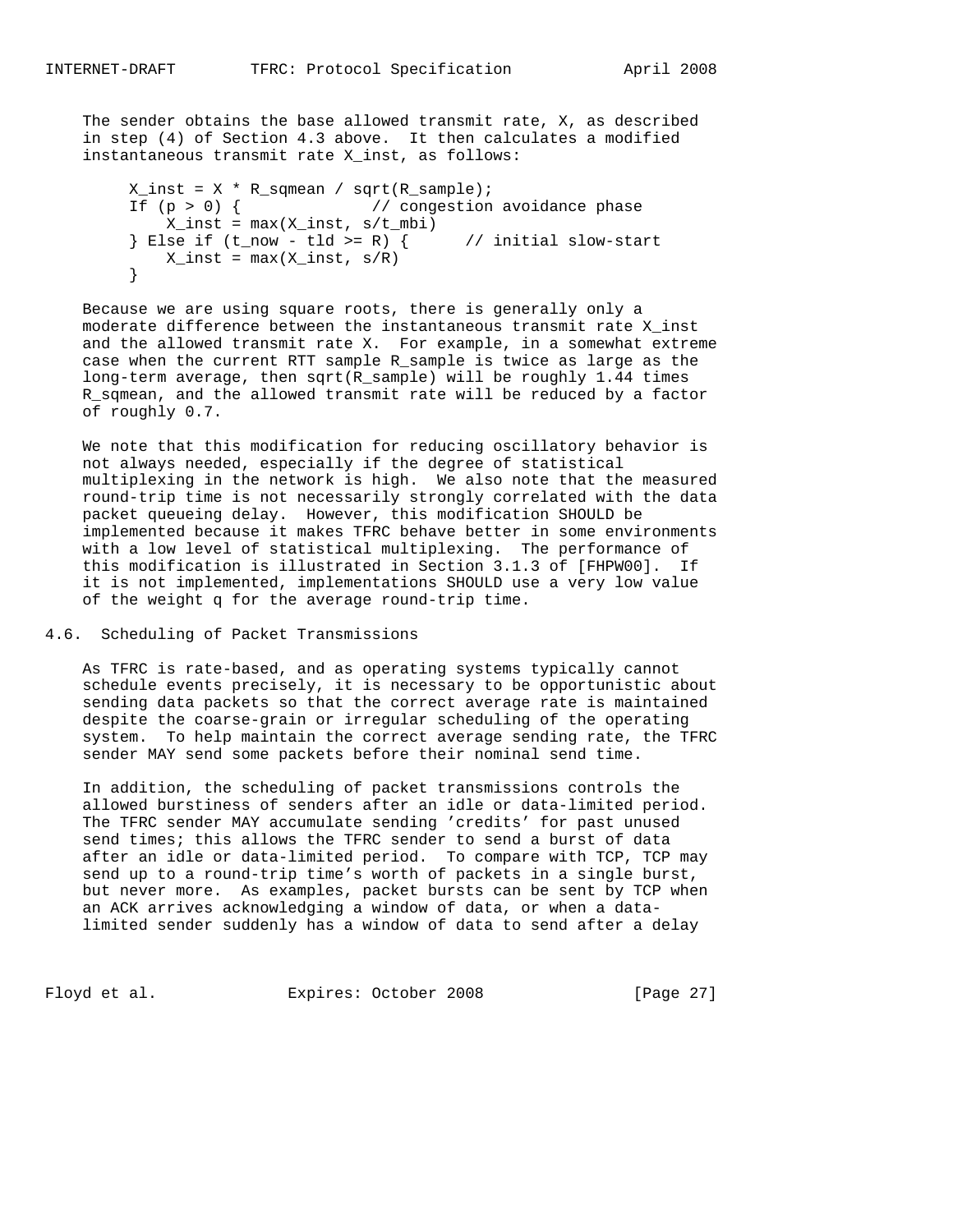INTERNET-DRAFT TFRC: Protocol Specification April 2008

of nearly a round-trip time.

 To limit burstiness, a TFRC implementation MUST prevent bursts of arbitrary size. This limit MUST be less than or equal to one round trip time's worth of packets. A TFRC implementation MAY limit bursts to less than a round-trip time's worth of packets.

 As an implementation-specific example, a sending loop could calculate the correct inter-packet interval, t\_ipi, as follows:

 $t$ \_ipi =  $s/X$ \_inst;

Let t\_now be the current time and i be a natural number,  $i = 0, 1$ , ..., with t\_i the nominal send time for the i-th packet. Then the nominal send time t\_(i+1) would derive recursively as

> $t_0 = t_{now}$ ,  $t_{i}$ (i+1) =  $t_{i}$  +  $t_{i}$  +  $t_{i}$

 For TFRC senders allowed to accumulate sending credits for unused send time over the last T seconds, the sender would be allowed to use unused nominal send times  $t_j$  for  $t_j$  < now - T, for T set to the round-trip time.

5. Calculation of the Loss Event Rate (p)

 Obtaining an accurate and stable measurement of the loss event rate is of primary importance for TFRC. Loss rate measurement is performed at the receiver, based on the detection of lost or marked packets from the sequence numbers of arriving packets. We describe this process before describing the rest of the receiver protocol. If the receiver has not yet detected a lost or marked packet, then the receiver does not calculate the loss event rate, but reports a loss event rate of zero.

5.1. Detection of Lost or Marked Packets

 TFRC assumes that all packets contain a sequence number that is incremented by one for each packet that is sent. For the purposes of this specification, it is REQUIRED that if a lost packet is retransmitted, the retransmission is given a new sequence number that is the latest in the transmission sequence, and not the same sequence number as the packet that was lost. If a transport protocol has the requirement that it must retransmit with the original sequence number, then the transport protocol designer must figure out how to distinguish delayed from retransmitted packets and how to detect lost retransmissions.

Floyd et al. **Expires:** October 2008 [Page 28]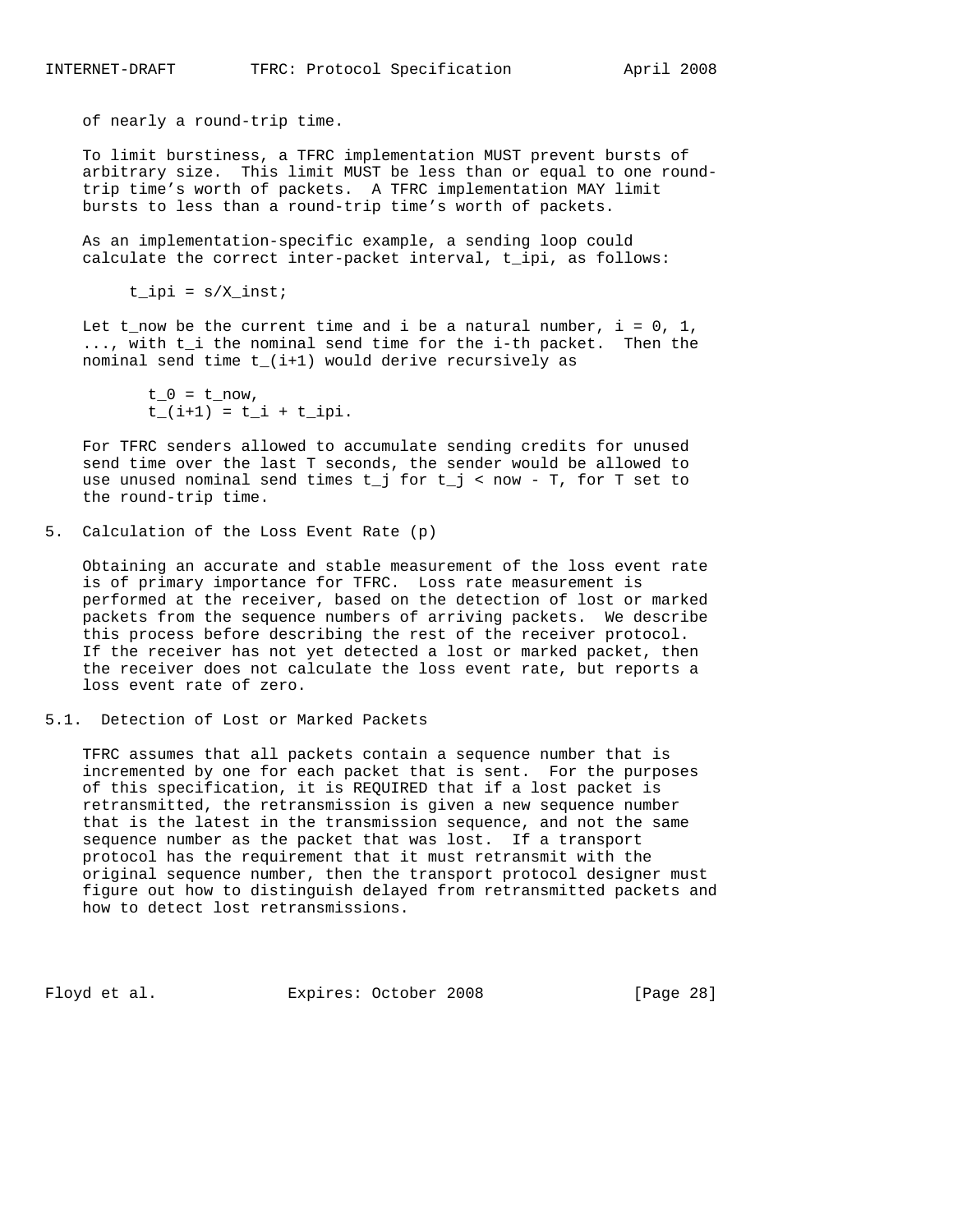The receiver maintains a data structure that keeps track of which packets have arrived and which are missing. For the purposes of specification, we assume that the data structure consists of a list of packets that have arrived along with the receiver timestamp when each packet was received. In practice this data structure will normally be stored in a more compact representation, but this is implementation-specific.

 The loss of a packet is detected by the arrival of at least NDUPACK packets with a higher sequence number than the lost packet, for NDUPACK set to 3. The requirement for NDUPACK subsequent packets is the same as with TCP, and is to make TFRC more robust in the presence of reordering. In contrast to TCP, if a packet arrives late (after NDUPACK subsequent packets arrived) in TFRC, the late packet can fill the hole in TFRC's reception record, and the receiver can recalculate the loss event rate. Future versions of TFRC might make the requirement for NDUPACK subsequent packets adaptive based on experienced packet reordering, but such a mechanism is not part of the current specification.

 For an ECN-capable connection, a marked packet is detected as a congestion event as soon as it arrives, without having to wait for the arrival of subsequent packets.

### 5.2. Translation from Loss History to Loss Events

 TFRC requires that the loss fraction be robust to several consecutive packets lost or marked in the same loss event. This is similar to TCP, which (typically) only performs one halving of the congestion window during any single RTT. Thus the receiver needs to map the packet loss history into a loss event record, where a loss event is one or more packets lost or marked in an RTT. To perform this mapping, the receiver needs to know the RTT to use, and this is supplied periodically by the sender, typically as control information piggy-backed onto a data packet. TFRC is not sensitive to how the RTT measurement sent to the receiver is made, but it is RECOMMENDED to use the sender's calculated RTT, R, (see Section 4.3) for this purpose.

 To determine whether a lost or marked packet should start a new loss event, or be counted as part of an existing loss event, we need to compare the sequence numbers and timestamps of the packets that arrived at the receiver. For a marked packet S\_new, its reception time T\_new can be noted directly. For a lost packet, we can interpolate to infer the nominal "arrival time". Assume:

S\_loss is the sequence number of a lost packet.

Floyd et al. Expires: October 2008 [Page 29]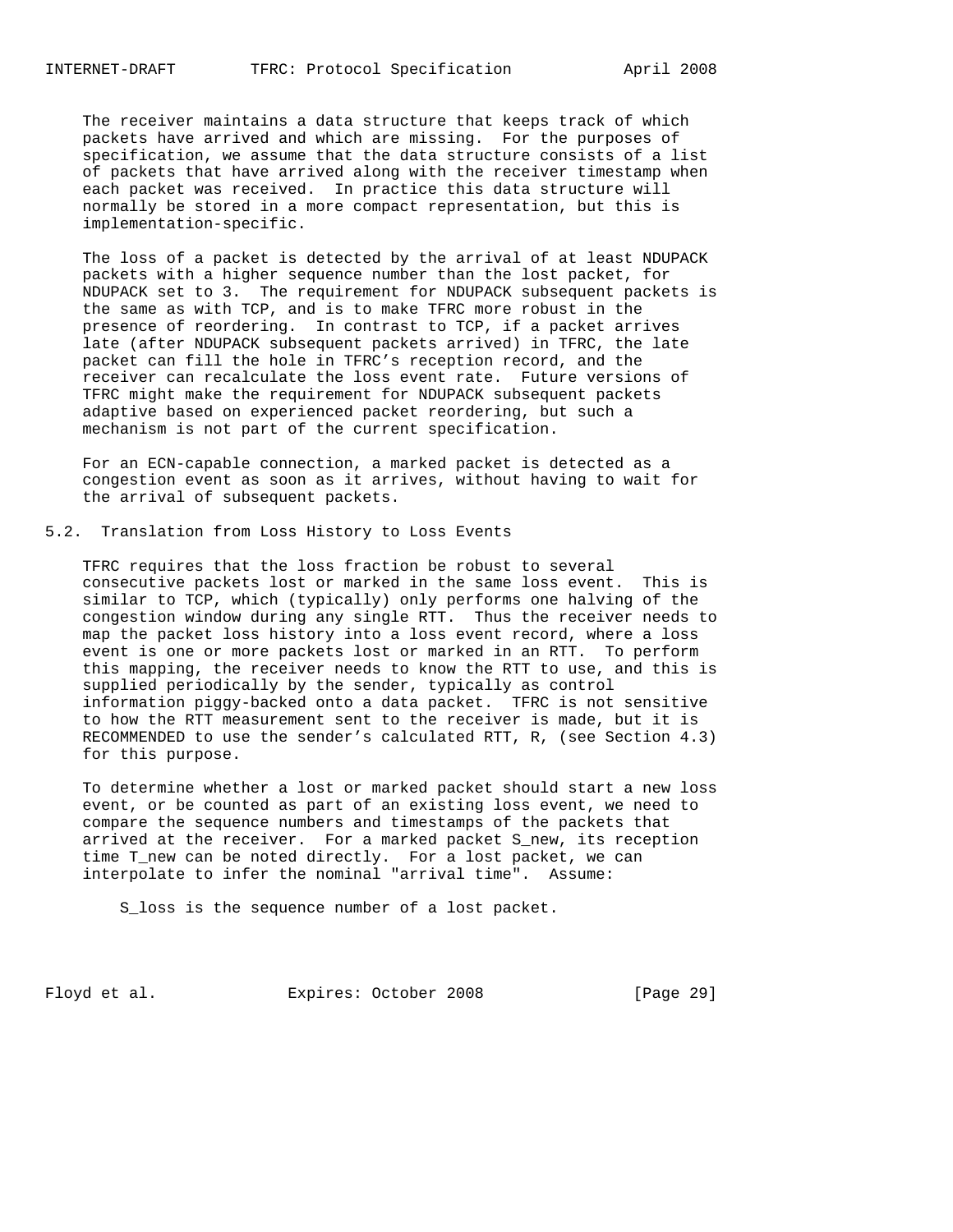S\_before is the sequence number of the last packet to arrive, before any packet arrivals with a sequence number above S\_loss, with a sequence number below S\_loss.

 S\_after is the sequence number of the first packet to arrive after S\_before with a sequence number above S\_loss.

S\_max is the largest sequence number.

Therefore, S\_before < S\_loss < S\_after <= S\_max.

 T\_loss is the nominal estimated arrival time for the lost packet.

T\_before is the reception time of S\_before.

T\_after is the reception time of S\_after.

 Note that due to reordering, T\_before could be either before or after T\_after.

 For a lost packet S\_loss, we can interpolate its nominal "arrival time" at the receiver from the arrival times of S\_before and S after. Thus:

 T\_loss = T\_before + ( (T\_after - T\_before) \* (S\_loss - S\_before)/(S\_after - S\_before) );

 To address sequence number wrapping, let S\_MAX be the maximum sequence number using by the particular implementation. In this case, we can interpolate the arrival time T\_loss as follows:

T  $loss = T$  before + (T after - T before) \* Dist(S\_loss, S\_before)/Dist(S\_after, S\_before)

where

 $Dist(S_A, S_B) = (S_A + S_MAX - S_B)$  % S\_MAX

If the lost packet S\_old was determined to have started the previous loss event, and we have just determined that S\_new has been lost, then we interpolate the nominal arrival times of S\_old and S\_new, called T\_old and T\_new respectively.

 If T\_old + R >= T\_new, then S\_new is part of the existing loss event. Otherwise S\_new is the first packet in a new loss event.

Floyd et al. Expires: October 2008 [Page 30]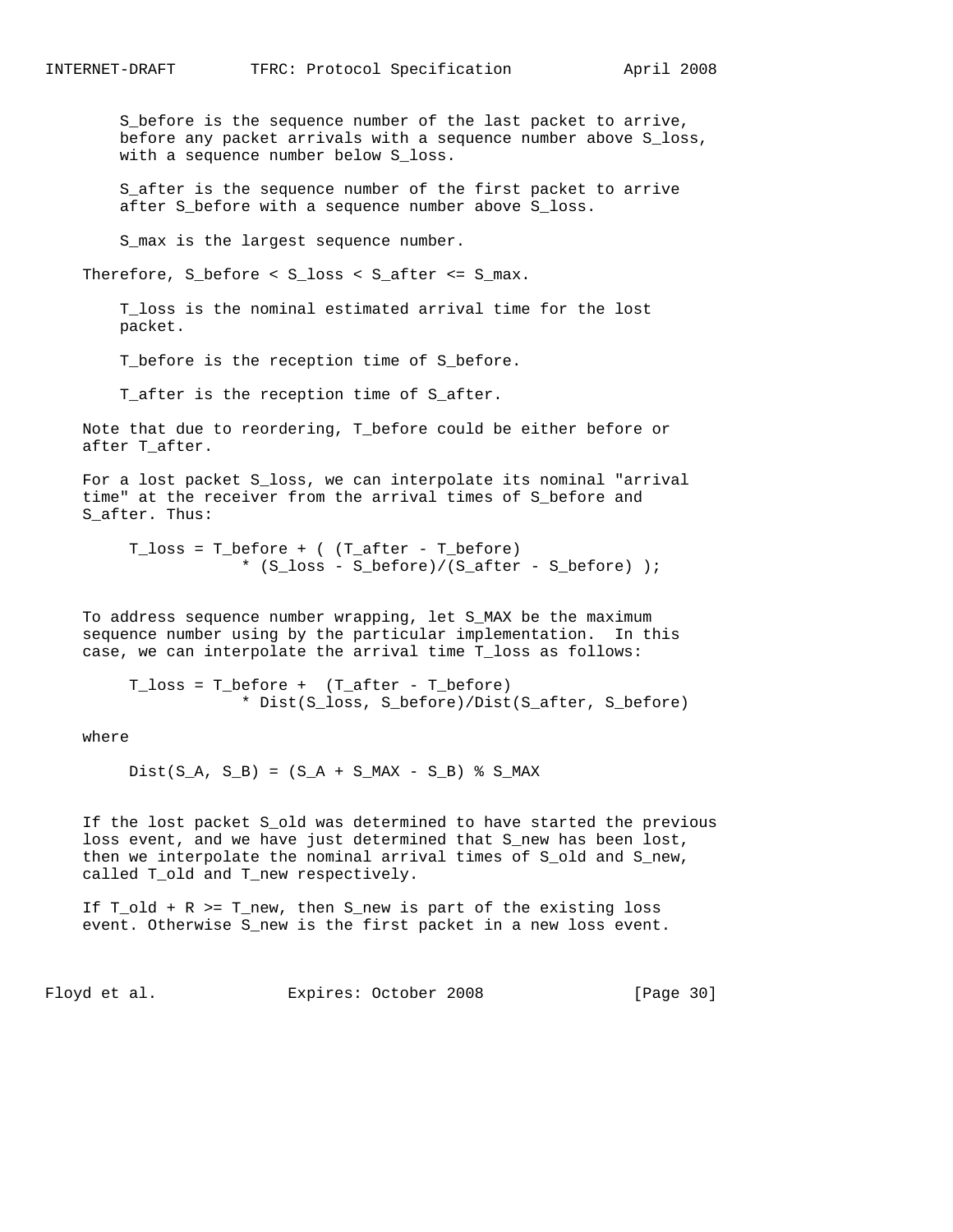### 5.3. Inter-loss Event Interval

 If a loss interval, A, is determined to have started with packet sequence number S\_A and the next loss interval, B, started with packet sequence number S\_B, then the number of packets in loss interval A is given by  $(S_B - S_A)$ . Thus, loss interval A contains all of the packets transmitted by the sender starting with the first packet transmitted in loss interval A, and ending with but not including the first packet transmitted in loss interval B.

### 5.4. Average Loss Interval

 To calculate the loss event rate p, we first calculate the average loss interval. This is done using a filter that weights the n most recent loss event intervals in such a way that the measured loss event rate changes smoothly. If the receiver has not yet seen a lost or marked packet, then the receiver does not calculate the average loss interval.

Weights  $w_0$  to  $w_1(n-1)$  are calculated as:

```
If (i < n/2) {
        w_i = 1; } Else {
      W_i = 2 * (n-i)/(n+2); }
```
Thus if n=8, the values of w\_0 to w\_7 are:

1.0, 1.0, 1.0, 1.0, 0.8, 0.6, 0.4, 0.2

 The value n for the number of loss intervals used in calculating the loss event rate determines TFRC's speed in responding to changes in the level of congestion. It is RECOMMENDED to set the value n to 8. TFRC SHOULD NOT use values of n greater than 8, for traffic that might compete in the global Internet with TCP. At the very least, safe operation with values of n greater than 8 would require a slight change to TFRC's mechanisms, to include a more severe response to two or more round-trip times with heavy packet loss.

 When calculating the average loss interval we need to decide whether to include the current loss interval, defined as the loss interval containing the most recent loss event. We only include the current loss interval if it is sufficiently large to increase the average loss interval.

Floyd et al. Expires: October 2008 [Page 31]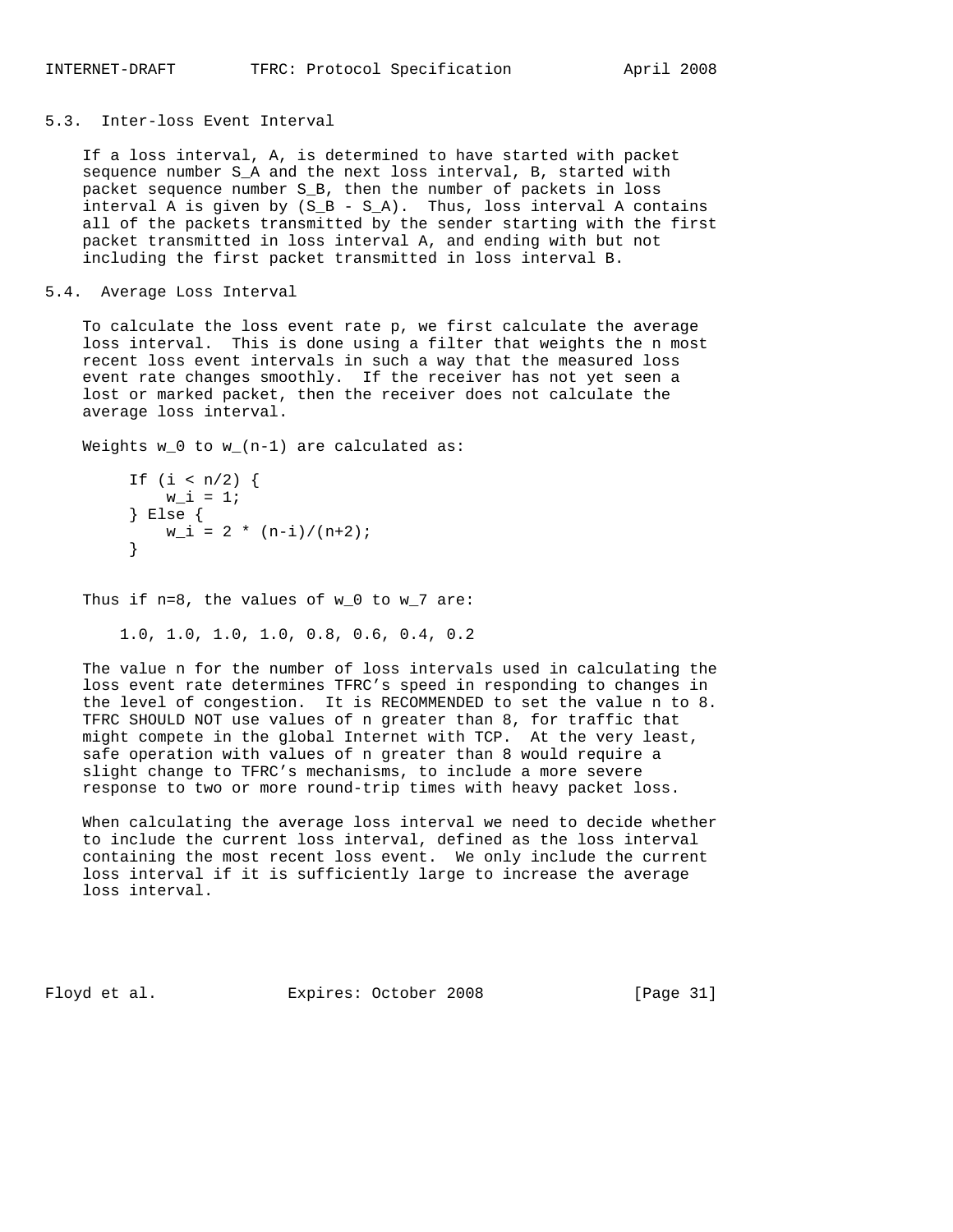Let the most recent loss intervals be  $I_0$  to  $I_k$ , where  $I_0$  is the current loss interval. If there have been at least n loss intervals, then k is set to n; otherwise k is the maximum number of loss intervals seen so far. We calculate the average loss interval I\_mean as follows:

```
I_tot0 = 0;I_{tot1} = 0;W_tot = 0;for (i = 0 to k-1) {
            I_{tot0} = I_{tot0} + (I_{i} * w_{i});
        W_tot = W_tot + w_i; }
       for (i = 1 to k) {
           I_{tot1} = I_{tot1} + (I_{i} * w_{i} - i - 1)); }
       I\_tot = max(I\_tot0, I\_tot1);I_mean = I\_tot/W\_tot;
```
The loss event rate, p is simply:

 $p = 1 / I_mean;$ 

### 5.5. History Discounting

 As described in Section 5.4, when there have been at least n loss intervals, the most recent loss interval is only assigned  $1/(0.75*n)$  of the total weight in calculating the average loss interval, regardless of the size of the most recent loss interval. This section describes an OPTIONAL history discounting mechanism, discussed further in [FHPW00a] and [W00], that allows the TFRC receiver to adjust the weights, concentrating more of the relative weight on the most recent loss interval, when the most recent loss interval is more than twice as large as the computed average loss interval.

 To carry out history discounting, we associate a discount factor DF\_i with each loss interval L\_i, for i > 0, where each discount factor is a floating point number. The discount array maintains the cumulative history of discounting for each loss interval. At the beginning, the values of DF\_i in the discount array are initialized to 1:

```
for (i = 0 to n) {
        DF i = 1;
}
```
Floyd et al. Expires: October 2008 [Page 32]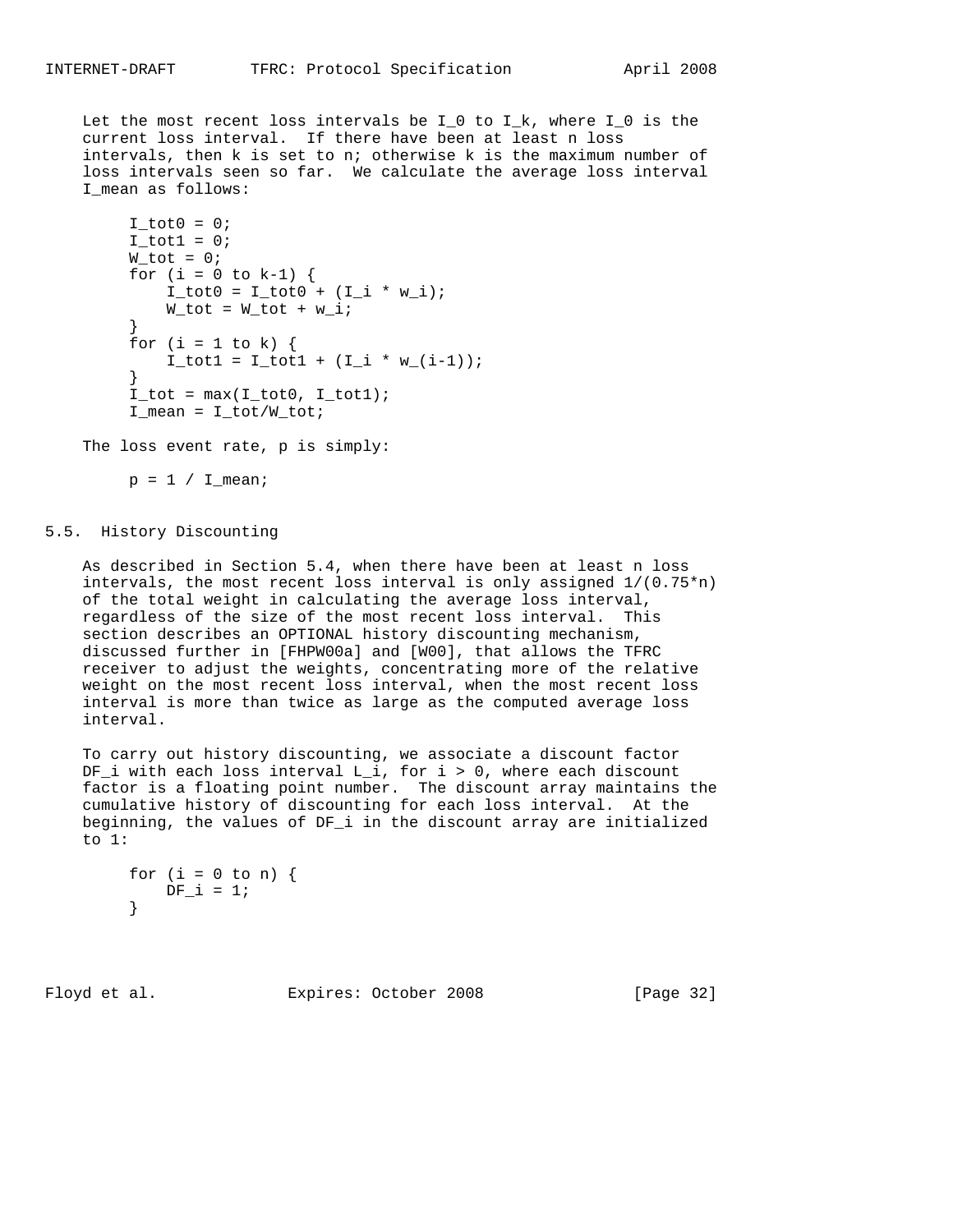History discounting also uses a general discount factor DF, also a floating point number, that is also initialized to 1. First we show how the discount factors are used in calculating the average loss interval, and then we describe later in this section how the discount factors are modified over time.

 As described in Section 5.4 the average loss interval is calculated using the n previous loss intervals  $I_1$ , ...,  $I_n$  and the current loss interval I\_0. The computation of the average loss interval using the discount factors is a simple modification of the procedure in Section 5.4, as follows:

```
I tot0 = I_0 * w_0;
        I\_tot1 = 0;W_tot0 = w_0;W_tot1 = 0;for (i = 1 to n-1) {
            I_{tot0} = I_{tot0} + (I_{i} * w_{i} * DF_{i} * DF);W_tot0 = W_tot0 + w_i * DF_i * DF_i }
        for (i = 1 to n) {
           I_{tot1} = I_{tot1} + (I_{i} * w_{i} - i - 1) * DF_{i};W_{tot1} = W_{tot1} + W_{in1} - 1 * DF<sub>i</sub>;
}
        p = min(W_tot0/I_tot0, W_tot1/I_tot1);
```
 The general discounting factor DF is updated on every packet arrival as follows. First, the receiver computes the weighted average I mean of the loss intervals  $I_1, \ldots, I_n$ :

```
I\_tot = 0;W_tot = 0;for (i = 1 to n) {
           W_tot = W_tot + w_i(i-1) * DF_i;I_{tot} = I_{tot} + (I_{i} * w_{i} (i-1) * DF_{i}; }
       I_mean = I\_tot / W\_tot;
```
This weighted average I\_mean is compared to I\_0, the size of current loss interval. If I\_0 is greater than twice I\_mean, then the new loss interval is considerably larger than the old ones, and the general discount factor DF is updated to decrease the relative weight on the older intervals, as follows:

Floyd et al. Expires: October 2008 [Page 33]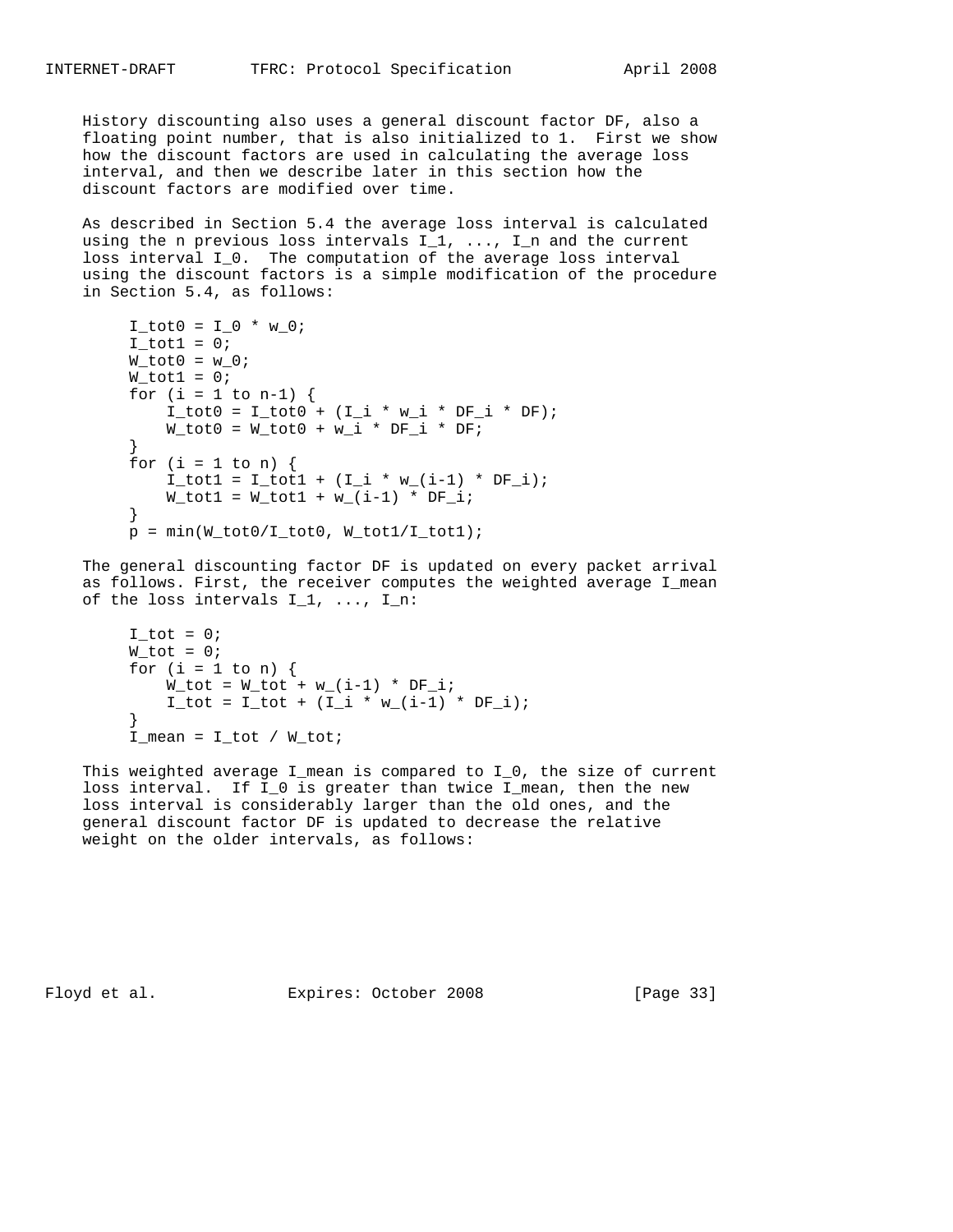```
if (I_0 > 2 * I_{mean}) {
                DF = 2 * I_mean / I_0; if (DF < THRESHOLD) {
                \begin{array}{rcl} \texttt{DF} & = & \texttt{THRESHOLD} \texttt{;} \\ \end{array} }
            } else {
           DF = 1; }
```
 A nonzero value for THRESHOLD ensures that older loss intervals from an earlier time of high congestion are not discounted entirely. We recommend a THRESHOLD of 0.25. Note that with each new packet arrival, I\_0 will increase further, and the discount factor DF will be updated.

When a new loss event occurs, the current interval shifts from I\_0 to  $I_1$ , loss interval  $I_i$  shifts to interval  $I_i(i+1)$ , and the loss interval I\_n is forgotten. The previous discount factor DF has to be incorporated into the discount array. Because DF\_i carries the discount factor associated with loss interval I\_i, the DF\_i array has to be shifted as well. This is done as follows:

```
for (i = 1 to n) {
         DF_i = DF * DF_i; }
      for (i = n-1 to 0 step -1) {
        DF_{i}(i+1) = DF_{i}; }
      I_0 = 1;DF_0 = 1;DF = 1;
```
 This completes the description of the optional history discounting mechanism. We emphasize that this is an OPTIONAL mechanism whose sole purpose is to allow TFRC to respond somewhat more quickly to the sudden absence of congestion, as represented by a long current loss interval.

6. Data Receiver Protocol

 The receiver periodically sends feedback messages to the sender. Feedback packets SHOULD normally be sent at least once per RTT, unless the sender is sending at a rate of less than one packet per RTT, in which case a feedback packet SHOULD be send for every data packet received. A feedback packet SHOULD also be sent whenever a new loss event is detected without waiting for the end of an RTT, and whenever an out-of-order data packet is received that removes a

Floyd et al. **Expires:** October 2008 [Page 34]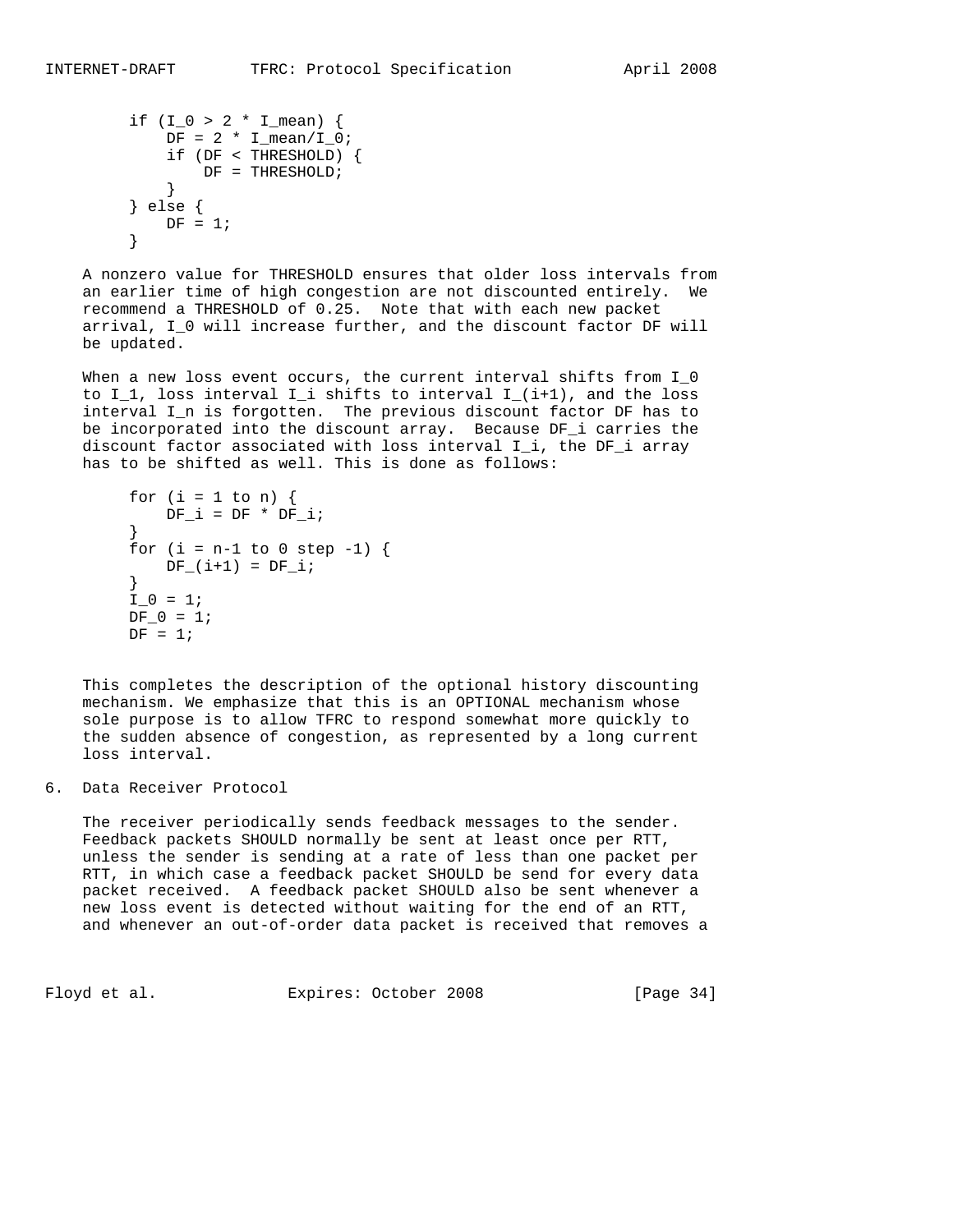loss event from the history.

 If the sender is transmitting at a high rate (many packets per RTT) there may be some advantages to sending periodic feedback messages more than once per RTT as this allows faster response to changing RTT measurements, and more resilience to feedback packet loss.

 If the receiver was sending k feedback packets per RTT, for k>1, step (4) of Section 6.2 would be modified to set the feedback timer to expire after R\_m/k seconds. However, each feedback packet would still report the receiver rate over the last RTT, not over a fraction of an RTT. In this document we do not specify the modifications that might be required for a receiver sending more than one feedback packet per RTT. We note that there is little gain from sending a large number of feedback messages per RTT.

6.1. Receiver Behavior When a Data Packet is Received

 When a data packet is received, the receiver performs the following steps:

- 1) Add the packet to the packet history.
- 2) Check if done: If the new packet results in the detection of a new loss event, or if no feedback packet was sent when the feedback timer last expired, go to step 3). Otherwise, no action need be performed (unless the optimization in the next paragraph is used), so exit the procedure.

 An OPTIONAL optimization might check to see if the arrival of the packet caused a hole in the packet history to be filled and consequently two loss intervals were merged into one. If this is the case, the receiver might also send feedback immediately. The effects of such an optimization are normally expected to be small.

- 3) Calculate p: Let the previous value of p be p\_prev. Calculate the new value of p as described in Section 5.
- 4) Expire feedback timer: If p > p\_prev, cause the feedback timer to expire, and perform the actions described in Section 6.2

 If p <= p\_prev and no feedback packet was sent when the feedback timer last expired, cause the feedback timer to expire, and perform the actions described in Section 6.2. If p <= p\_prev and a feedback packet was sent when the feedback timer last expired, no action need be performed.

Floyd et al. Expires: October 2008 [Page 35]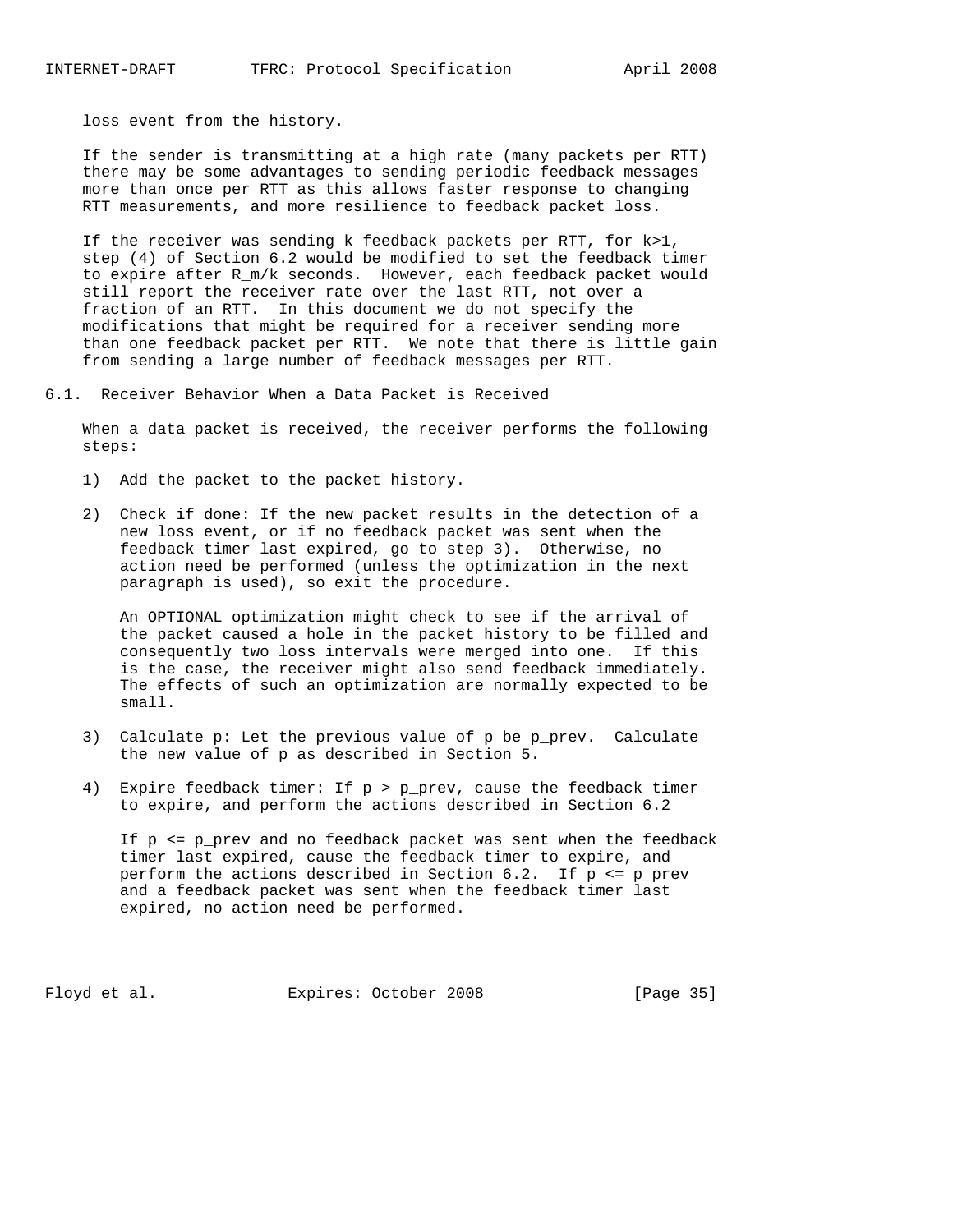#### 6.2. Expiration of Feedback Timer

 When the feedback timer at the receiver expires, the action to be taken depends on whether data packets have been received since the last feedback was sent.

 For the m-th expiration of the feedback timer, let the maximum sequence number of a packet at the receiver so far be S\_m, and the value of the RTT measurement included in packet S\_m be R\_m. As described in Section 3.2.1, R\_m is the sender's most recent estimate of the round trip time, as reported in data packets. If data packets have been received since the previous feedback was sent, the receiver performs the following steps:

- 1) Calculate the average loss event rate using the algorithm described in Section 5.
- 2) Calculate the measured receive rate, X\_recv, based on the packets received within the previous R\_(m-1) seconds. This is performed whether the feedback timer expired at its normal time, or expired early due to a new lost or marked packet (i.e., step (3) in Section 6.1).

 In the typical case, when the receiver is sending only one feedback packet per round-trip time and the feedback timer did not expire early due to a new lost packet, then the time interval since the feedback timer last expired would be  $R_{m-1}$ ) seconds.

 We note that when the feedback timer expires early due to a new lost or marked packet, the time interval since the feedback timer last expired is likely to be smaller than R\_(m-1) seconds.

 For ease of implementation, if the time interval since the feedback timer last expired is not  $R_{-}(m-1)$  seconds, the receive rate MAY be calculated over a longer time interval, the time interval going back to the most recent feedback timer expiration that was at least R\_(m-1) seconds ago.

- 3) Prepare and send a feedback packet containing the information described in Section 3.2.2.
- 4) Restart the feedback timer to expire after R\_m seconds.

 Note that rule 2) above gives a minimum value for the measured receive rate X\_recv of one packet per round-trip time. If the sender is limited to a sending rate of less than one packet per round-trip time, this will be due to the loss event rate, not from a

Floyd et al. Expires: October 2008 [Page 36]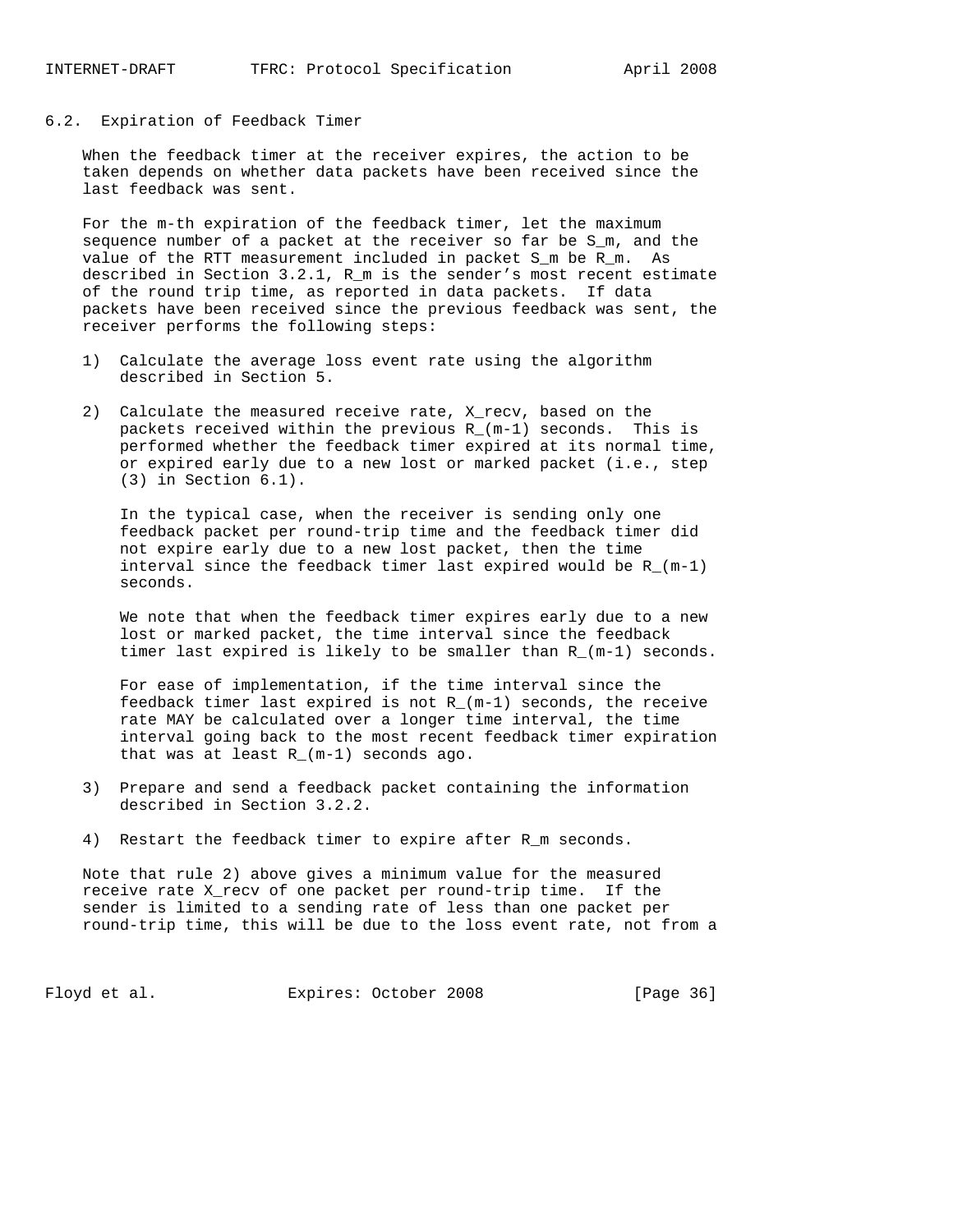limit imposed by the measured receive rate at the receiver.

 If no data packets have been received since the last feedback was sent, then no feedback packet is sent, and the feedback timer is restarted to expire after R\_m seconds.

6.3. Receiver Initialization

 The receiver is initialized by the first data packet that arrives at the receiver. Let the sequence number of this packet be i.

When the first packet is received:

- o Set p=0.
- o Set X\_recv = 0.
- o Prepare and send a feedback packet.
- o Set the feedback timer to expire after R\_i seconds.

 If the first data packet does not contain an estimate R\_i of the round-trip time, then the receiver sends a feedback packet for every arriving data packet, until a data packet arrives containing an estimate of the round-trip time.

 If the sender is using a coarse-grained timestamp that increments every quarter of a round-trip time, then a feedback timer is not needed, and the following procedure from RFC 4342 is used to determine when to send feedback messages.

- Whenever the receiver sends a feedback message, the receiver sets a local variable last\_counter to the greatest received value of the window counter since the last feedback message was sent, if any data packets have been received since the last feedback message was sent.
- o If the receiver receives a data packet with a window counter value greater than or equal to last\_counter  $+4$ , then the receiver sends a new feedback packet. ("Greater" and "greatest" are measured in circular window counter space.)
- 6.3.1. Initializing the Loss History after the First Loss Event

 This section describes the procedure that MUST be used for initializing the loss history after the first loss event.

Floyd et al. **Expires:** October 2008 [Page 37]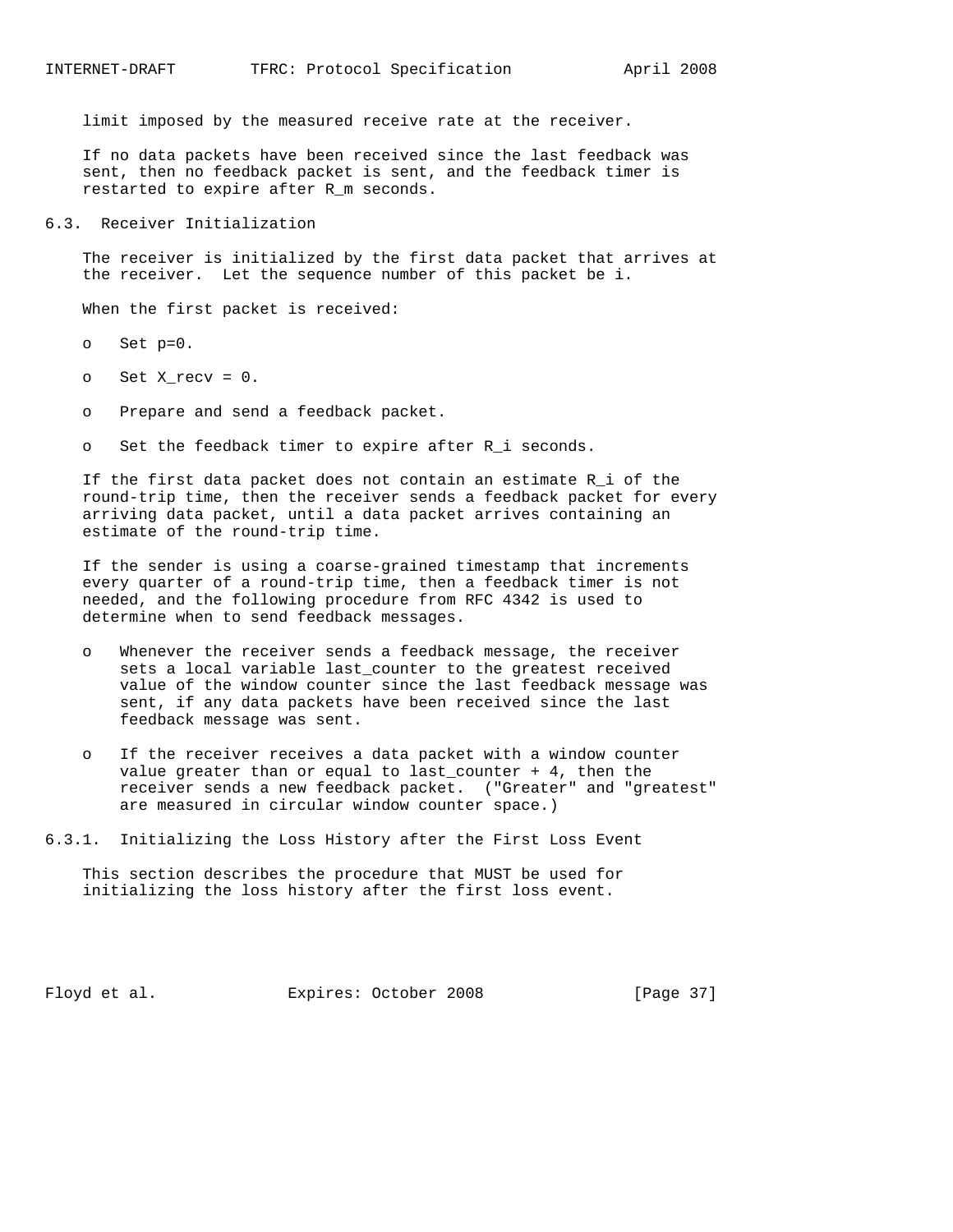The number of packets until the first loss can not be used to compute the allowed sending rate directly, as the sending rate changes rapidly during this time. TFRC assumes that the correct data rate after the first loss is half of the maximum sending rate before the loss occurred. TFRC approximates this target rate X\_target by the maximum value in X\_recv\_set. (For slow-start, for a particular round-trip time, the sender's sending rate is generally twice the receiver's receive rate for data sent over the previous round-trip time.)

 After the first loss, instead of initializing the first loss interval to the number of packets sent until the first loss, the TFRC receiver calculates the loss interval that would be required to produce the data rate X\_target, and uses this synthetic loss interval to seed the loss history mechanism.

 TFRC does this by finding some value p for which the throughput equation in Section 3.1 gives a sending rate within 5% of X\_target, given the round-trip time R, and the first loss interval is then set to 1/p. If the receiver knows the segment size s used by the sender, then the receiver MAY use the throughput equation for  $Xi$ ; otherwise, the receiver MAY measure the receive rate in packets per second instead of bytes per second for this purpose, and use the throughput equation for X\_pps. (The 5% tolerance is introduced simply because the throughput equation is difficult to invert, and we want to reduce the costs of calculating p numerically.)

 Special care is needed for initializing the first loss interval when the first data packet is lost or marked. When the first data packet is lost in TCP, the TCP sender retransmits the packet after the retransmit timer expires. If TCP's first data packet is ECN-marked, the TCP sender resets the retransmit timer, and sends a new data packet only when the retransmit timer expires [RFC3168] (Section 6.1.2). For TFRC, if the first data packet is lost or ECN-marked, then the first loss interval consists of the null interval with no data packets. In this case, the loss interval length for this (null) loss interval SHOULD be set to give a similar sending rate to that of TCP, as specified in the paragraph below.

 When the first TFRC loss interval is null, meaning that the first data packet is lost or ECN-marked, in order to follow the behavior of TCP, TFRC wants the allowed sending rate to be 1 packet every two round-trip times, or equivalently, 0.5 packets per RTT. Thus, the TFRC receiver calculates the loss interval that would be required to produce the target rate X\_target of 0.5/R packets per second, for the round-trip time R, and uses this synthetic loss interval for the first loss interval. The TFRC receiver uses 0.5/R packets per second as the minimum value for X\_target when initializing the first

Floyd et al. Expires: October 2008 [Page 38]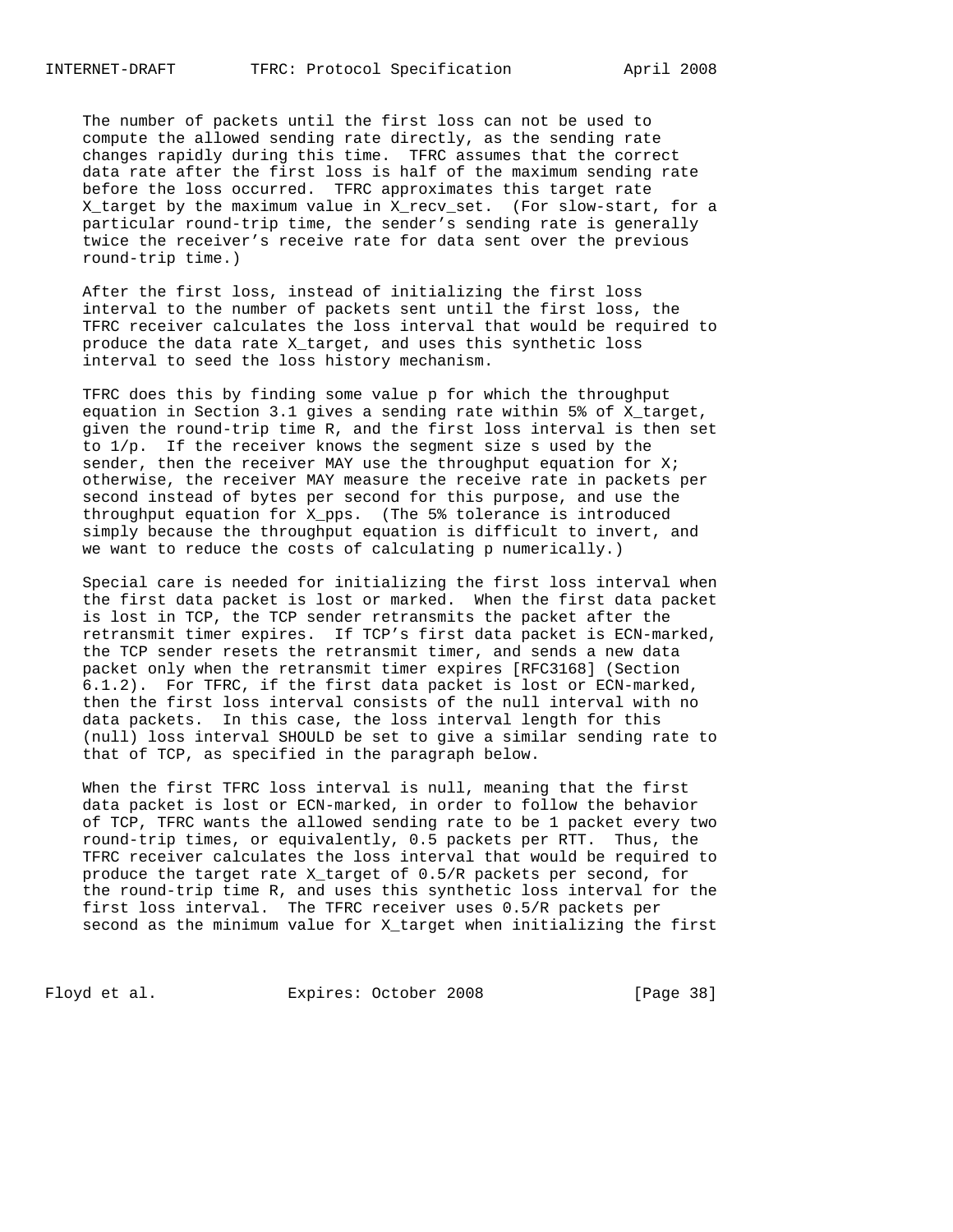loss interval.

7. Sender-based Variants

 In a sender-based variant of TFRC, the receiver uses reliable delivery to send information about packet losses to the sender, and the sender computes the packet loss rate and the acceptable transmit rate.

 The main advantage of a sender-based variant of TFRC is that the sender does not have to trust the receiver's calculation of the packet loss rate. However, with the requirement of reliable delivery of loss information from the receiver to the sender, a sender-based TFRC would have much tighter constraints on the transport protocol in which it is embedded.

 In contrast, the receiver-based variant of TFRC specified in this document is robust to the loss of feedback packets, and therefore does not require the reliable delivery of feedback packets. It is also better suited for applications where it is desirable to offload work from the server to the client as much as possible.

 RFC 4340 and RFC 4342 together specify DCCP's CCID 3, which can be used as a sender-based variant of TFRC. In CCID 3, each feedback packet from the receiver contains a Loss Intervals option, reporting the lengths of the most recent loss intervals. Feedback packets may also include the Ack Vector option, allowing the sender to determine exactly which packets were dropped or marked and to check the information reported in the Loss Intervals options. The Ack Vector option can also include ECN Nonce Echoes, allowing the sender to verify the receiver's report of having received an unmarked data packet. The Ack Vector option allows the sender to see for itself which data packets were lost or ECN-marked, to determine loss intervals, and to calculate the loss event rate. Section 9 of RFC 4342 discusses issues in the sender verifying information reported by the receiver.

8. Implementation Issues

 This document has specified the TFRC congestion control mechanism, for use by applications and transport protocols. This section mentions briefly some of the implementation issues.

8.1. Computing the Throughput Equation

For  $t_RTO = 4*R$  and  $b = 1$ , the throughput equation in Section 3.1 can be expressed as follows:

Floyd et al. Expires: October 2008 [Page 39]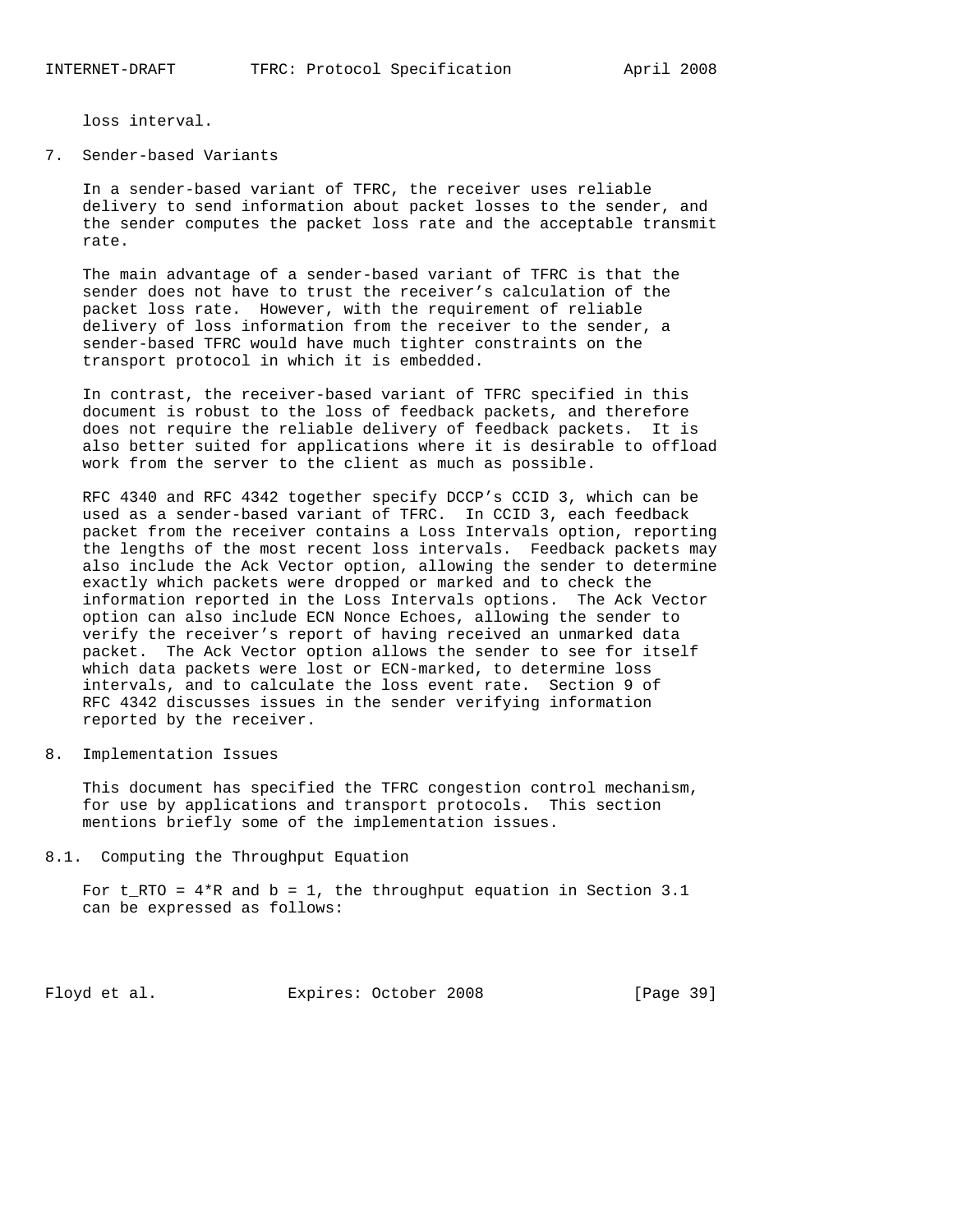$$
X_Bps = \begin{array}{c} \n 0.5 \n 0.5 \n 0.5 \n 0.5 \n 0.5 \n 0.5 \n 0.5 \n 0.5 \n 0.5 \n 0.5 \n 0.5 \n 0.5 \n 0.5 \n 0.5 \n 0.5 \n 0.5 \n 0.5 \n 0.5 \n 0.5 \n 0.5 \n 0.5 \n 0.5 \n 0.5 \n 0.5 \n 0.5 \n 0.5 \n 0.5 \n 0.5 \n 0.5 \n 0.5 \n 0.5 \n 0.5 \n 0.5 \n 0.5 \n 0.5 \n 0.5 \n 0.5 \n 0.5 \n 0.5 \n 0.5 \n 0.5 \n 0.5 \n 0.5 \n 0.5 \n 0.5 \n 0.5 \n 0.5 \n 0.5 \n 0.5 \n 0.5 \n 0.5 \n 0.5 \n 0.5 \n 0.5 \n 0.5 \n 0.5 \n 0.5 \n 0.5 \n 0.5 \n 0.5 \n 0.5 \n 0.5 \n 0.5 \n 0.5 \n 0.5 \n 0.5 \n 0.5 \n 0.5 \n 0.5 \n 0.5 \n 0.5 \n 0.5 \n 0.5 \n 0.5 \n 0.5 \n 0.5 \n 0.5 \n 0.5 \n 0.5 \n 0.5 \n 0.5 \n 0.5 \n 0.5 \n 0.5 \n 0.5 \n 0.5 \n 0.5 \n 0.5 \n 0.5 \n 0.5 \n 0.5 \n 0.5 \n 0.5 \n 0.5 \n 0.5 \n 0.5 \n 0.5 \n 0.5 \n 0.5 \n 0.5 \n 0.5 \n 0.5 \n 0.5 \n 0.5 \n 0.5 \n 0.5 \n 0.5 \n 0.5 \n 0.5 \n 0.5 \n 0.5 \n 0.5 \n 0.5 \n 0.5 \n 0.5 \n 0.5 \n 0.5 \n 0.5 \n 0.5 \n 0.5 \n 0.5 \n 0.5 \n 0.5 \n 0.5 \n 0
$$

for

 $f(p) = sqrt(2*p/3) + (12*sqrt(3*p/8) * p * (1+32*p^2)).$ 

A table lookup could be used for the function  $f(p)$ .

 Many of the multiplications (e.g., q and 1-q for the round-trip time average, a factor of 4 for the timeout interval) are or could be by powers of two, and therefore could be implemented as simple shift operations.

8.2. Sender Behavior When a Feedback Packet is Received

 This section discusses implementation issues for sender behavior when a feedback packet is received, from Section 4.3.

8.2.1. Determining If an Interval Was a Data-limited Interval

 When a feedback packet is received, the sender has to determine if the entire interval covered by that feedback packet was a data limited period. This section discusses one possible implementation for the sender to determine if the interval covered by a feedback packet was a data-limited period.

 If the feedback packets all report the timestamp of the last data packet received, then let t\_new be the timestamp reported by this feedback packet. Because all feedback packets cover an interval of at least a round-trip time, it is sufficient for the sender to determine if there was any time in the period (t\_old, t\_new] when the sender was not data-limited, for R the sender's estimate of the round-trip time, and for t\_old set to t\_new - R. (This procedure estimates the interval covered by the feedback packet, rather than computing it exactly. This seems fine to us.)

 The pseudocode for determining if the sender was data-limited over the entire interval covered in a feedback packet is given below. The variables NotLimited1 and NotLimited2 both represent times when the sender was \*not\* data-limited.

```
 Initialization:
  NotLimited1 = NotLimited2 = t_new = t_new = 0;
  t now = current time;
```
Floyd et al. Expires: October 2008 [Page 40]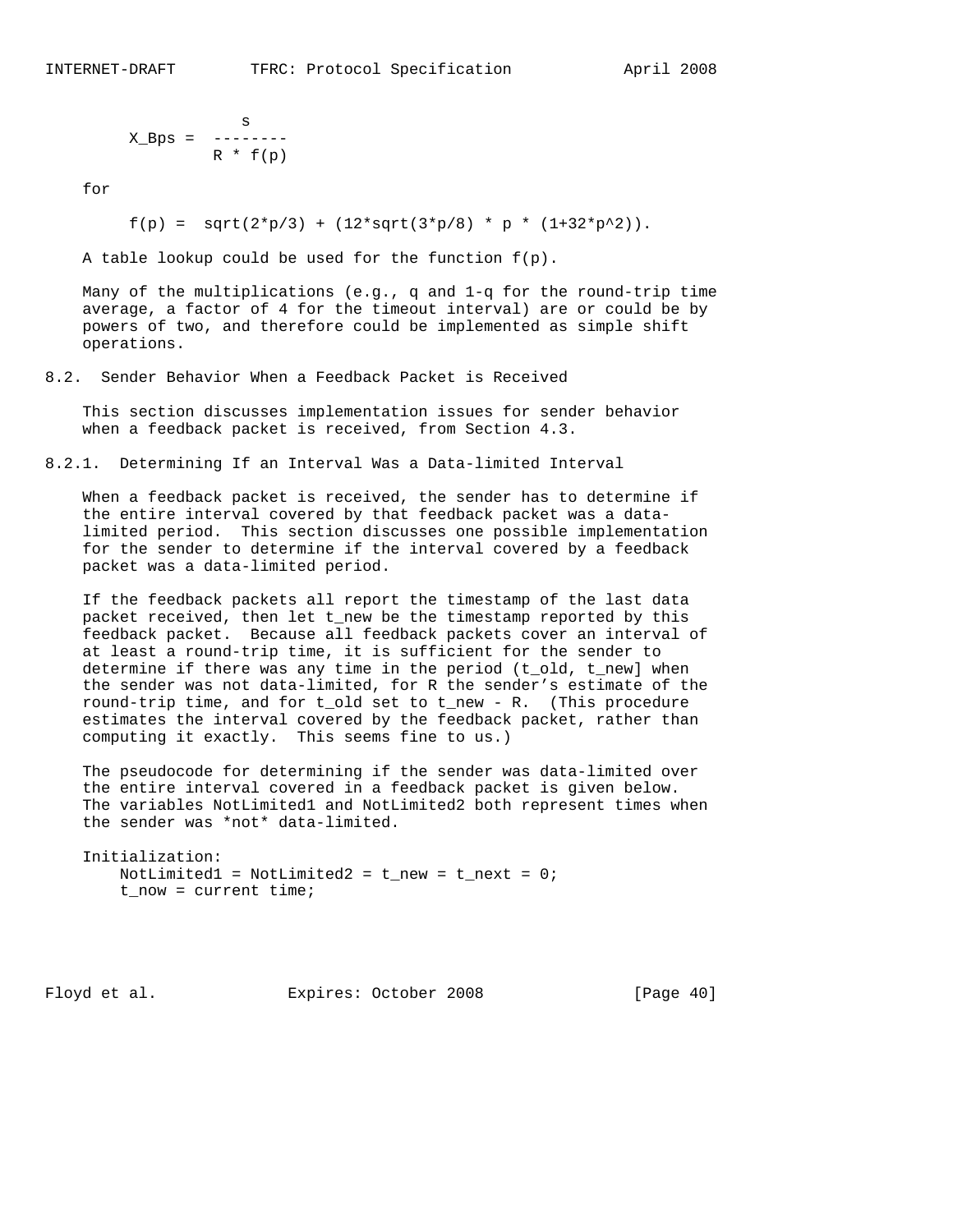```
 After sending a segment:
    If (sender has sent all it is allowed to send) {
        // Sender is not data-limited at this instant.
        If NotLimited1 <= t_new
            // Goal: NotLimited1 > t_new.
            NotLimited1 = t_now;
        Else if (NotLimited2 <= t_next)
            // Goal: NotLimited2 > t_next.
            NotLimited2 = t_now;
    }
When a feedback packet is received, is this interval data-limited:
    t_new = timestamp reported in feedback packet.
   t_old = t_new - R. // local variable
   t_{\text{next}} = t_{\text{now}};
    If ((t_old < NotLimited1 <= t_new) or
        (t_old < NotLimited2 <= t_new))
        This was not a data-limited interval;
    Else
        This was a data-limited interval.
    If (NotLimited1 <= t_new && NotLimited2 > t_new)
        NotLimited1 = NotLimited2;
```
 Transmission times refer to transmission of a segment or segments to the layer below.

 Between feedback packets, (t\_old, t\_new] gives the transmission time interval estimated to be covered by the most recent feedback packet, and t\_next gives a time at least a round-trip time greater than t\_new. The next feedback packet can be expected to cover roughly the interval (t\_new, t\_next] (unless the receiver sends the feedback packet early because it is reporting a new loss event). The goal is for NotLimited1 to save a not-data-limited time in (t\_new, t\_next], if there was one, and for NotLimited2 to save a not-data-limited time after t\_next.

When a feedback packet was received, if either NotLimited1 or NotLimited2 is in the time interval covered by the feedback packet, that the interval is not a data-limited interval; the sender was not data-limited at least once during that time interval. If neither NotLimited1 nor NotLimited2 is in the time interval covered by a feedback packet, then the sender is assumed to have been data limited over that time interval.

 We note that this procedure is a heuristic, and in some cases the sender might not determine correctly if the sender was data-limited over the entire interval covered by the feedback packet. This heuristic does not address the possible complications of reordering.

Floyd et al. Expires: October 2008 [Page 41]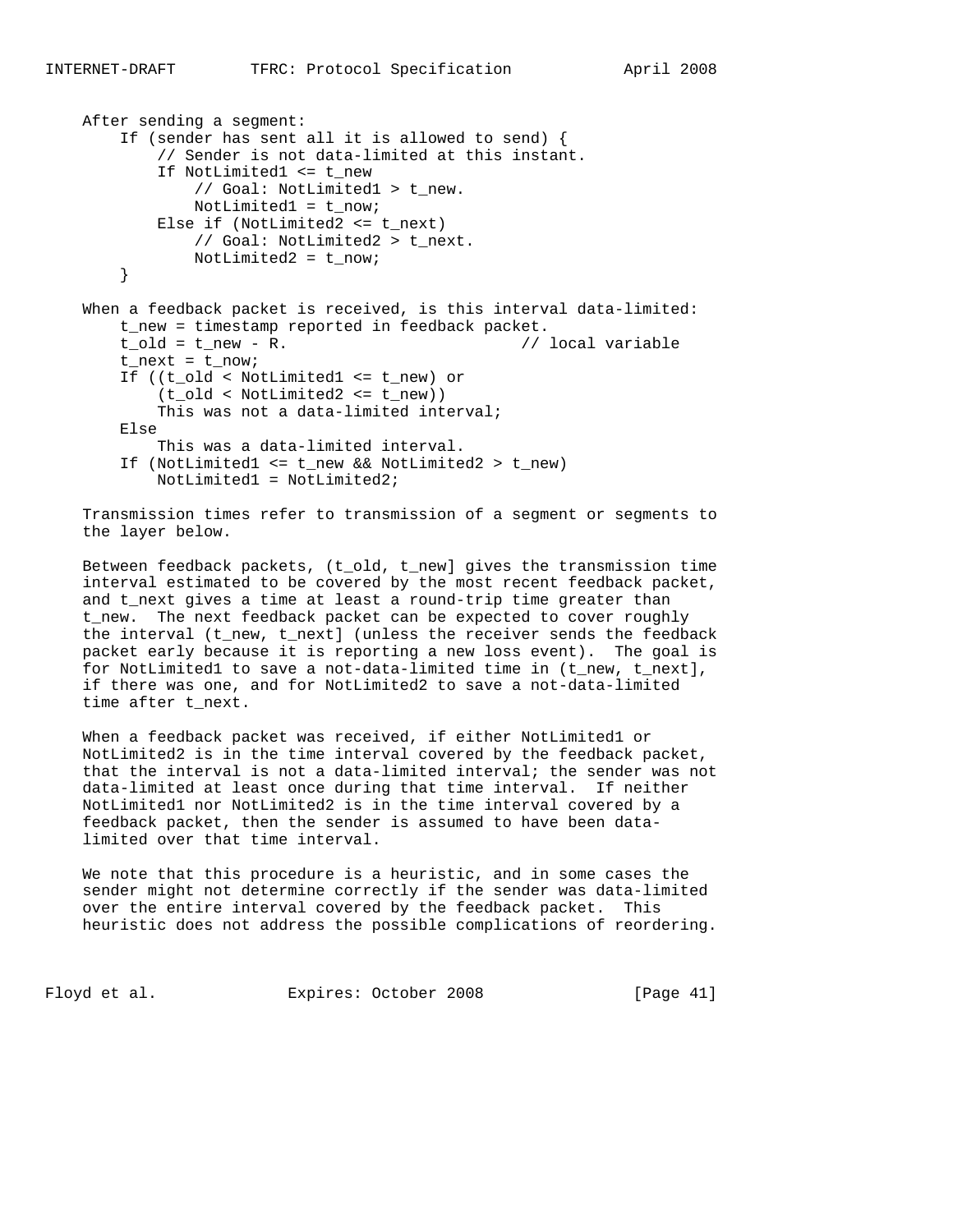That seems acceptable to us. In order to improve its accuracy in identifying if the entire interval covered by a feedback packet was a data-limited interval, the sender could save more NotLimited times.

 In some implementations of TFRC, the sender sends coarse-grained timestamps that increment every quarter of a round-trip time, and the feedback packet reports the greatest valid sequence number received so far instead of reporting the timestamp of the last packet received. In this case, the sender can maintain per-packet state to determine t\_new (the time that the acknowledged packet was sent), or the sender can estimate t\_new from its estimate of the round-trip time and the elapsed time t\_delay reported by the feedback packet.

#### 8.2.2. Maintaining X recv set

 To reduce the complexity of maintaining X\_recv\_set, it is sufficient to limit X\_recv\_set to at most N=3 elements. In this case, the procedure Update X\_recv\_set() would be modified as follows:

 Update X\_recv\_set(): Add X\_recv to X\_recv\_set; Delete from X\_recv\_set values older than two round-trip times. Keep only the most recent N values.

 Maintaining at most \*two\* elements in X\_recv\_set would be sufficient for the sender to save an old value of X\_recv from before a data limited period, and to allow the sender not to be limited by the first feedback packet after an idle period (reporting a receive rate of one packet per round-trip time). However, it is \*possible\* that maintaining at most two elements in X\_recv\_set would not give quite as good performance as maintaining at most three elements. Maintaining three elements in X\_recv\_set would allow X\_recv\_set to contain X\_recv values from two successive feedback packets, plus a more recent X\_recv value from a loss event.

8.3. Sending Packets Before their Nominal Send Time

 This section discusses one possible scheduling mechanism for a sender in an operating system with a coarse-grained timing granularity (from Section 4.6).

 Let t\_gran be the scheduling timer granularity of the operating system. Let t\_ipi be the inter-packet interval, as specified in Section 4.6. If the operating system has a coarse timer granularity or otherwise cannot support short t\_ipi intervals, then either the

Floyd et al. Expires: October 2008 [Page 42]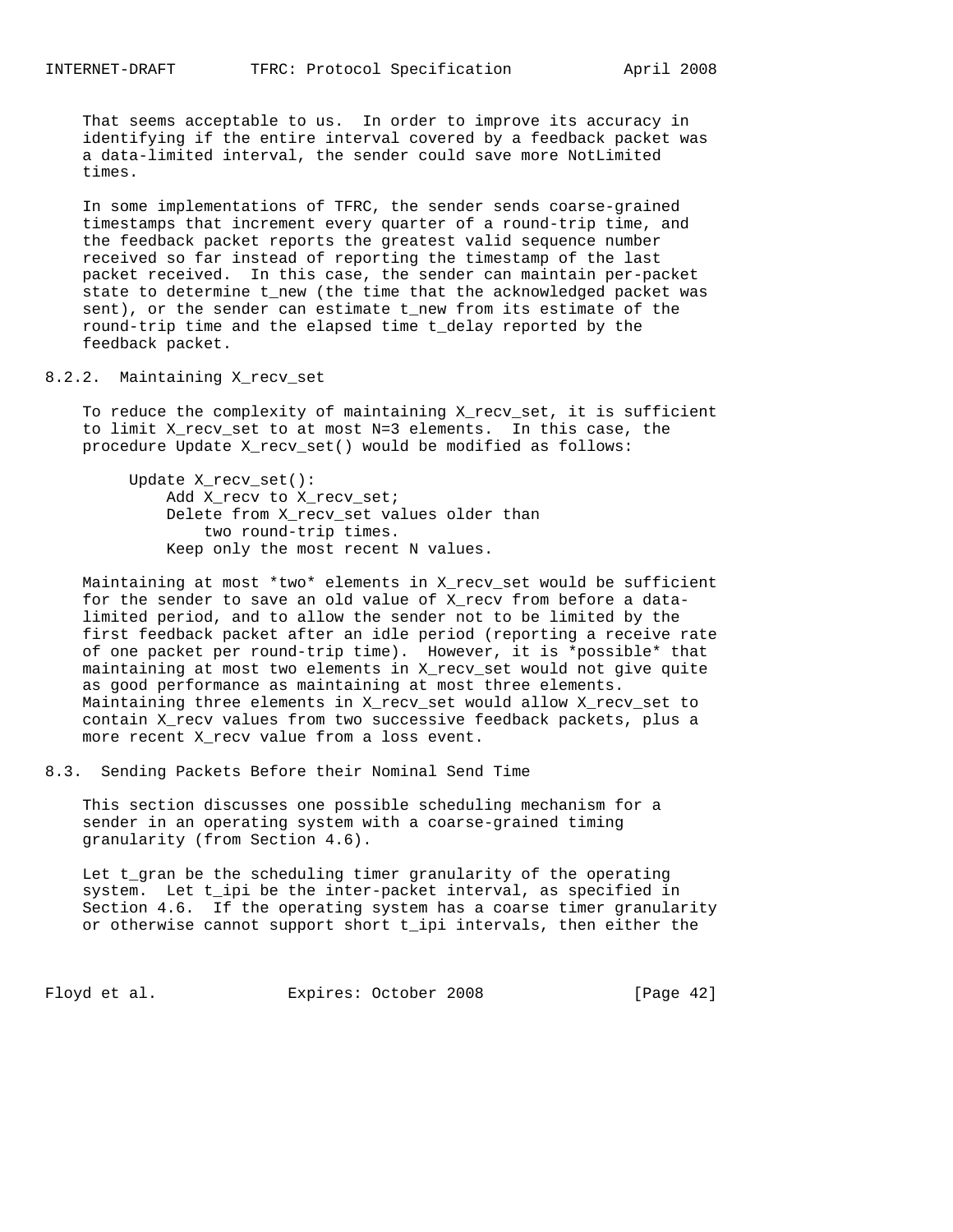TFRC sender will be restricted to a sending rate of at most 1 packet every t\_gran seconds, or the TFRC sender must be allowed to send short bursts of packets. In addition to allowing the sender to accumulate sending credits for past unused send times, it can be useful to allow the sender to send a packet before its scheduled send time, as described in the section below.

 A parameter t\_delta may be used to allow a packet to be sent before its nominal send time. Consider an application that becomes idle and requests re-scheduling for time  $t_i = t_i(i-1) + t_i$  for t\_(i-1) the send time for the previous packet. When the application is re-scheduled, it checks the current time, t\_now. If (t\_now > t\_i - t\_delta) then packet i is sent. When the nominal send time, t\_i, of the next packet is calculated, it may already be the case that  $t_{\text{now}} > t_i - t_{\text{delta}}$ . In such a case the packet would be sent immediately.

 In order to send at most one packet before its nominal send time, and never to send a packet more than a round-trip time before its nominal send time the parameter t\_delta would be set as follows:

t\_delta = min(t\_ipi, t\_gran, rtt)/2;

 (The scheduling granularity t\_gran is 10 ms on some older Unix systems.)

 As an example, consider a TFRC flow with an allowed sending rate X of 10 packets per round-trip time (PPR), a round-trip time of 100 ms, a system with a scheduling granularity t\_gran of 10 ms, and the ability to accumulate unused sending credits for a round-trip time. In this case, t\_ipi is 1 ms. The TFRC sender would be allowed to send packets 0.5 ms before their nominal sending time, and would be allowed to save unused sending credits for 100 ms. The scheduling granularity of 10 ms would not significantly affect the performance of the connection.

 As a different example, consider a TFRC flow with a scheduling granularity greater than the round-trip time, for example, with a round-trip time of 0.1 ms and a system with a scheduling granularity of 1 ms, and with the ability to accumulate unused sending credits for a round-trip time. The TFRC sender would be allowed to save unused sending credits for 0.1 ms. If the scheduling granularity \*did not\* affect the sender's response to an incoming feedback packet, then the TFRC sender would be able to send an RTT of data (as determined by the allowed sending rate) each RTT, in response to incoming feedback packets. In this case, the coarse scheduling granularity would not significantly reduce the sending rate, but the sending rate would be bursty, with a round-trip time of data sent in

Floyd et al. Expires: October 2008 [Page 43]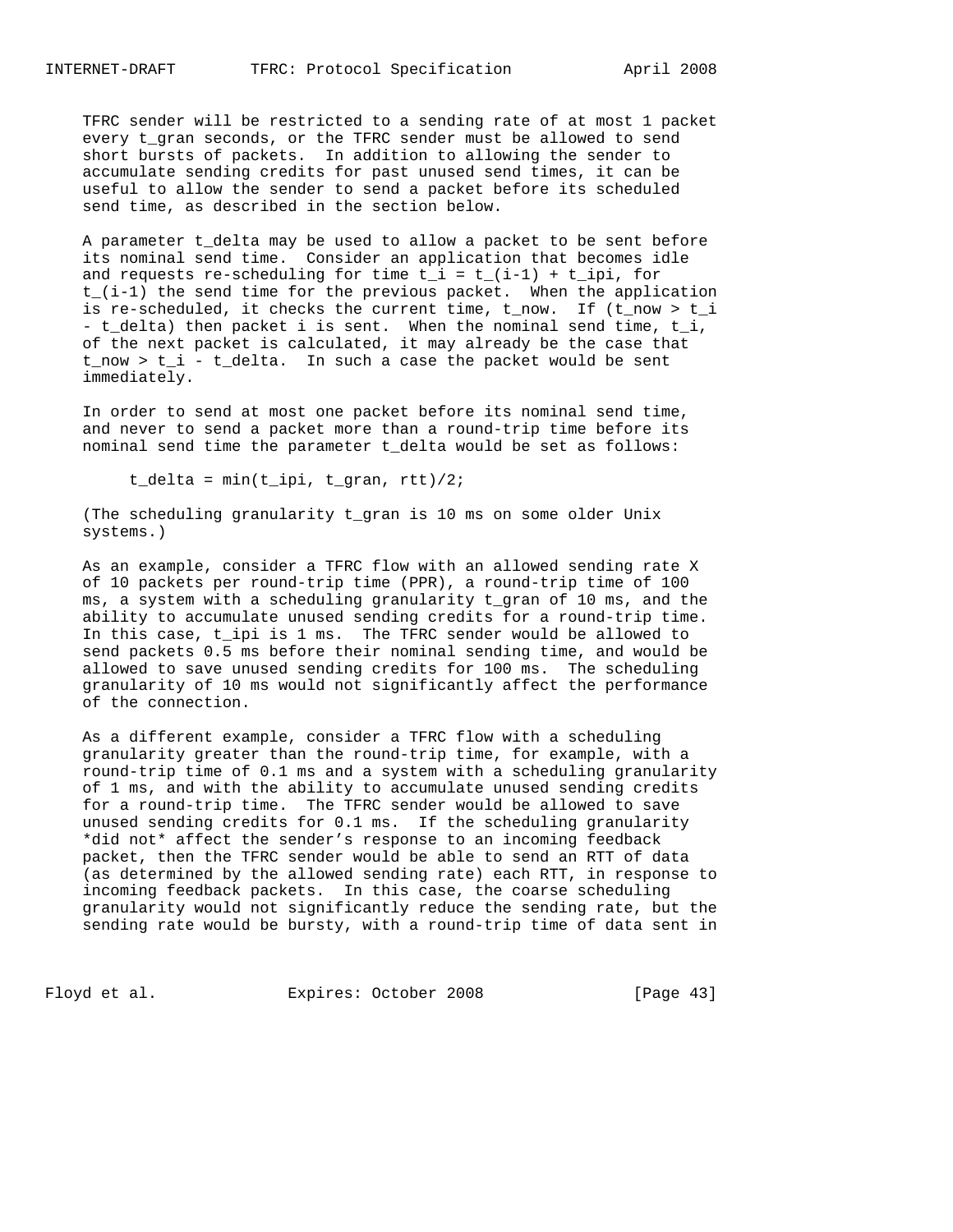response to each feedback packet.

 However, performance would be different in this case if the operating system scheduling granularity affected the sender's response to feedback packets as well as the general scheduling of the sender, In this case the sender's performance would be severely limited by the scheduling granularity being greater than the round trip time, with the sender able to send an RTT of data, at the allowed sending rate, at most once every 1 ms. This restriction of the sending rate is an unavoidable consequence of allowing burstiness of at most a round-trip time of data.

#### 8.4. Calculation of the Average Loss Interval

 The calculation of the average loss interval in Section 5.4 involves multiplications by the weights w 0 to w  $(n-1)$ , which for n=8 are:

1.0, 1.0, 1.0, 1.0, 0.8, 0.6, 0.4, 0.2.

 With a minor loss of smoothness, it would be possible to use weights that were powers of two or sums of powers of two, e.g.,

1.0, 1.0, 1.0, 1.0, 0.75, 0.5, 0.25, 0.25.

8.5. The Optional History Discounting Mechanism

 The optional history discounting mechanism described in Section 5.5 is used in the calculation of the average loss rate. The history discounting mechanism is invoked only when there has been an unusually long interval with no packet losses. For a more efficient operation, the discount factor DF\_i could be restricted to be a power of two.

9. Changes from RFC 3448

#### 9.1. Overview of Changes

 This section summarizes the changes from RFC 3448. At a high level, the main change is to add mechanisms to address the case of a data limited sender. This document also explicitly allows the TFRC sender to accumulate up to a round-trip time of unused send credits, and as a result to send a burst of packets if data arrives from the application in a burst after a data-limited period. This issue was not explicitly addressed in RFC 3448.

 This document changes RFC 3448 to incorporate TCP's higher initial sending rates from RFC 3390. This document also changes RFC 3448 to allow RFC 4243's use of a coarse-grained timestamp on data packets

Floyd et al. Expires: October 2008 [Page 44]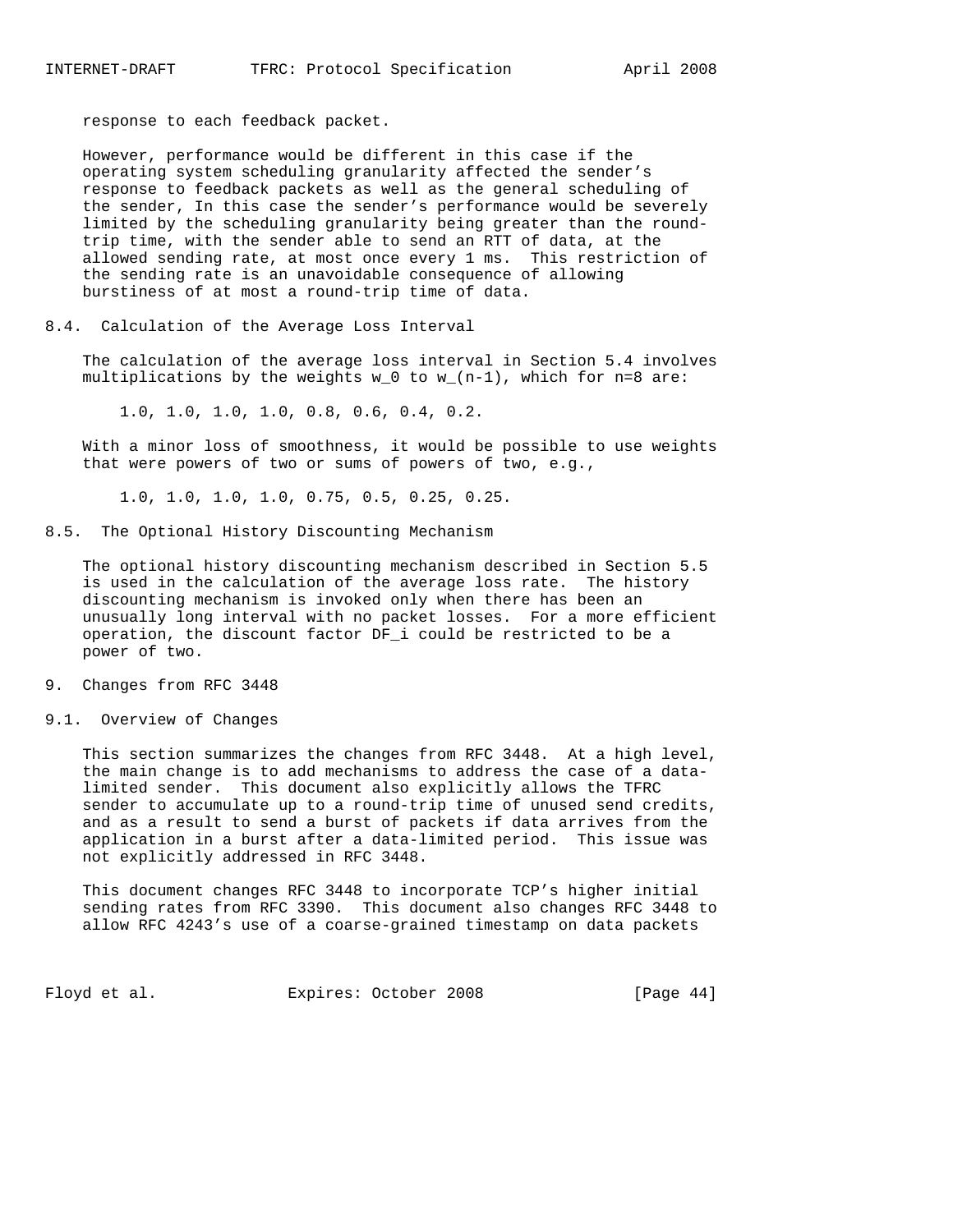instead of a more fine-grained timestamp.

 Other changes address corner cases involving slow-start, the response when the first data packet is dropped, and the like. This document also incorporates the items in the RFC 3448 Errata.

 This section is non-normative; the normative text is in the cited sections.

9.2. Changes in each Section

 Section 4.1, estimating the average segment size: Section 4.1 was modified to give a specific algorithm that could be used for estimating the average segment size.

 Section 4.2, update to the initial sending rate: In RFC 3448, the initial sending rate was two packets per round trip time. In this document, the initial sending rate can be as high as four packets per round trip time, following RFC 3390. The initial sending rate was changed to be in terms of the segment size s, not in terms of the MSS.

 Section 4.2 now says that tld, the Time Last Doubled during slow start, can be initialized to either 0 or to -1. Section 4.2 was also clarified to say that RTT measurements do not only come from feedback packets; they could also come from other places, such as the SYN exchange.

 Section 4.3, response to feedback packets: Section 4.3 was modified to change the way that the receive rate is used in limiting the sender's allowed sending rate, by using the set of receive rate values of the last two round-trip times, and initializing the set of receive rate values by a large value.

 The larger initial sending rate in Section 4.2 is of little use if the receiver sends a feedback packet after the first packet is received, and the sender in response reduces the allowed sending rate to at most two packets per RTT, which would be twice the receive rate. Because of the change in the sender's processing of the receive rate, the sender now does not reduce the allowed sending rate to twice the reported receive rate in response to the first feedback packet.

 During a data-limited period, the sender saves the receive rate reported from just before the data-limited period, if it is larger than the receive rate during the data-limited period. The sender also reduces the saved values in X\_recv\_set in response to a loss during a data-limited period. Appendix C discusses this response

Floyd et al. Expires: October 2008 [Page 45]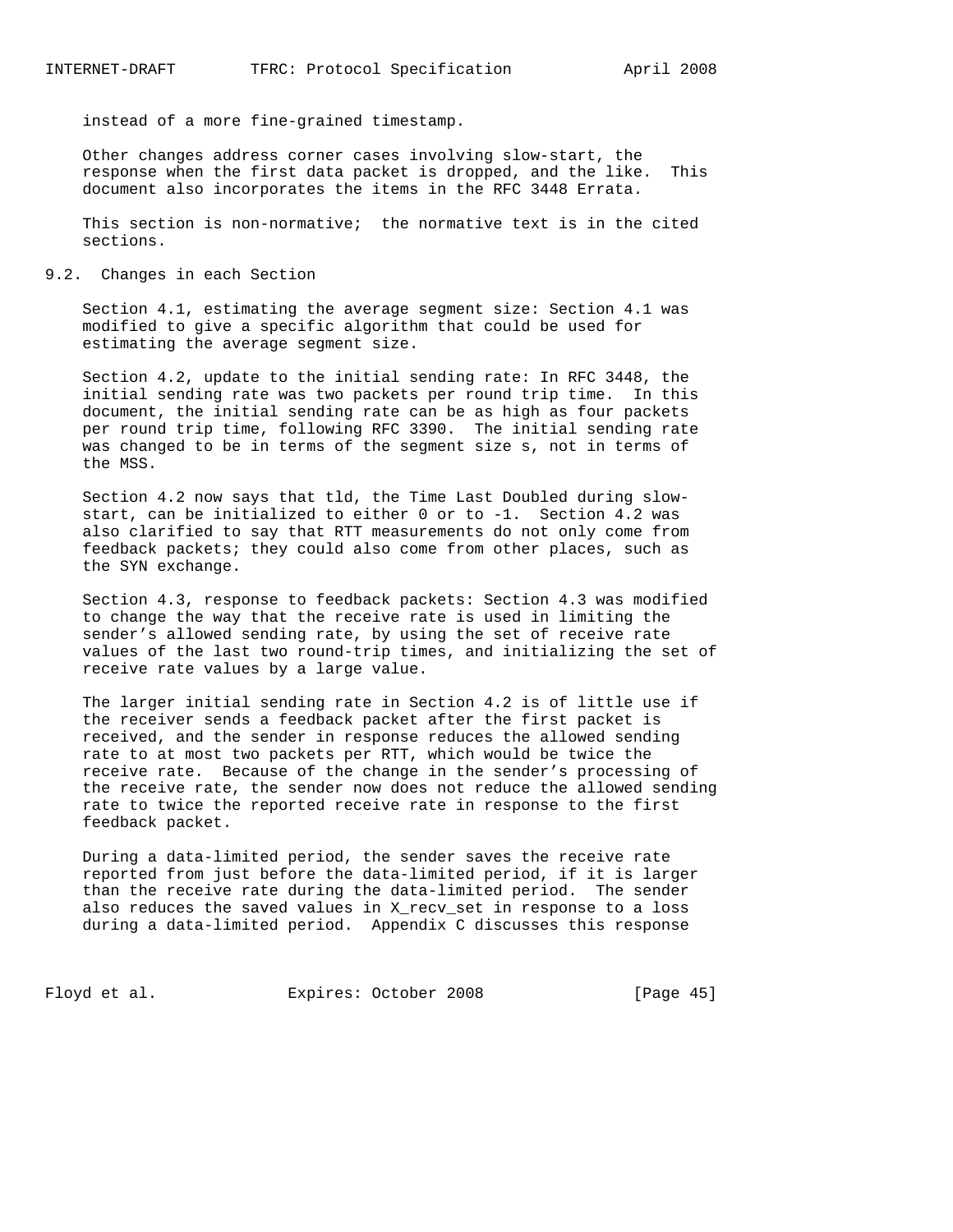further.

 Section 4.4, response to an idle period: Following Section 5.1 from [RFC4342], this document specifies that when the sending rate is reduced after an idle period that covers the period since the nofeedback timer was set, the allowed sending rate is not reduced below the initial sending rate. (In Section 4.4, the variable recover\_rate is set to the initial sending rate.)

 Section 4.4, correction from [RFC3448Err]. RFC 3448 had contradictory text about whether the sender halved its sending rate after \*two\* round-trip times without receiving a feedback report, or after \*four\* round-trip times. This document clarifies that the sender halves its sending rate after four round-trip times without receiving a feedback report [RFC3448Err].

 Section 4.4, clarification for Slow-Start: Section 4.4 was clarified to specify that on the expiration of the nofeedback timer, if  $p = 0$ , X\_Bps can not be used, because the sender does not yet have a value for X\_Bps. Section 4.4 was also clarified to check the case when the sender does not yet have an RTT sample, but has sent a packet since the nofeedback timer was set.

Section 4.6: credits for unused send time:

 Section 4.6 has been clarified to say that the TFRC sender gets to accumulate up to an RTT of credits for unused send time. Section 4.6 was also rewritten to clarify what is specification and what is implementation.

 Section 5.4, clarification: Section 5.4 was modified to clarify the receiver's calculation of the average loss interval when the receiver has not yet seen n loss intervals.

 Section 5.5, correction: Section 5.5 was corrected to say that the loss interval I\_0 includes all transmitted packets, including lost and marked packets (as defined in Section 5.3 in the general definition of loss intervals.)

 Section 5.5, correction from [RFC3448Err]: A line in Section 5.5 was changed from

for  $(i = 1 to n)$  {  $DF_i = 1;$  }

to

for  $(i = 0 \text{ to } n)$   $\{ DF_i = 1; \}$ 

Floyd et al. Expires: October 2008 [Page 46]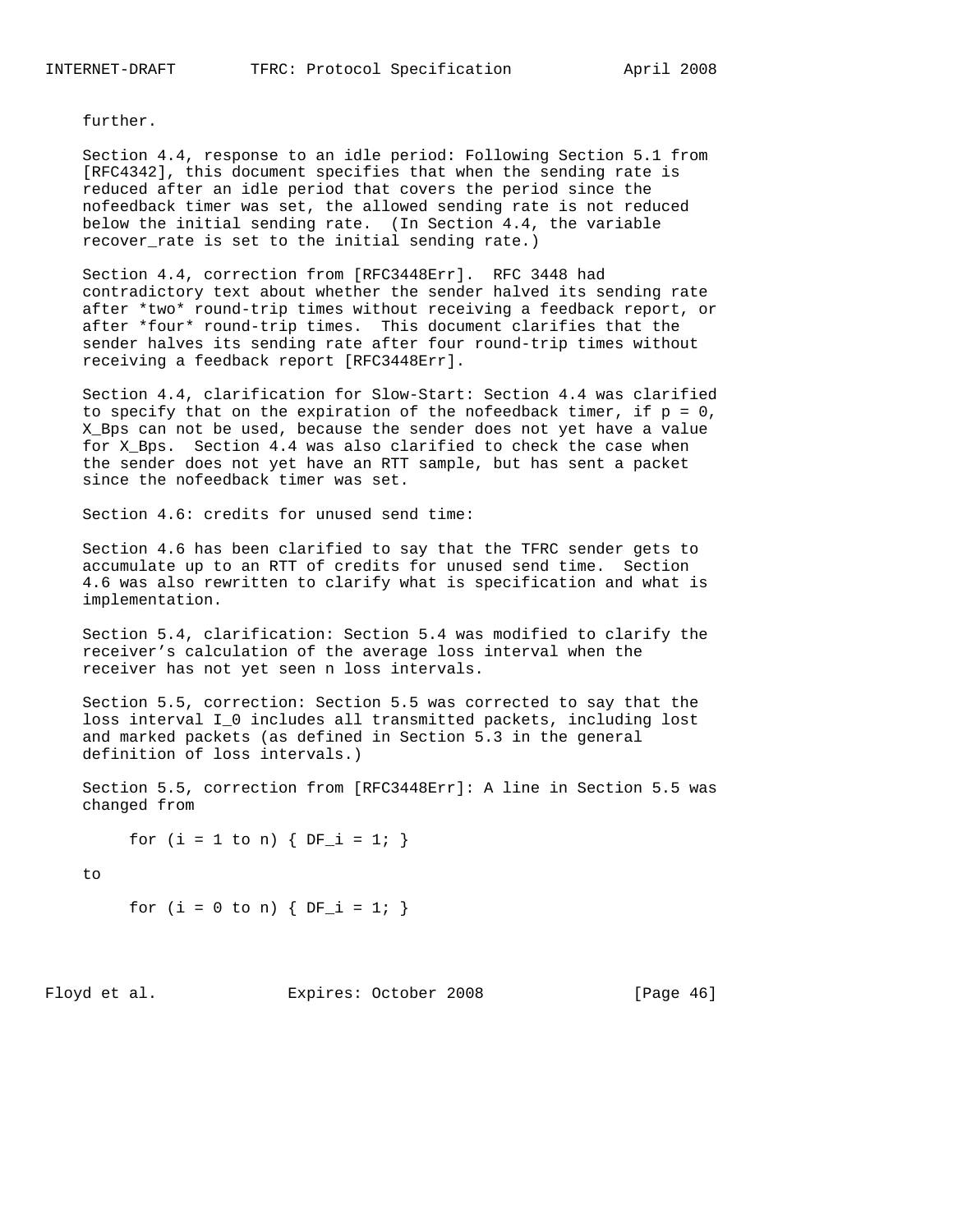[RFC3448Err].

 Section 5.5, history discounting: THRESHOLD, the lower bound on the history discounting parameter DF, has been changed from 0.5 to 0.25, to allow more history discounting when the current interval is long.

 Section 6, multiple feedback packets: Section 6 now contains more discussion of procedures if the receiver sends multiple feedback packets each round-trip time.

 Section 6.3, initialization of the feedback timer: Section 6.3 now specifies the receiver's initialization of the feedback timer if the first data packet received does not have an estimate of the round trip time.

 Section 6.3, a coarse-grained timestamp: Section 6.3 was modified to incorporate, as an option, a coarse-grained timestamp from the sender that increments every quarter of a round-trip time, instead of a more fine-grained timestamp. This follows RFC 4243.

 Section 6.3.1, after the first loss event: Section 6.3.1 now says that for initializing the loss history after the first loss event, the receiver uses the maximum receive rate in X\_recv\_set, instead of the receive rate in the last round-trip time.

 Section 6.3.1, if the first data packet is dropped: Section 6.3.1 now contains a specification for initializing the loss history if the first data packet sent is lost or ECN-marked.

 Section 7, sender-based variants: Section 7's discussion of sender based variants has been expanded, with reference to RFC 4342.

### 10. Security Considerations

 TFRC is not a transport protocol in its own right, but a congestion control mechanism that is intended to be used in conjunction with a transport protocol. Therefore security primarily needs to be considered in the context of a specific transport protocol and its authentication mechanisms.

 Congestion control mechanisms can potentially be exploited to create denial of service. This may occur through spoofed feedback. Thus any transport protocol that uses TFRC should take care to ensure that feedback is only accepted from the receiver of the data. The precise mechanism to achieve this will however depend on the transport protocol itself.

Floyd et al. Expires: October 2008 [Page 47]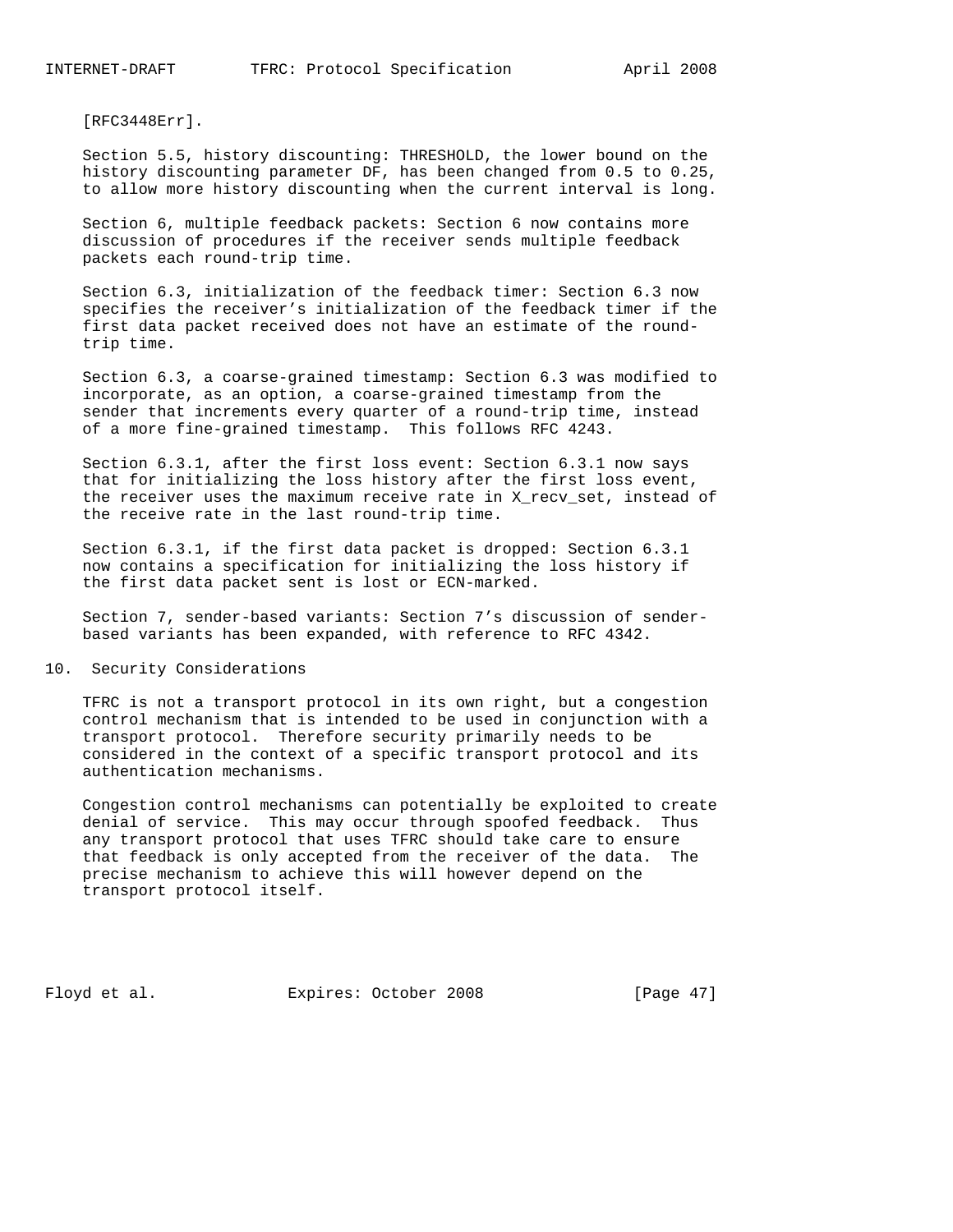In addition, congestion control mechanisms may potentially be manipulated by a greedy receiver that wishes to receive more than its fair share of network bandwidth. A receiver might do this by claiming to have received packets that in fact were lost due to congestion. Possible defenses against such a receiver would normally include some form of nonce that the receiver must feed back to the sender to prove receipt. However, the details of such a nonce would depend on the transport protocol, and in particular on whether the transport protocol is reliable or unreliable.

 We expect that protocols incorporating ECN with TFRC will also want to incorporate feedback from the receiver to the sender using the ECN nonce [RFC3540]. The ECN nonce is a modification to ECN that protects the sender from the accidental or malicious concealment of marked packets. Again, the details of such a nonce would depend on the transport protocol, and are not addressed in this document.

11. IANA Considerations

There are no IANA actions required for this document.

12. Acknowledgments

 We would like to acknowledge feedback and discussions on equation based congestion control with a wide range of people, including members of the Reliable Multicast Research Group, the Reliable Multicast Transport Working Group, and the End-to-End Research Group. We would like to thank Dado Colussi, Gorry Fairhurst, Ladan Gharai, Wim Heirman, Eddie Kohler, Ken Lofgren, Mike Luby, Ian McDonald, Vladimir Moltchanov, Colin Perkins, Michele R., Gerrit Renker, Arjuna Sathiaseelan, Vladica Stanisic, Randall Stewart, Eduardo Urzaiz, Shushan Wen, and Wendy Lee (lhh@zsu.edu.cn) for feedback on earlier versions of this document, and to thank Mark Allman for his extensive feedback from using [RFC3448] to produce a working implementation.

A. Terminology

 This document uses the following terms. Timer variables (e.g., t\_now, tld) are assumed to be in seconds, with a timer resolution of at least a millisecond.

 data-limited interval: An interval where the sender is data-limited (not sending as much as it is allowed to send) over the entire interval (Section 4.3).

Floyd et al. Expires: October 2008 [Page 48]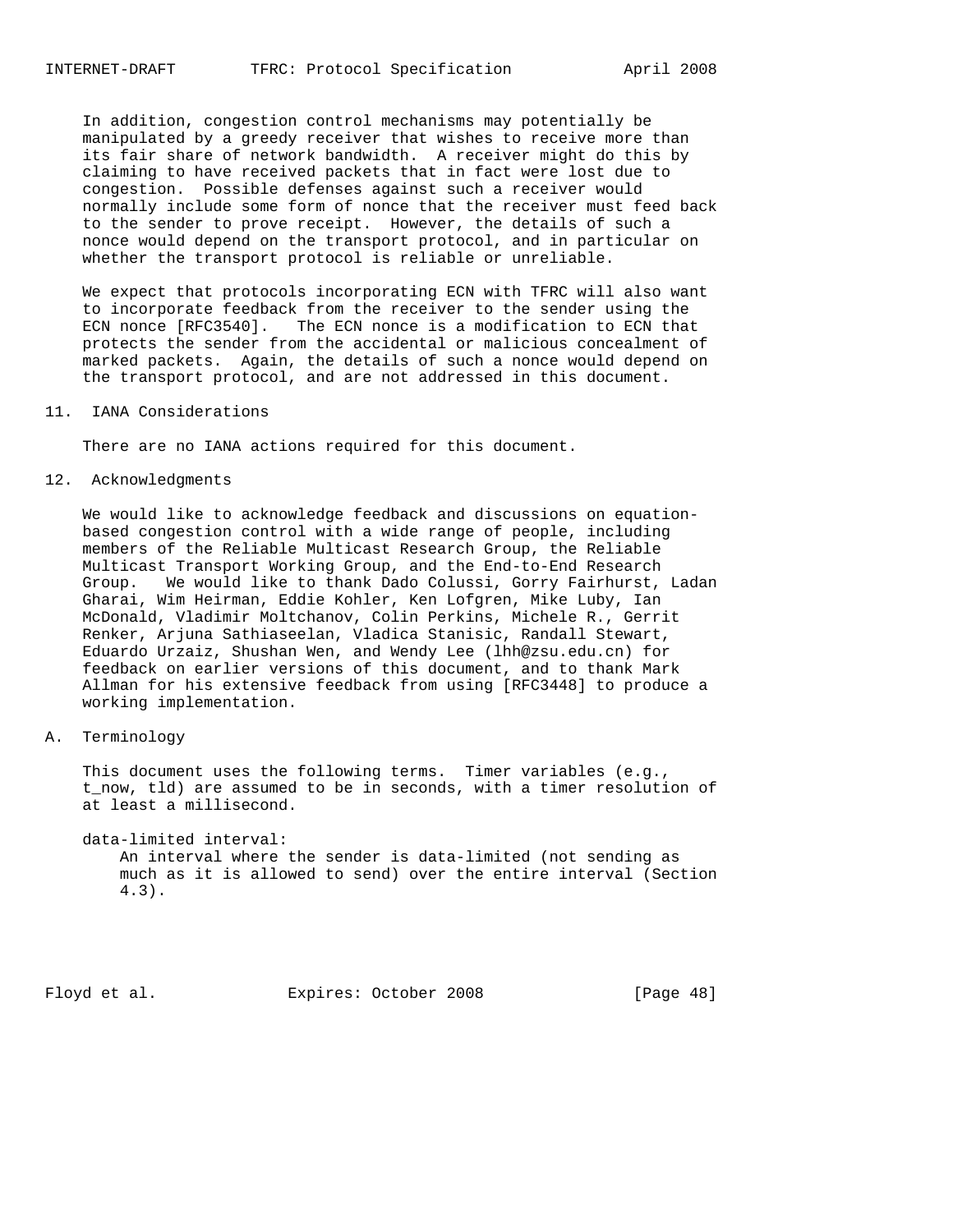```
 DF: Discount factor for a loss interval (Section 5.5).
initial_rate:
    Allowed initial sending rate.
last_counter:
    Greatest received value of the window counter (Section 6.3).
min_rate:
   Minimum transmit rate (Section 4.3).
n: Number of loss intervals.
NDUPACK:
    Number of dupacks for inferring loss (constant) (Section 5.1).
nofeedback timer:
   Sender-side timer (Section 4).
p: Estimated Loss Event Rate.
p_prev:
    Previous value of p (Section 6.1).
q: Filter constant for RTT (constant) (Section 4.3).
q2: Filter constant for long-term RTT (constant) (Section 4.6).
R: Estimated path round-trip time.
R_m:
    A specific estimate of the path round-trip time (Sections 4.3,
    6).
R_sample:
    Measured path RTT (Section 4.3).
R_sqmean:
    Long-term estimate of the square root of the RTT (Section 4.6).
recover_rate:
    Allowed rate for resuming after an idle period (Section 4.4).
recv_limit;
    Limit on sending rate computed from X_recv_set (Section 4.3).
s: Nominal packet size in bytes.
```
INTERNET-DRAFT TFRC: Protocol Specification April 2008

Floyd et al. Expires: October 2008 [Page 49]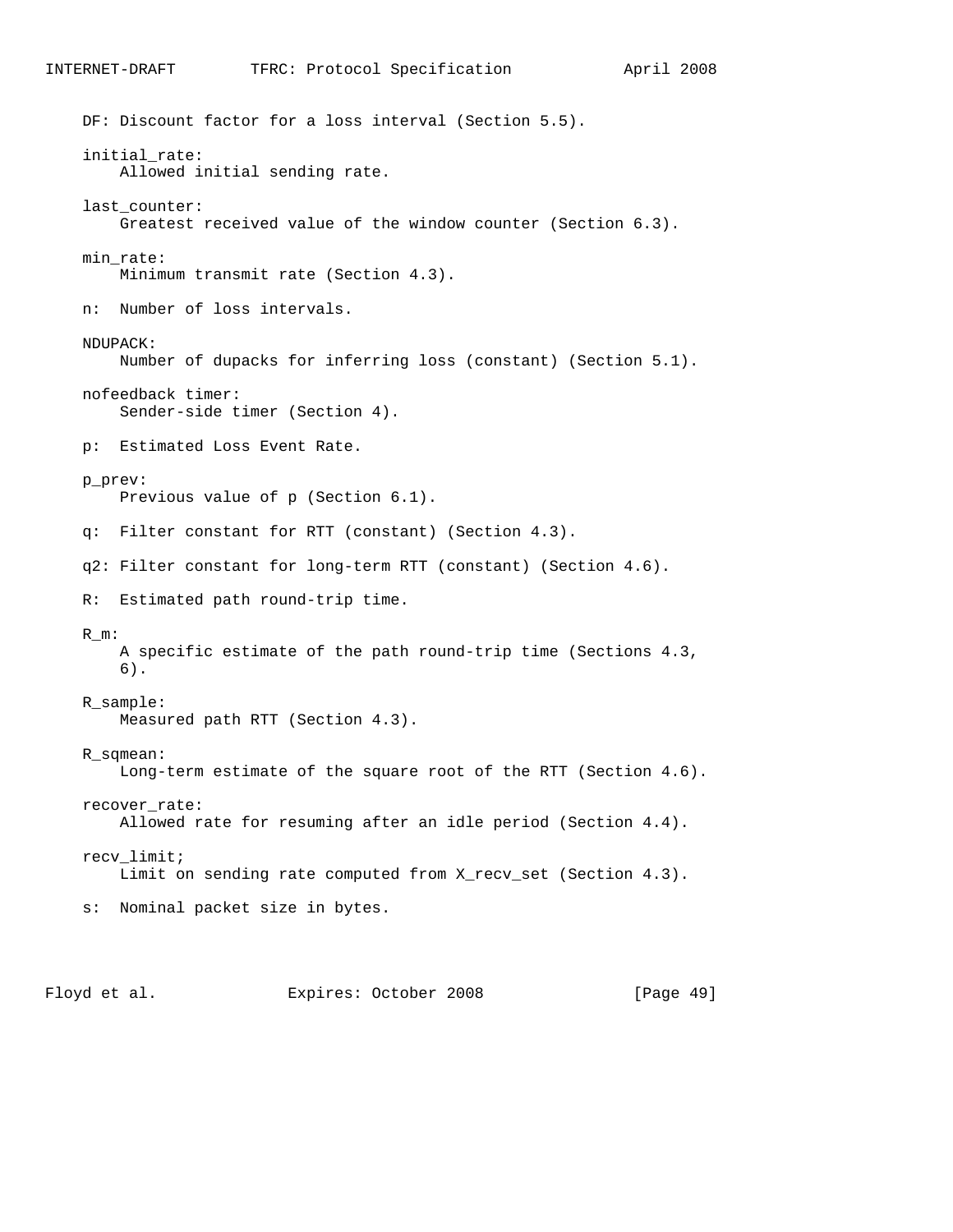S: Sequence number. t\_delay: Reported time delay between receipt of the last packet at the receiver and the generation of the feedback packet (Section 3.2.2). t\_delta: Parameter for flexibility in send time (Section 8.3). t\_gran: Scheduling timer granularity of the operating system (constant) (Section 8.3). t\_ipi: Inter-packet interval for sending packets (Section 4.6). t\_mbi: Maximum RTO value of TCP (constant) (Section 4.3). t\_recvdata: Timestamp of the last data packet received (Section 3.2.2). timer\_limit: Limit on the sending rate from the expiration of the nofeedback timer (Section 4.4). tld: Time Last Doubled (Section 4.2). t\_now: Current time (Section 4.3). t\_RTO: Estimated RTO of TCP (Section 4.3). X: Allowed transmit rate, as limited by the receive rate. X\_Bps: Calculated sending rate in bytes per second (Section 3.1). X\_pps: Calculated sending rate in packets per second (Section 3.1). X\_inst: Instantaneous allowed transmit rate (Section 4.6).

Floyd et al. Expires: October 2008 [Page 50]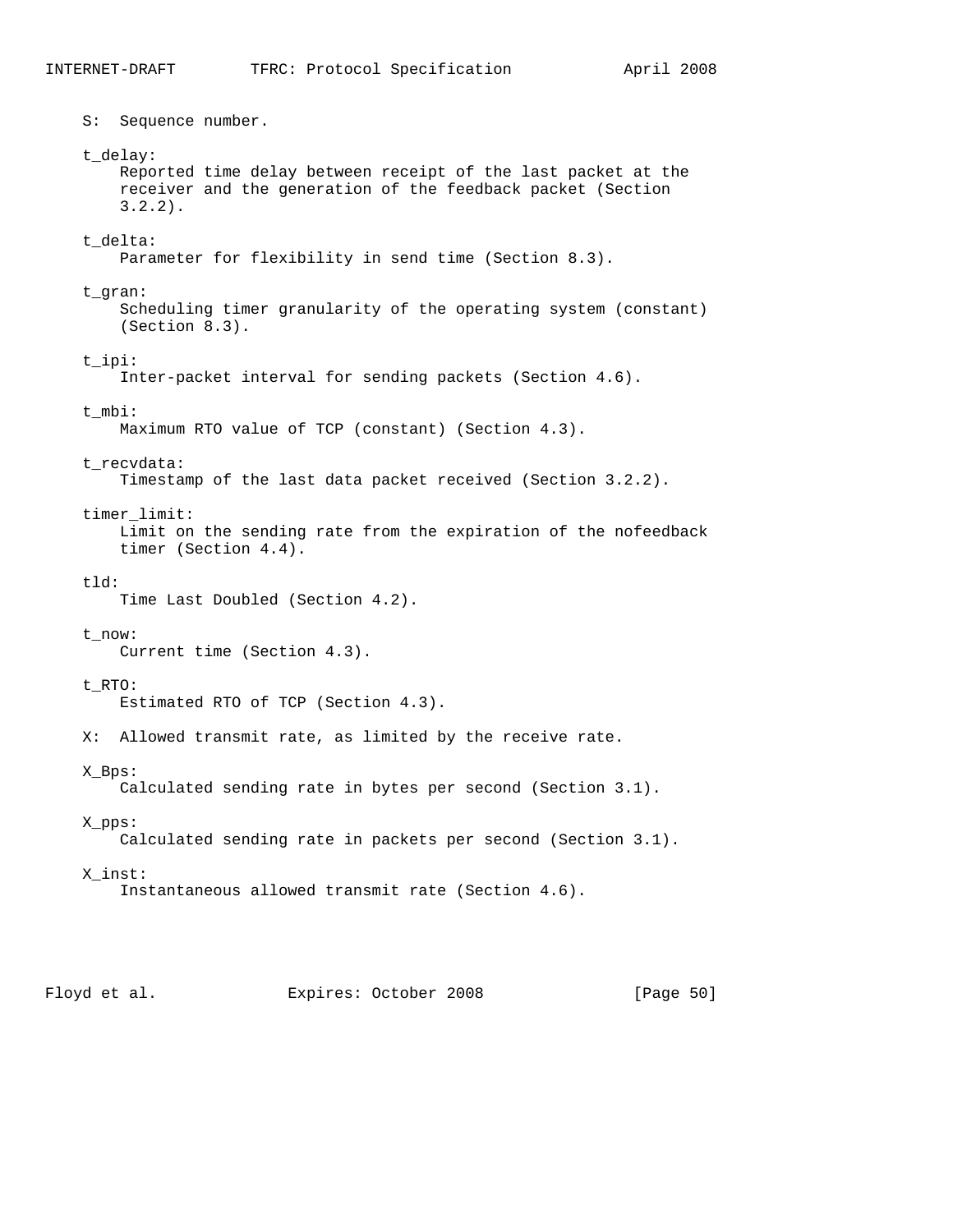X\_recv: Estimated receive rate at the receiver (Section 3.2.2). X\_recv\_set: A small set of recent X\_recv values (Section 4.3). X\_target: The target sending rate after the first loss event (Section 6.3.1). W\_init: TCP initial window (constant) (Section 4.2). B. The Initial Value of the Nofeedback Timer

 Why is the initial value of TFRC's nofeedback timer set to two seconds, instead of the recommended initial value of three seconds for TCP's retransmit timer, from [RFC2988]? There is not any particular reason why TFRC's nofeedback timer should have the same initial value as TCP's retransmit timer. TCP's retransmit timer is used not only to reduce the sending rate in response to congestion, but also to retransmit a packet that is assumed to have been dropped in the network. In contrast, TFRC's nofeedback timer is only used to reduce the allowed sending rate, not to trigger the sending of a new packet. As a result, there is no danger to the network for the initial value of TFRC's nofeedback timer to be smaller than the recommended initial value for TCP's retransmit timer.

 Further, when the nofeedback timer has not yet expired, TFRC has a more slowly-responding congestion control mechanism than TCP, and TFRC's use of the receive rate for limiting the sending rate is somewhat less precise than TCP's use of windows and ack-clocking, so the nofeedback timer is a particularly important safety mechanism for TFRC. For all of these reasons, it is perfectly reasonable for TFRC's nofeedback timer to have a smaller initial value than that of TCP's retransmit timer.

C. Response to Idle or Data-limited Periods

 Future work could explore alternate responses to using the receive rate during a data-limited period, and to responding to a loss event during a data-limited period.

 In particular, an Experimental RFC [RFC2861] specifies Congestion Window Validation (CWV) for TCP. For this discussion, we use the term "Standard TCP" to refer to the TCP congestion control mechanisms in [RFC2581] and [RFC2581bis]. [RFC2861] specifies a different response to idle or data-limited periods than those of

Floyd et al. Expires: October 2008 [Page 51]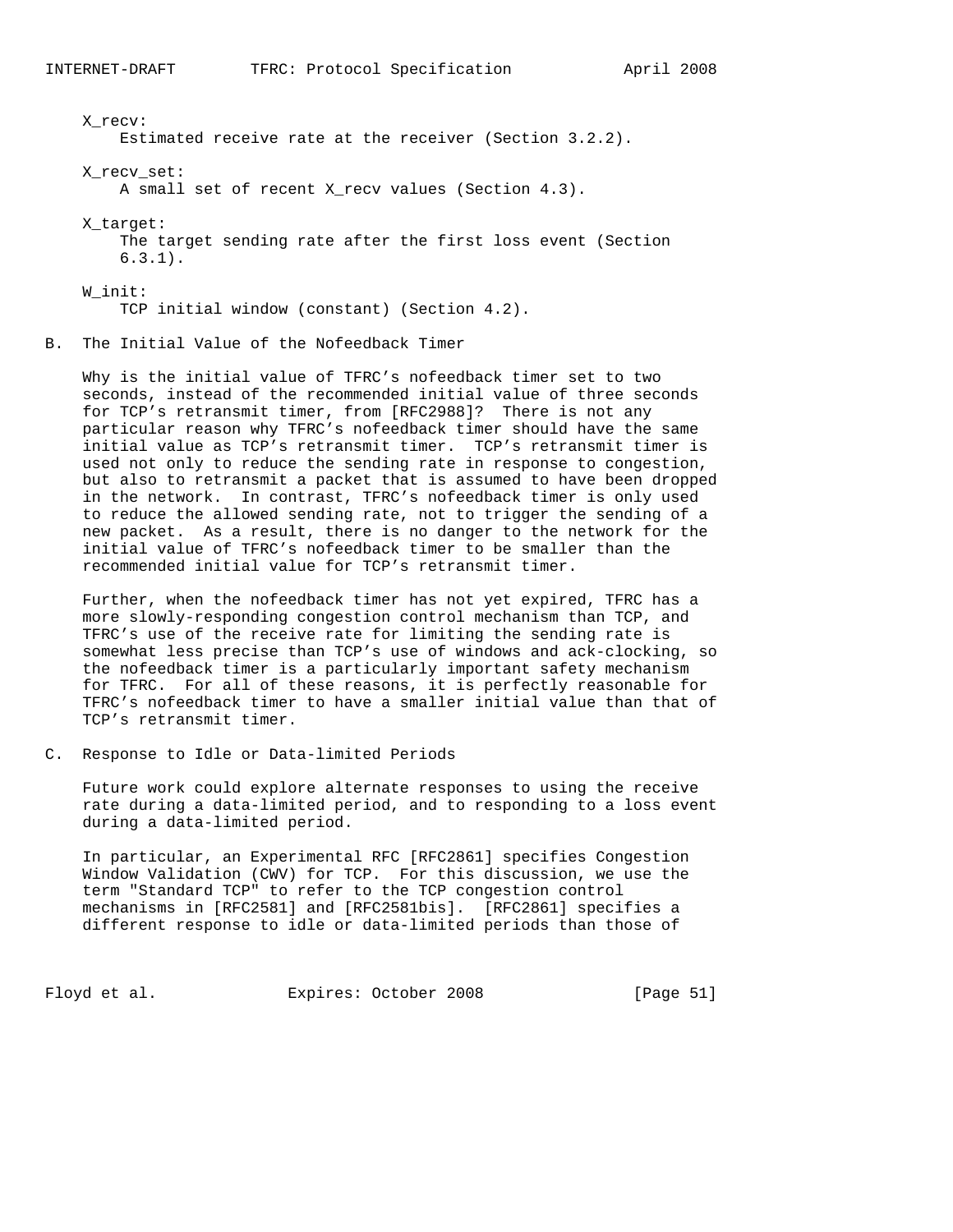Standard TCP. With CWV, the TCP sender halves the congestion window after each RTO during an idle period, down to the initial window. Similarly, with CWV the TCP sender halves the congestion window half-way down to the flight size after each RTO during a data limited period.

 This document already specifies a TFRC response to idle periods that is similar to that of TCP with Congestion Window Validation. However, this document does not specify a TFRC response to data limited periods similar to that of CWV. Adding such a mechanism to TFRC would require a one-line change to step (4) of Section 4.3. In particular, the sender's response to a feedback packet could be changed from:

```
 If (the entire interval covered by the feedback packet
              was a data-limited interval) {
            If (the feedback packet reports a new loss event or an
                         increase in the loss event rate p) {
                Halve entries in X_recv_set;
               X_{recv} = 0.85 * X_{recvi} Maximize X_recv_set();
               recv_limit = max (X_recv_set); } Else {
               Maximize X_recv_set();
               recv_limit = 2 * max (X-recv_set); }
}
```
to:

```
 If (the entire interval covered by the feedback packet
              was a data-limited interval) {
            Multiply old entries in X_recv_set by 0.85;
            If (the feedback packet reports a new loss event or an
                         increase in the loss event rate p) {
           Multiply new value X_recv by 0.85.
}
            Maximize X_recv_set();
           recv_limit = 2 * max (X-recv_set);
```

```
 }
```
 In particular, if the receive rate from before a data-limited period is saved in X\_recv\_set, then the change in step (4) above would multiply that receive rate by 0.85 each time that a feedback packet is received and the above code is executed. As a result, after four successive round-trip times of data-limited intervals, the receive rate from before the data-limited period would be reduced by 0.85^4

Floyd et al. Expires: October 2008 [Page 52]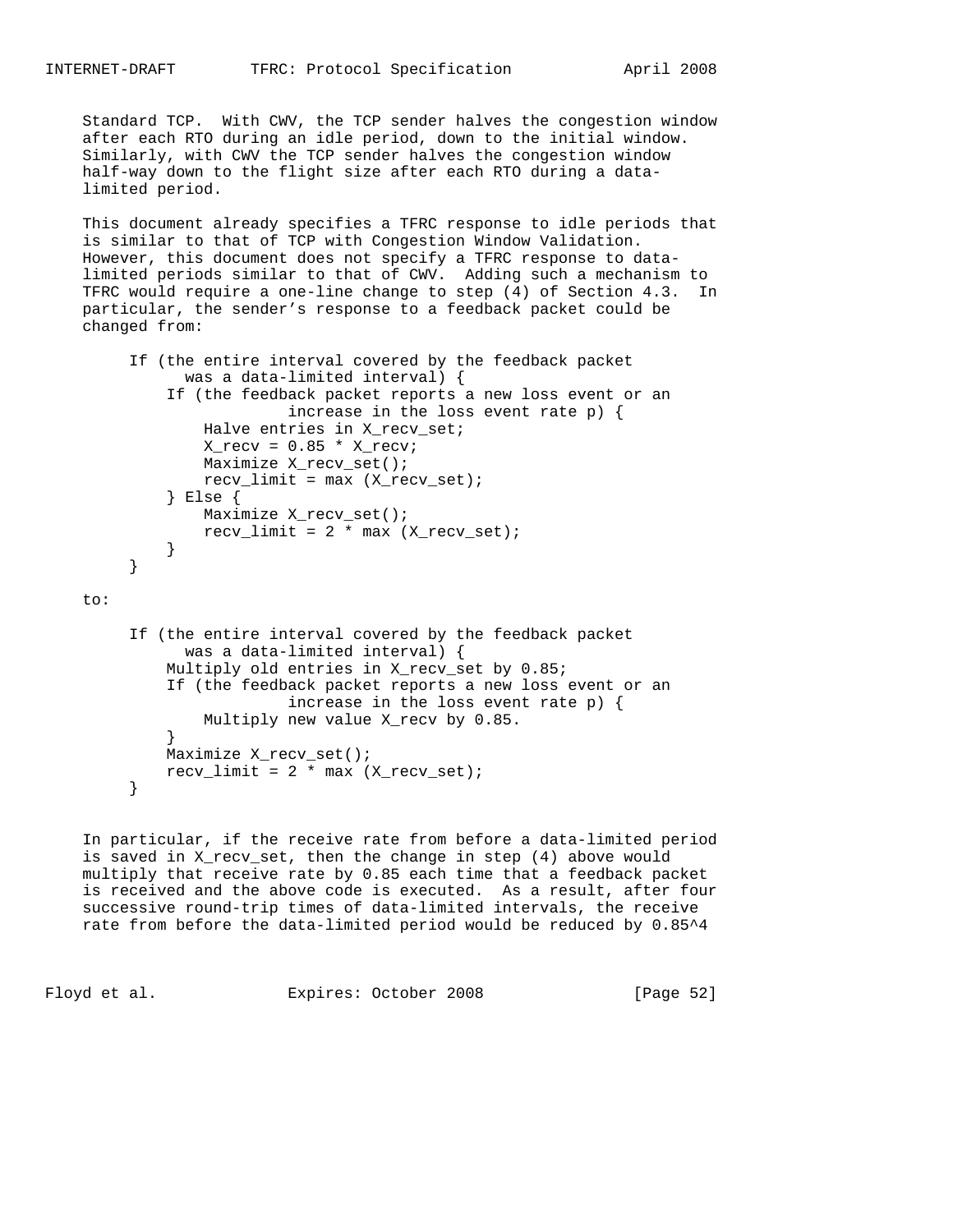= 0.52. Thus, this one-line change to step (4) of Section 4.3 would result in the allowed sending rate being halved for each four roundtrip times in which the sender was data-limited. Because of the nature of X\_recv\_set, this mechanism would never reduce the allowed sending rate below twice the most recent receive rate.

 We note that in the suggested code above, with CWV-style behavior in response to data-limited intervals, we keep

 $recv_limit = 2 * max (X-recv_set);$ 

instead of using

 $recv_limit = max (X_recv_set);$ 

 following loss events in data-limited intervals. This relaxed response to a loss event is allowed because the CWV-style behavior itself limits rapid fluctuations in the sending rate during data limited periods.

C.1. Long Idle or Data-limited Periods

 Table 1 summarizes the response of Standard TCP [RFC2581], TCP with Congestion Window Validation [RFC2861], Standard TFRC [RFC3448], and Revised TFRC (this document) in response to long idle or data limited periods. For the purposes of this section, we define a long period as a period of at least an RTO.

| Protocol      | Long idle periods                                                                                                                                          | Long data-limited periods<br>----------------                                                 |
|---------------|------------------------------------------------------------------------------------------------------------------------------------------------------------|-----------------------------------------------------------------------------------------------|
| Standard TCP: | Window -> initial.                                                                                                                                         | No change in window.<br>(Window not increased in<br>data-limited periods.)                    |
|               | TCP with CWV: Halve window Beduce window half way<br>(not below initial cwnd). to used window.                                                             |                                                                                               |
|               | Standard TFRC: Thalve rate That Rate limited to<br>(not below 2 pkts/rtt). twice receive rate.<br>One RTT after sending pkt,<br>rate is limited by X recv. |                                                                                               |
| Revised TFRC: | Halve rate<br>(not below initial rate).                                                                                                                    | Rate limited to twice<br>max (current X recv,<br>receive rate before<br>data-limited period). |

Floyd et al. Expires: October 2008 [Page 53]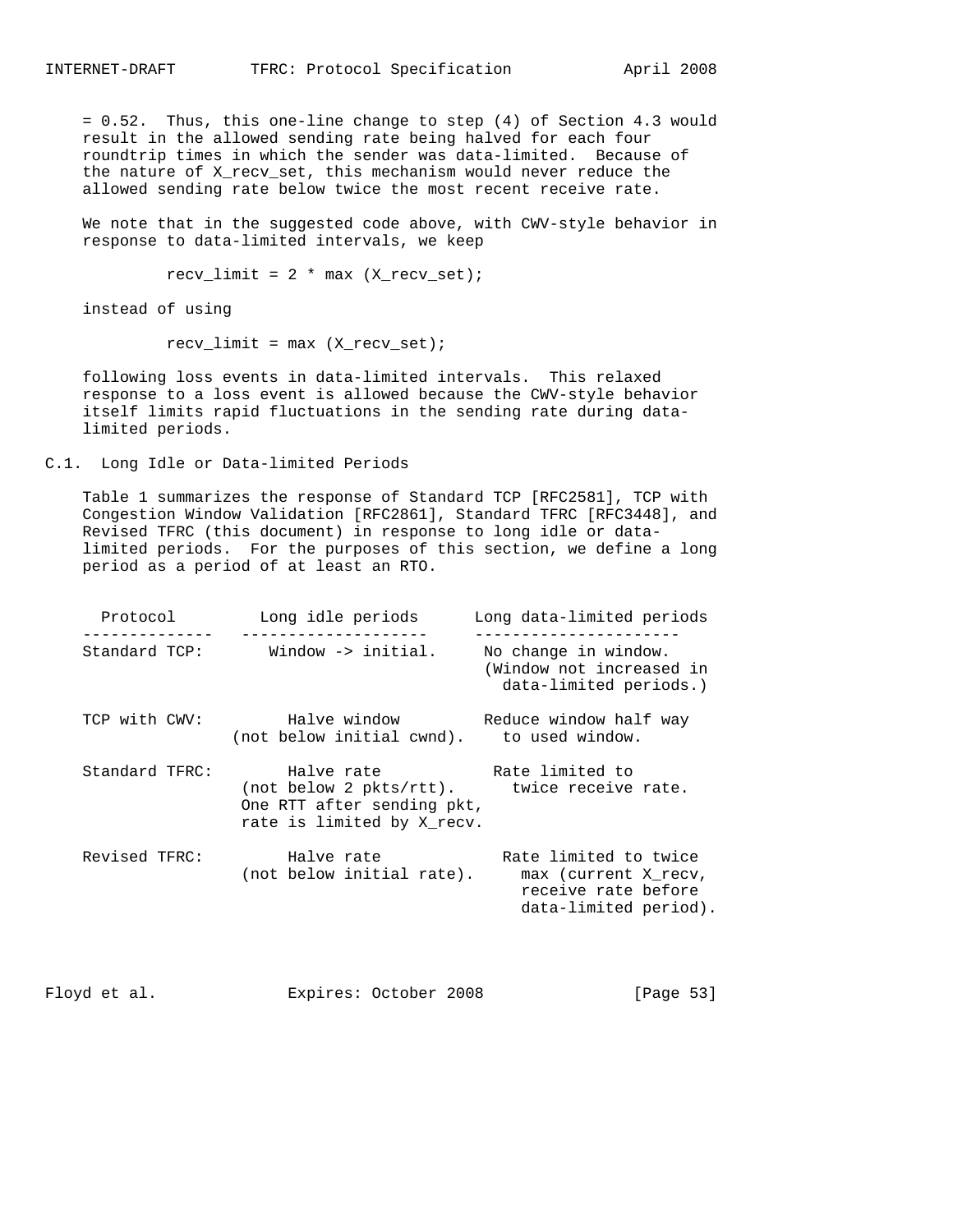Table 1: Response to long idle or data-limited periods.

 Standard TCP after long idle periods: For Standard TCP, [RFC2581] specifies that TCP SHOULD set the congestion window to no more than the initial window after an idle period of at least an RTO. (To be precise, RFC 2581 specifies that the TCP sender should set cwnd to the initial window if the sender has not sent data in an interval exceeding the retransmission timeout.)

 Standard TCP after long data-limited periods: Standard TCP [RFC2581] does not reduce TCP's congestion window after a data-limited period, when the congestion window is not fully used. Standard TCP in [RFC2581] uses the FlightSize, the amount of outstanding data in the network, only in setting the slow-start threshold after a retransmit timeout. Standard TCP is not limited by TCP's ack-clocking mechanism during a data-limited period.

 Standard TCP's lax response to a data-limited period is quite different from its stringent response to an idle period.

 TCP with Congestion Window Validation (CWV) after long idle periods: As an experimental alternative, [RFC2861] specifies a more moderate response to an idle period than that of Standard TCP, where during an idle period the TCP sender halves cwnd after each RTO, down to the initial cwnd.

 TCP with Congestion Window Validation after long data-limited periods: As an experimental alternative, [RFC2861] specifies a more stringent response to a data-limited period than that of Standard TCP, where after each RTO seconds of a data-limited period, the congestion window is reduced half way down to the window that is actually used.

 The response of TCP with CWV to an idle period is similar to its response to a data-limited period. TCP with CWV is less restrictive than Standard TCP in response to an idle period, and more restrictive than Standard TCP in response to a data-limited period.

 Standard TFRC after long idle periods: For Standard TFRC, [RFC3448] specifies that the allowed sending rate is halved after each RTO seconds of an idle period. The allowed sending rate is not reduced below two packets per RTT after idle periods. After an idle period, the first feedback packet received reports a receive rate of one packet per round-trip time, and this receive rate is used to limit the sending rate. Standard TFRC effectively slow-starts up from this allowed sending rate.

Standard TFRC after long data-limited periods: [RFC3448] does not

Floyd et al. Expires: October 2008 [Page 54]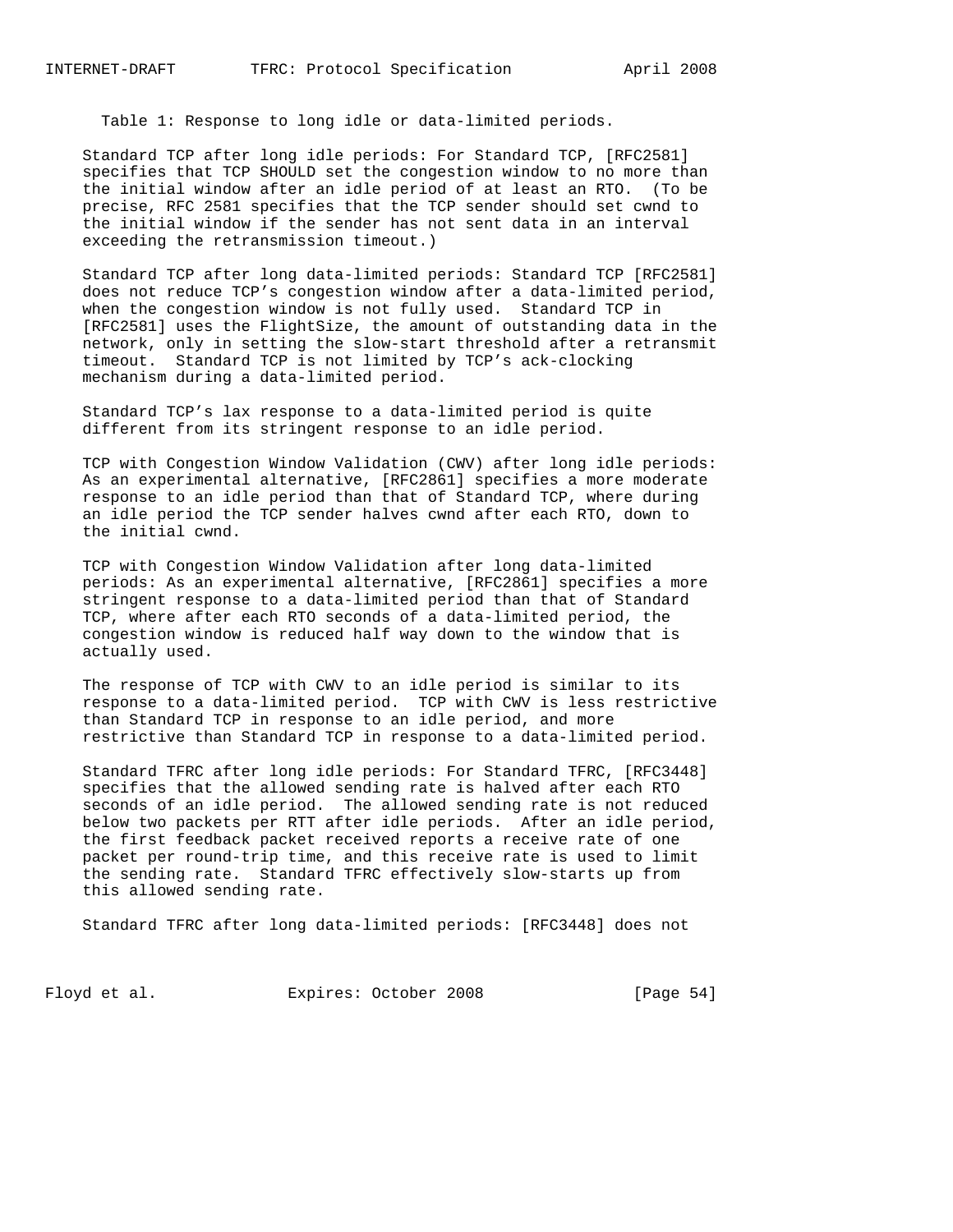distinguish between data-limited and non-data-limited periods. As a consequence, the allowed sending rate is limited to at most twice the receive rate during and after a data-limited period. This is a very restrictive response, more restrictive than that of either Standard TCP or of TCP with CWV.

 Revised TFRC after long idle periods: For Revised TFRC, this document specifies that the allowed sending rate is halved after each RTO seconds of an idle period. The allowed sending rate is not reduced below the initial sending rate as the result of an idle period. The first feedback packet received after the idle period reports a receive rate of one packet per round-trip time. However, the Revised TFRC sender does not use this receive rate for limiting the sending rate. Thus, Revised TFRC differs from Standard TFRC in the lower limit used in the reduction of the sending rate, and in the better response to the first feedback packet received after the idle period.

 Revised TFRC after long data-limited periods: For Revised TFRC, this document distinguishes between data-limited and non-data-limited periods. As specified in Section 4.3, during a data-limited period Revised TFRC remembers the receive rate before the data-limited period began, and does not reduce the allowed sending rate below twice that receive rate. This is somewhat similar to the response of Standard TCP, and is quite different from the very restrictive response of Standard TFRC to a data-limited period. However, the response of Revised TFRC is not as conservative as the response of TCP with Congestion Window Validation, where the congestion window is gradually reduced down to the window actually used during a data limited period.

 We note that for Standard TCP, the congestion window is generally not increased during a data-limited period (when the current congestion window is not being fully used). We note that there is no mechanism comparable to this in Revised TFRC.

 Recovery after idle or data-limited periods: When TCP reduces the congestion window after an idle or data-utilized period, TCP can set the slow-start threshold ssthresh to allow the TCP sender to slow start back up towards its old sending rate when the idle or data limited period is over. However in TFRC, even when the TFRC sender's sending rate is restricted by twice the previous receive rate, this results in the sender being able to double the sending rate from one round-trip time to the next, if permitted by the throughput equation. Thus, TFRC does not need a mechanism such as TCP's setting of ssthresh to allow a slow-start after an idle or data-limited period.

Floyd et al. Expires: October 2008 [Page 55]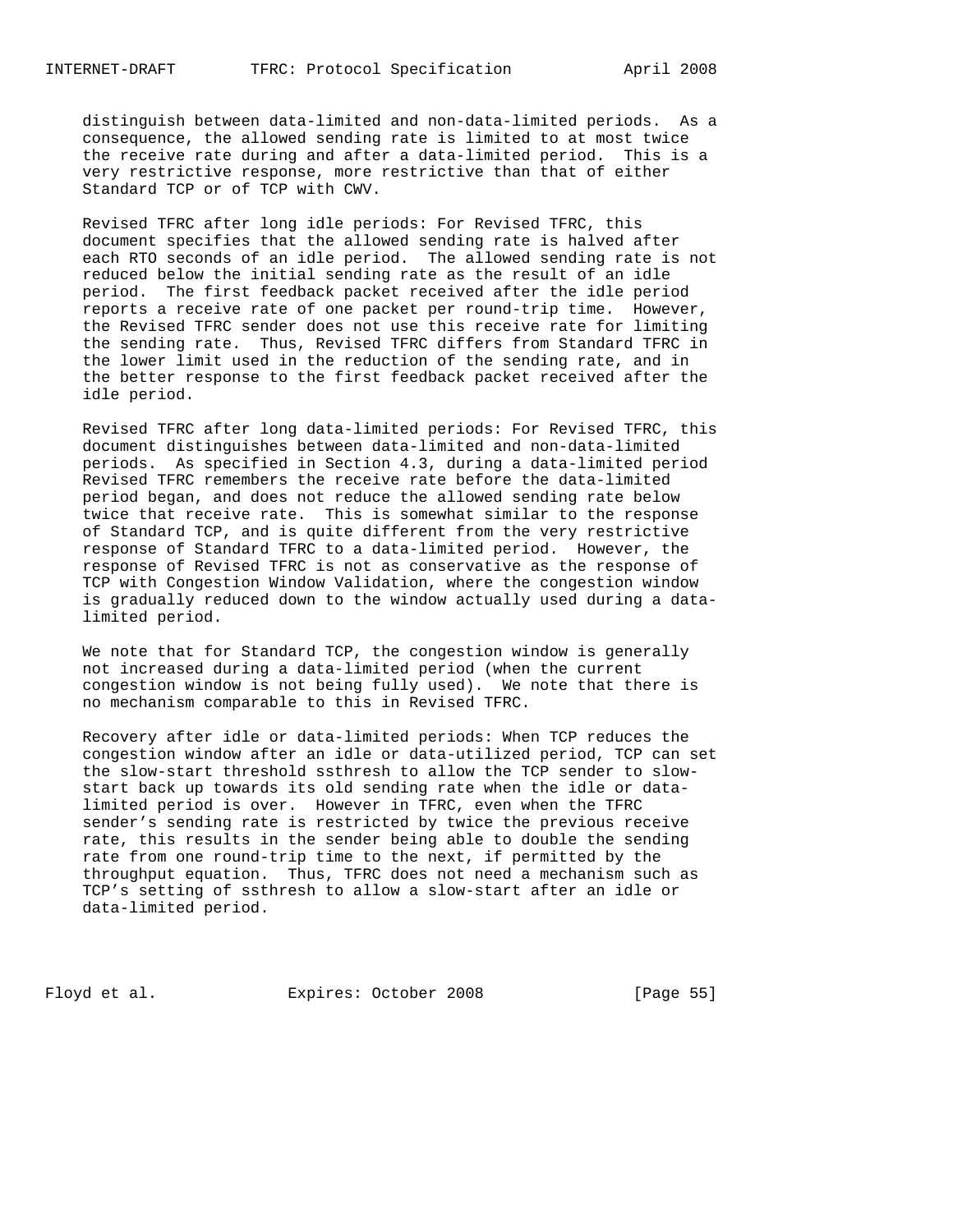For future work, one avenue to explore would be the addition of Congestion Window Validation mechanisms for TFRC's response to data limited periods. Currently, following Standard TCP, during data limited periods Revised TFRC does not limit its allowed sending rate as a function of the receive rate.

C.2. Short Idle or Data-limited Periods

 Table 2 summarizes the response of Standard TCP [RFC2581], TCP with Congestion Window Validation [RFC2861], Standard TFRC [RFC3448], and Revised TFRC (this document) in response to short idle or data limited periods. For the purposes of this section, we define a short period as a period of less than an RTT.

| Protocol       | Short idle periods                                        | Short data-limited periods                                |
|----------------|-----------------------------------------------------------|-----------------------------------------------------------|
| Standard TCP:  |                                                           | Send a burst up to cwnd. Send a burst up to cwnd.         |
| TCP with CWV:  |                                                           | Send a burst up to cwnd. Send a burst up to cwnd.         |
| Standard TFRC: | $\mathcal{L}$                                             | ?                                                         |
| Revised TFRC:  | Send a burst<br>(up to an RTT of<br>unused send credits). | Send a burst<br>(up to an RTT of<br>unused send credits). |

Table 2: Response to short idle or data-limited periods.

 Table 2 shows that Revised TFRC has a similar response to that of Standard TCP and of TCP with CWV to a short idle or data-limited period. For a short idle or data-limited period, TCP is limited only by the size of the unused congestion window, and Revised TFRC is limited only by the number of unused send credits (up to an RTT's worth). For Standard TFRC, [RFC3448] did not explicitly specify the behavior with respect to unused send credits.

C.3. Moderate Idle or Data-limited Periods

 Table 3 summarizes the response of Standard TCP [RFC2581], TCP with Congestion Window Validation [RFC2861], Standard TFRC [RFC3448], and Revised TFRC (this document) in response to moderate idle or data limited periods. For the purposes of this section, we define a moderate period as a period greater than an RTT, but less than an RTO.

Floyd et al. Expires: October 2008 [Page 56]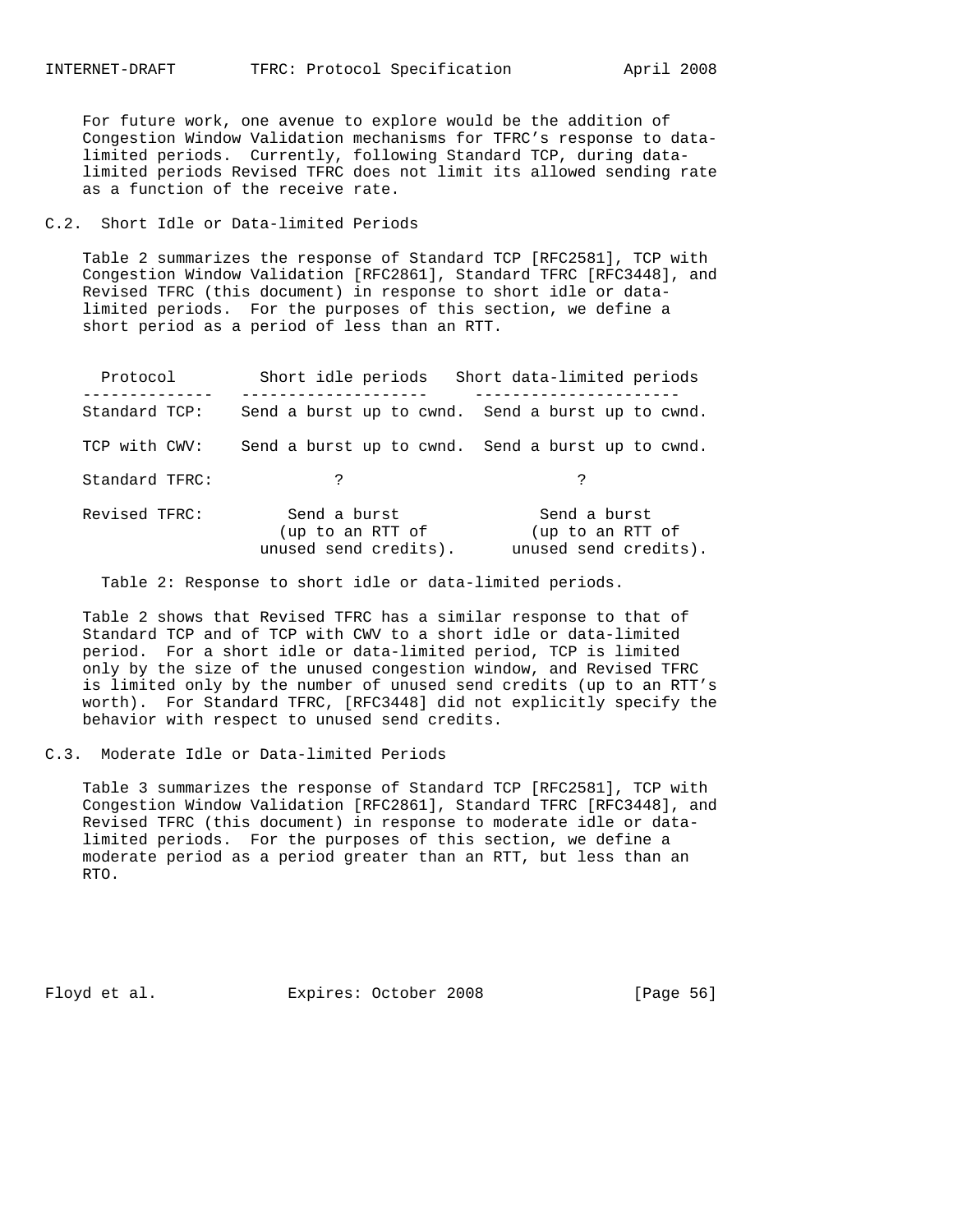| Protocol       |                                                           | Moderate idle periods Moderate data-limited periods       |
|----------------|-----------------------------------------------------------|-----------------------------------------------------------|
| Standard TCP:  |                                                           | Send a burst up to cwnd. Send a burst up to cwnd.         |
| TCP with CWV:  |                                                           | Send a burst up to cwnd. Send a burst up to cwnd.         |
| Standard TFRC: | ?                                                         | Limited by X recv.                                        |
| Revised TFRC:  | Send a burst<br>(up to an RTT of<br>unused send credits). | Send a burst<br>(up to an RTT of<br>unused send credits). |

Table 3: Response to moderate idle or data-limited periods.

 Table 3 shows that Revised TFRC has a similar response to that of Standard TCP and of TCP with CWV to a moderate idle or data-limited period. For a moderate idle or data-limited period, TCP is limited only by the size of the unused congestion window. For a moderate idle period, Revised TFRC is limited only by the number of unused send credits (up to an RTT's worth). For a moderate data-limited period, Standard TFRC would be limited by X\_recv from the most recent feedback packet. In contrast, Revised TFRC is not limited by the receive rate from data-limited periods that cover an entire feedback period of a round-trip time. For Standard TFRC, [RFC3448] did not explicitly specify the behavior with respect to unused send credits.

C.4. Losses During Data-Limited Periods

 This section discusses the response to a loss during a data-limited period.

| Protocol       | Response to a loss during a data-limited period                                                                                     |
|----------------|-------------------------------------------------------------------------------------------------------------------------------------|
| Standard TCP:  | Set ssthresh, cwnd to FlightSize/2.                                                                                                 |
| TCP with CWV:  | Same as Standard TCP.                                                                                                               |
| Standard TFRC: | Calculate X Bps, send at most 2*X recv.                                                                                             |
| Revised TFRC:  | Calculate X Bps, send at most recy limit.<br>In addition, modify X recv set.                                                        |
|                | Table 4: Response to a loss during a data-limited period.                                                                           |
|                | In TCP [RFC2581], the response to a loss during a data-limited<br>period is the same as the response to a loss at any other time in |

TCP. This response is to set the congestion window to half of the

Floyd et al. Expires: October 2008 [Page 57]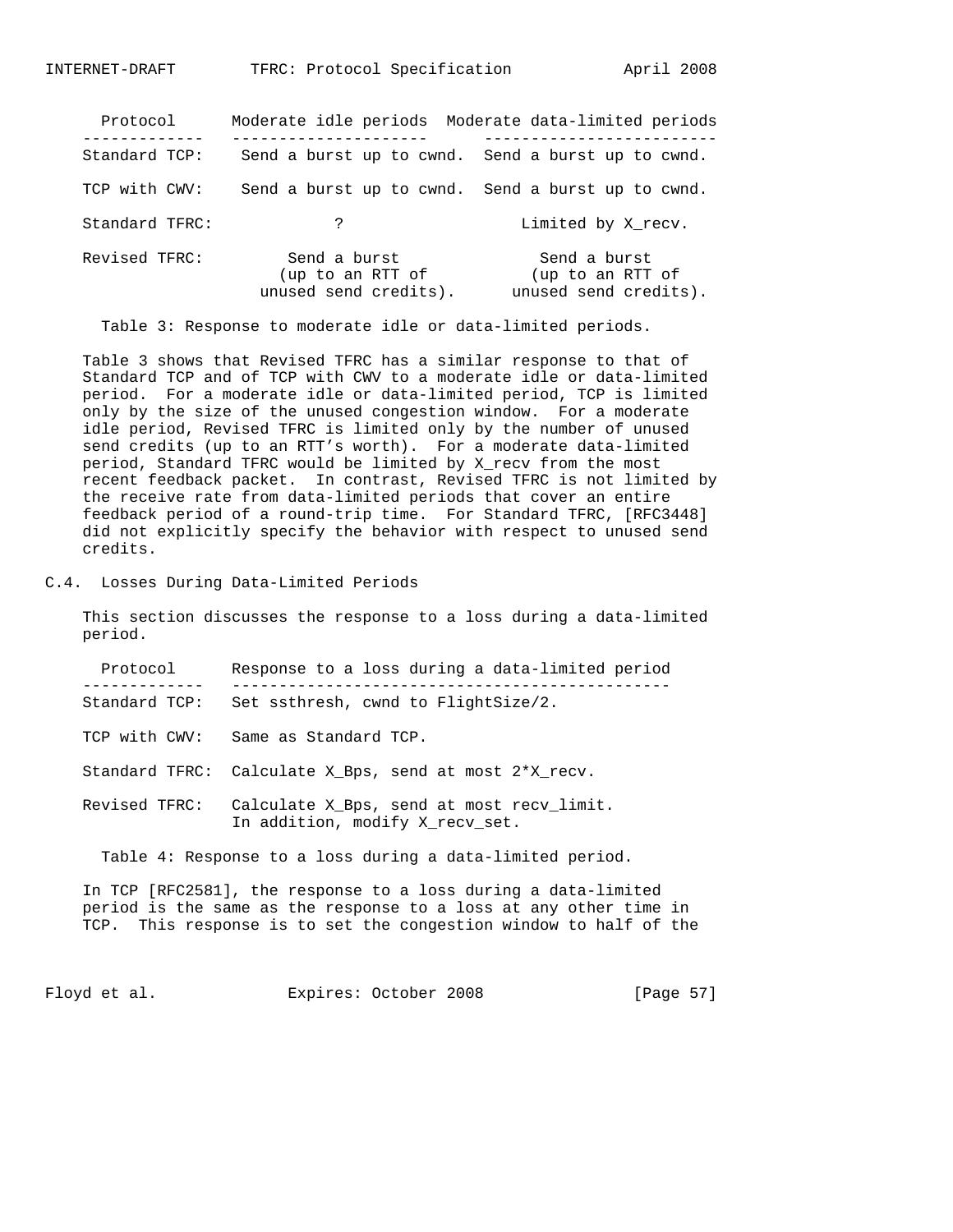FlightSize, where the FlightSize is the actual amount of unacknowledged data. Thus, after a loss during a data-limited period, the TCP sender must halve its allowed sending rate, as it normally does in response to a loss.

 In Standard TFRC, the response to a loss during a data-limited period is also the same as the response to a loss at any other time in Standard TFRC. The sending rate is limited by X\_Bps, from the throughput equation, and the sending rate is also limited by twice X\_recv, the most recent receive rate. As a result, after a loss in a data-limited period, the sender can at most double its sending rate to twice X\_recv, even if the throughput equation X\_Bps would allow a sending rate much higher than that.

 In Revised TFRC, there have been changes to the use of the receive rate X\_recv during data-limited intervals; the sender is limited to sending at most recv\_limit, where the sender can remember the receive rate X\_recv from just before the data-limited period. This allows the sender to more than double its sending rate during data limited periods, up to the receive rate from before the data-limited period (if allowed by the throughput equation as given in X\_Bps). This is similar to Standard TCP's practice of not reducing the window during data-limited periods (in the absence of loss).

 As with Standard TFRC, during a data-limited period the Revised TFRC sender is sending less than is allowed by the throughput equation X\_Bps. After the loss event, the sender still might not want to be sending as much as allowed by the recalculated value of X\_Bps that takes into account the new loss event. Revised TFRC adds an additional mechanism to gradually limit the sender's sending rate after losses during data-limited periods. Unlike TCP's response of setting cwnd to half the FlightSize, this additional mechanism in Revised TFRC uses TFRC's practice of using slowly-responding changes for both increases and decreases in the allowed sending rate.

 This is done in Revised TFRC (in step (4) of Section 4.3) by decreasing the entry in X\_recv\_set after a loss in a data-limited interval, and by allowing the sender to send at most max (X\_recv\_set), instead of at most twice max (X\_recv\_set), in the immediate round-trip time following the reported loss. Thus, the 'price' for allowing the sender to send more than twice the most immediately reported value of X\_recv during a data-limited interval is the introduction of an additional mechanism to reduce this allowed sending rate following losses in data-limited periods.

 In TFRC's response to a loss in a data-limited interval, we have considered the following examples.

Floyd et al. Expires: October 2008 [Page 58]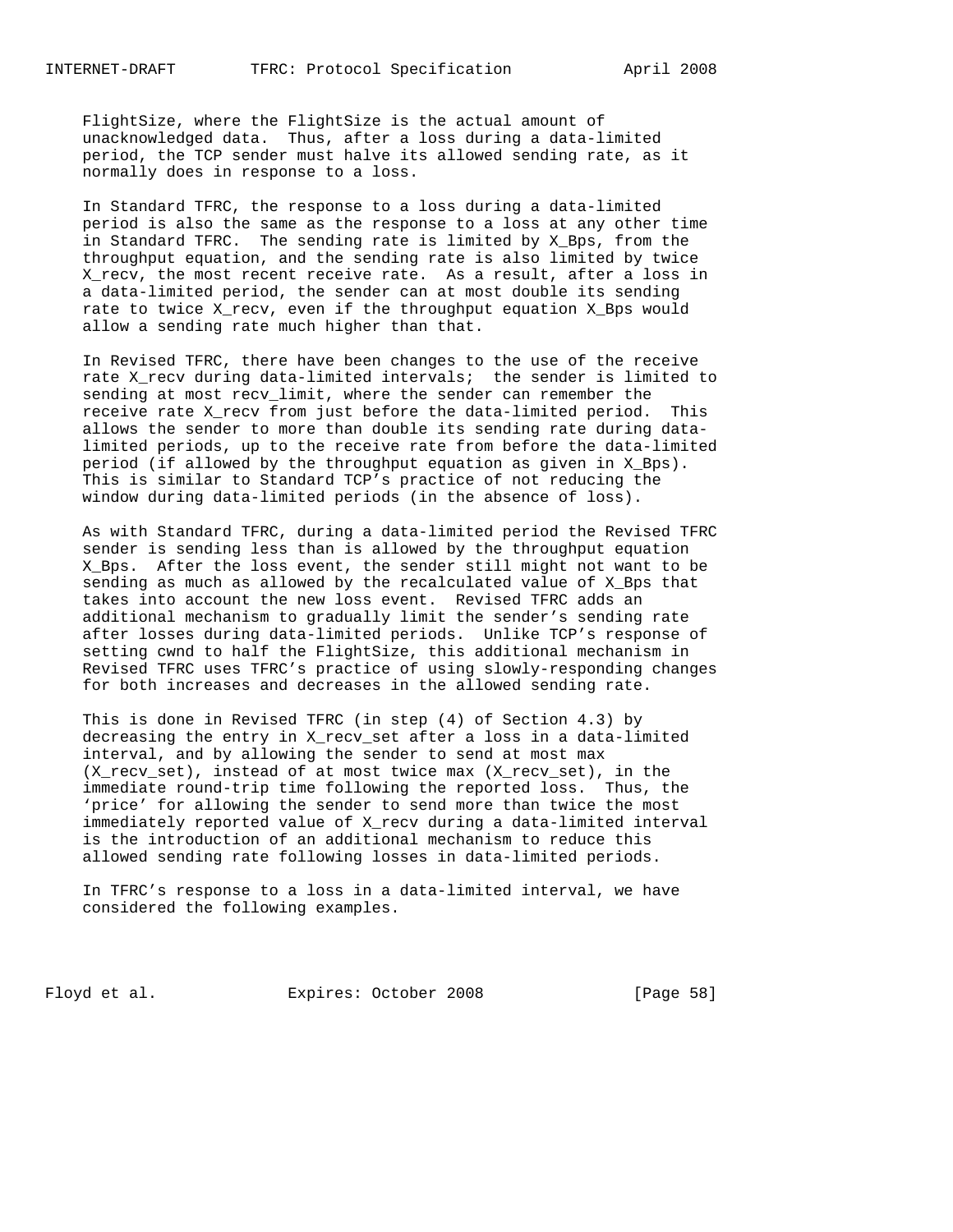Example 1, Losses \*after\* a Data-Limited Period: This example shows that losses after a data-limited period has ended are addressed by the throughput equation X\_Bps.

 ------------------------------------------------------------------- Stage 1: Not data-limited. Sending 100 packets per round-trip time (PPR). Stage 2: Data-limited, sending 10 PPR. Stage 3: Not data-limited. Sending 100 PPR again, as allowed by X\_Bps. A packet loss in the first RTT of Stage 3. X\_Bps is updated, Response of Revised TFRC: a slight reduction in the allowed sending rate, depending on the number of packets since the last loss event. -------------------------------------------------------------------

Table 5: Example 1, Losses after a Data-Limited Period.

 For example 1, when there is a packet loss in the first RTT of Stage 3, this will be reflected in a modified value of X\_Bps, and future loss events would result in future reductions of the throughput equation X\_Bps. In particular, following TFRC's standard use of the throughput equation [FHPW00] (Section A.2), the allowed TFRC sending rate would be halved after something like five successive round-trip times with loss.

 Example 2, a Mildly Data-Limited Sender: This example considers losses in a data-limited period when, during the data-limited period, the sender is sending \*almost\* as much as it is allowed to send.

 ------------------------------------------------------------------- Stage 1: Not data-limited. Sending 100 PPR. Stage 2: Data-limited, sending 99 PPR. A packet loss in Stage 2. Response of Revised TFRC: a slight reduction in the allowed sending rate, down to 85 PPR or less, depending on the number of packets since the last loss event. -------------------------------------------------------------------

Table 6: Example 2, a Mildly Data-Limited Sender.

 Consider a Revised TFRC connection where the sender has been sending a hundred PPR, and then enters a data-limited period of sending only 99 PPR, because of data limitations from the application. (That is, at every instance of time during the data-limited period, the sender could have sent one more packet). If there are losses in the data limited period, the allowed sending rate is reduced to  $min(X_Bps,$ 

Floyd et al. Expires: October 2008 [Page 59]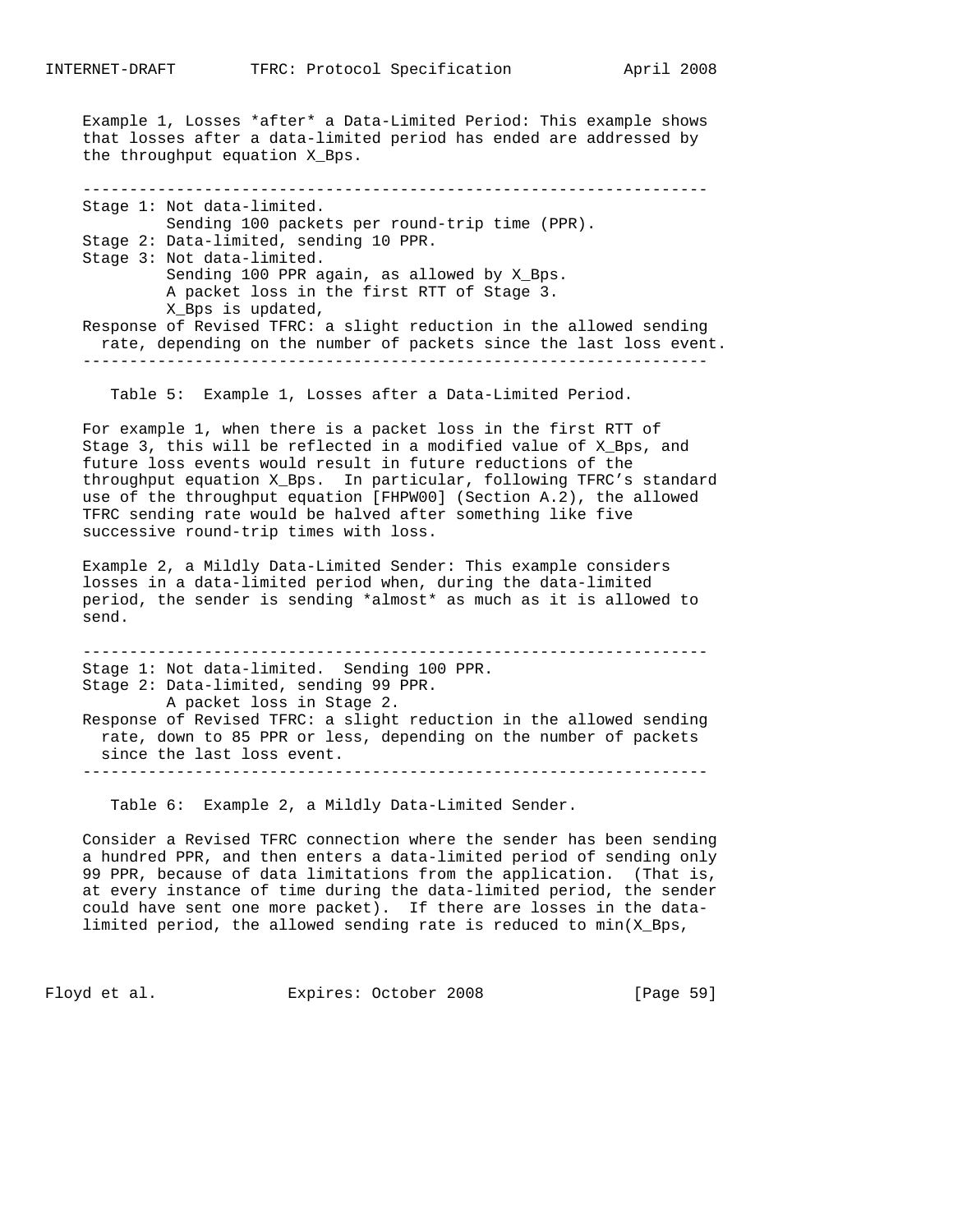recv\_limit), where both the throughput equation X\_Bps and the limit recv\_limit force a slight reduction in the allowed sending rate.

 Example 3, a Single Packet Loss during a Data-Limited Period. This example considers the loss of a single packet during a data-limited period, after the sender has not sent a packet for two RTTs.

 ------------------------------------------------------------------- Stage 1: Not data-limited. Sending 100 PPR. Stage 2: Data-limited, sending 10 PPR. Stage 3: Data-limited, sending no data for two RTTs. Stage 4: Data-limited, sending one packet, which is ECN-marked. Response of Revised TFRC: a reduction in the allowed sending rate, down to 50 PPR or less. For each loss event during the data-limited period, the 'remembered' X\_recv from before the data-limited period is effectively halved. -------------------------------------------------------------------

Table 7: Example 3, a Single Packet Loss.

 Consider a Revised TFRC connection where the sender has been sending a hundred PPR, and then enters a data-limited period of sending only ten PPR, and then does not send any packets for two RTTs, and then sends a single packet, which is ECN-marked. In this case, with Revised TFRC, for each loss event during the data-limited period, the sender halves its 'remembered' X\_recv from before the data limited period

 Example 4, Losses after Increasing the Sending Rate during a Data- Limited Period. This example considers losses when the sender significantly increases its sending rate during a data-limited period.

 ------------------------------------------------------------------- Stage 1: Not data-limited. Sending 100 PPR. Stage 2: Data-limited, sending 1 PPR. Stage 3: Data-limited, sending 20 PPR. Several packets are lost in each RTT of Stage 3. During Stage 3, the sender would \*like\* to send 20 PPR. Response of Revised TFRC: For each loss event during the data-limited period, the 'remembered' X\_recv from before the data-limited period is effectively halved, and the most recent X\_recv is reduced by 0.85. -------------------------------------------------------------------

 Table 8: Example 4, Losses after Increasing the Sending Rate. Consider a Revised TFRC connection where the sender has been sending

Floyd et al. Expires: October 2008 [Page 60]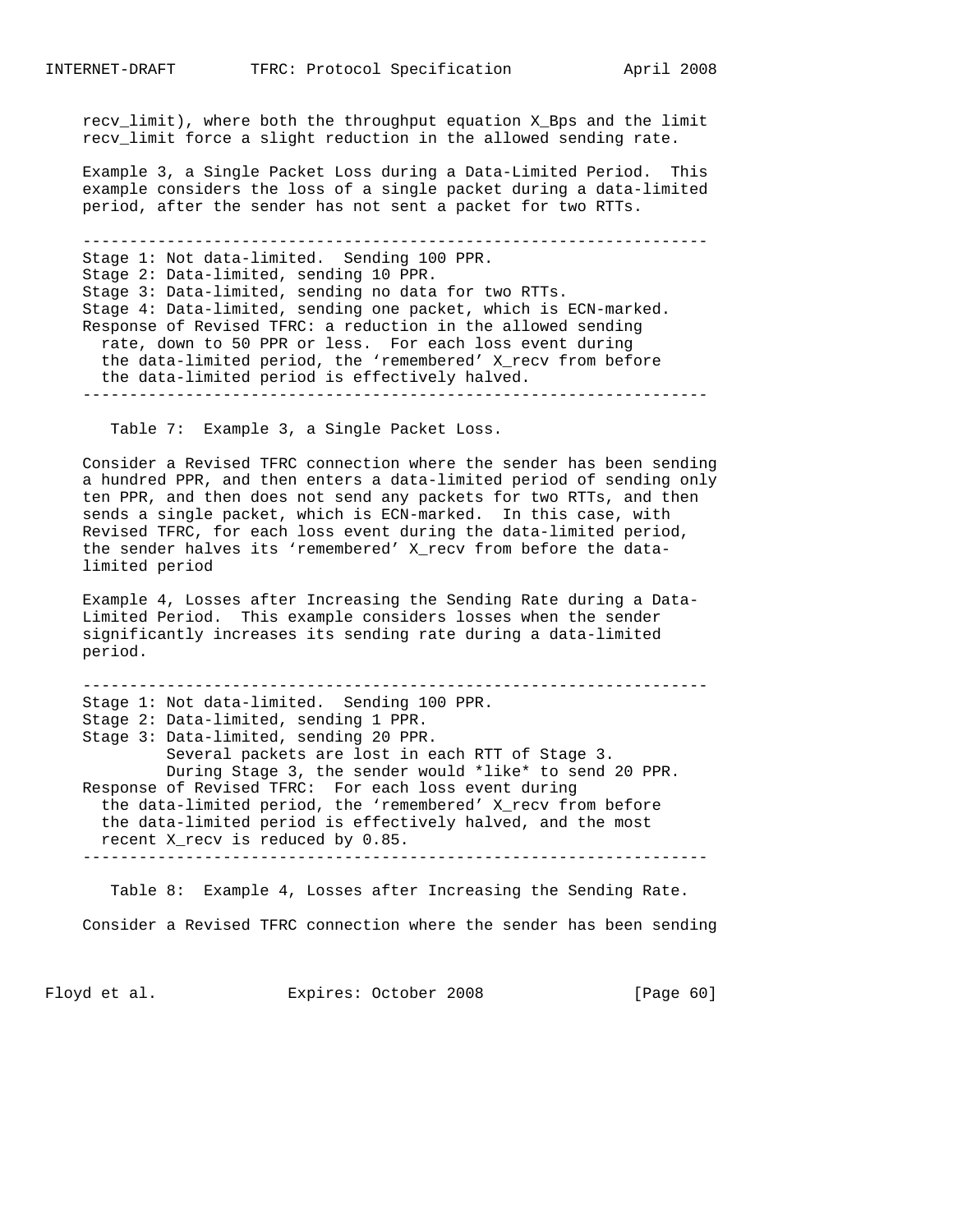a hundred PPR, and then enters a data-limited period of sending only one PPR, and then, while still data-limited, increases its sending rate to twenty PPR, where it experiences a number of successive loss events.

 In this case, with Revised TFRC, for each loss event during the data-limited period, the sender halves its 'remembered' X\_recv from before the data-limited period, and the most recent X\_recv is reduced by 0.85.

#### C.5. Other Patterns

 Other possible patterns to consider in evaluating Revised TFRC would be to compare the behavior of TCP, Standard TFRC, and Revised TFRC for connections with alternating busy and idle periods, alternating idle and data-limited periods, or with idle or data-limited periods during Slow-Start.

#### C.6. Evaluating TFRC's Response to Idle Periods

 In this section we focus on evaluating Revised TFRC's response to idle or data-limited periods.

 One drawback to Standard TFRC's strict response to idle or data limited periods is that it could be seen as encouraging applications to pad their sending rate during idle or data-limited periods, by sending dummy data when there was no other data to send. Because Revised TFRC has a less strict response to data-limited periods than that of Standard TFRC, Revised TFRC also could be seen as giving applications less of an incentive to pad their sending rates during data-limited periods. Work in progress such as Faster Restart [KFS07] can also decrease an application's incentive to pad its sending rate, by allowing faster start-up after idle periods. Further research would be useful to understand in more detail the interaction between TCP or TFRC's congestion control mechanisms, and an application's incentive to pad its sending rate during idle or data-limited periods.

 TCP Congestion Window Validation, described in Appendix C.1 above, is an Experimental standard specifying that the TCP sender slowly reduces the congestion window during an idle or data-limited period [RFC2861]. While TFRC and Revised TFRC's responses to idle periods are roughly similar to those of TCP with Congestion Window Validation, Revised TFRC's response to data-limited periods is less conservative than those of TCP with Congestion Window Validation (and Standard TFRC's response to data-limited periods was considerably \*more\* conservative than those of Congestion Window Validation). Future work could include modifications to this

Floyd et al. Expires: October 2008 [Page 61]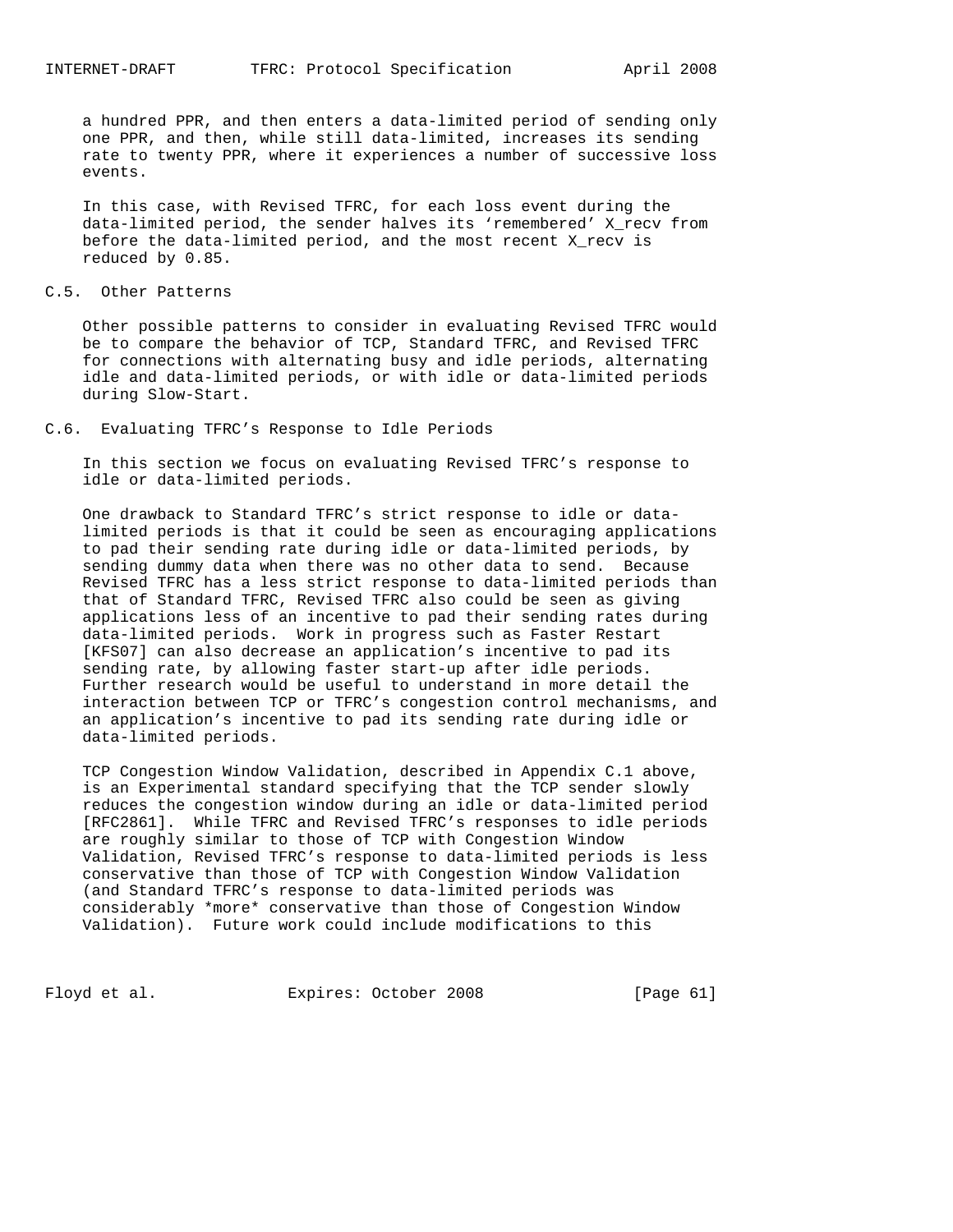document so that the response of Revised TFRC to a data-limited period includes a slow reduction of the allowed sending rate; Section C specifies a possible mechanism for this. Such a modification would be particularly compelling if Congestion Window Validation became a Proposed Standard in the IETF for TCP.

# Normative References

 [RFC3448] M. Handley, S. Floyd, J. Padhye, and J. Widmer, TCP Friendly Rate Control (TFRC): Protocol Specification, RFC 3448, January 2003.

# Informational References

| [BRS99]    | Balakrishnan, H., Rahul, H., and Seshan, S., "An<br>Integrated Congestion Management Architecture for<br>Internet Hosts, " Proc. ACM SIGCOMM, Cambridge, MA,<br>September 1999.                                  |
|------------|------------------------------------------------------------------------------------------------------------------------------------------------------------------------------------------------------------------|
| $[CCID-4]$ | Floyd, S., and E. Kohler, Profile for DCCP<br>Congestion Control ID 4: the Small-Packet Variant of<br>TFRC Congestion Control, Internet-draft draft-ietf-<br>dccp-ccid4-02.txt, work in progress, February 2007. |
| FFHPW001   | S. Floyd, M. Handley, J. Padhye, and J. Widmer,<br>"Equation-Based Congestion Control for Unicast<br>Applications", August 2000, Proc SIGCOMM 2000.                                                              |
| [FHPW00a]  | S. Floyd, M. Handley, J. Padhye, and J. Widmer,<br>"Equation-Based Congestion Control for Unicast<br>Applications: the Extended Version", ICSI tech<br>report TR-00-03, March 2000.                              |
| [KFS07]    | E. Kohler, S. Floyd, and A. Sathiaseelan, Faster<br>Restart for TCP Friendly Rate Control (TFRC),<br>Internet-draft draft-ietf-dccp-tfrc-faster-<br>restart-05.txt, work-in-progress, November 2007.             |
| [FF99]     | Floyd, S., and K. Fall, Promoting the Use of End-to-<br>End Congestion Control in the Internet, IEEE/ACM<br>Transactions on Networking, August 1999.                                                             |
| [DTTK98]   | Dadhye J and Firoiu V and Towsley D and                                                                                                                                                                          |

 [PFTK98] Padhye, J. and Firoiu, V. and Towsley, D. and Kurose, J., "Modeling TCP Throughput: A Simple Model and its Empirical Validation", Proc ACM SIGCOMM 1998.

Floyd et al. Expires: October 2008 [Page 62]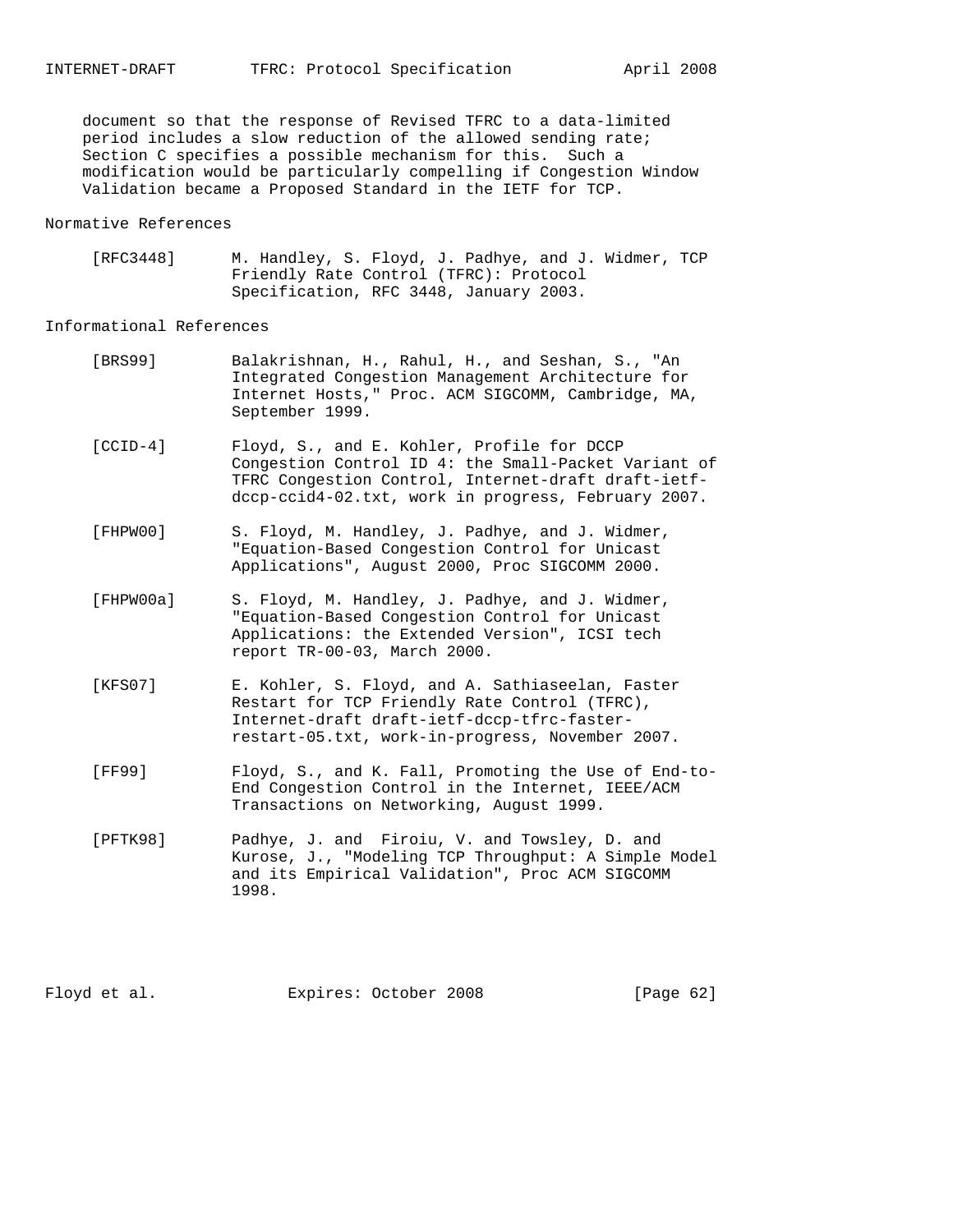INTERNET-DRAFT TFRC: Protocol Specification April 2008

- [RFC2119] S. Bradner, Key Words For Use in RFCs to Indicate Requirement Levels, RFC 2119.
- [RFC2140] J. Touch, "TCP Control Block Interdependence", RFC 2140, April 1997.
- [RFC2581] Allman, M., Paxson, V., and W. Stevens, "TCP Congestion Control", RFC 2581, April 1999.
- [RFC2581bis] Allman, M., Paxson, V., and W. Stevens, "TCP Congestion Control", internet-draft draft-ietf-tcpm rfc2581bis-03.txt, work in progress, September 2007.
- [RFC2861] M. Handley, J. Padhye, and S. Floyd, TCP Congestion Window Validation, RFC2861, June 2000.
- [RFC2988] V. Paxson and M. Allman, "Computing TCP's Retransmission Timer", RFC 2988, November 2000.
- [RFC3168] K. Ramakrishnan and S. Floyd, "The Addition of Explicit Congestion Notification (ECN) to IP", RFC 3168, September 2001.
- [RFC3390] Allman, M., Floyd, S., and C. Partridge, "Increasing TCP's Initial Window", RFC 3390, October 2002.
- [RFC3448Err] RFC 3448 Errata, URL "http://www.icir.org/tfrc/rfc3448.errata".
- [RFC3540] Wetherall, D., Ely, D., and Spring, N., "Robust ECN Signaling with Nonces", RFC 3540, Experimental, June 2003
- [RFC4340] Kohler, E., Handley, M., and S. Floyd, "Datagram Congestion Control Protocol (DCCP)", RFC 4340, March 2006.
- [RFC4342] Floyd, S., Kohler, E., and J. Padhye, "Profile for Datagram Congestion Control Protocol (DCCP) Congestion Control ID 3: TCP-Friendly Rate Control (TFRC)", RFC 4342, March 2006.
- [RFC4828] Floyd, S., and E. Kohler, TCP Friendly Rate Control (TFRC): the Small-Packet (SP) Variant, RFC 4828, Experimental, April 2007.
- [W00] Widmer, J., "Equation-Based Congestion Control", Diploma Thesis, University of Mannheim, February

Floyd et al. Expires: October 2008 [Page 63]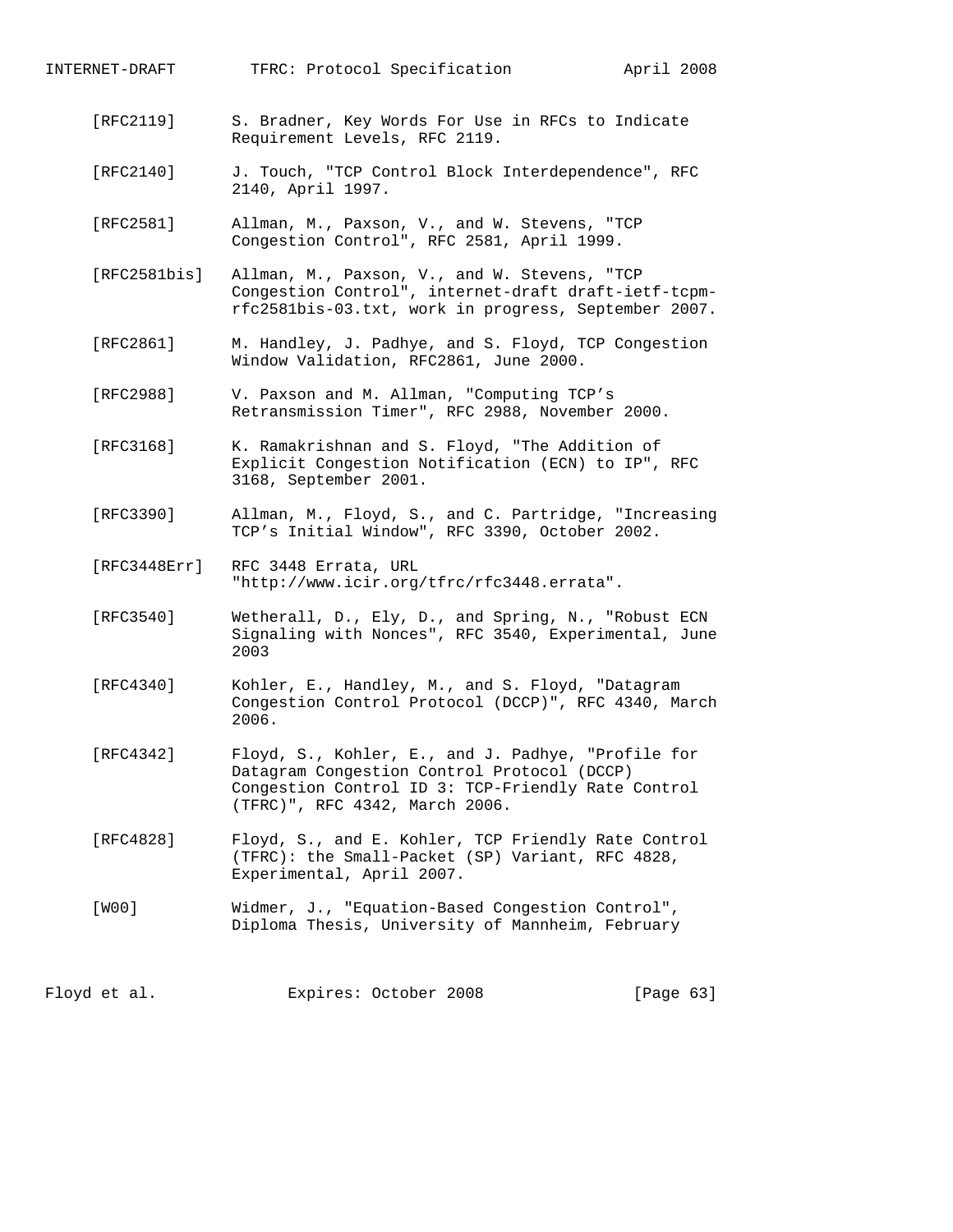2000. URL "http://www.icir.org/tfrc/".

Authors' Addresses

 Mark Handley, Department of Computer Science University College London Gower Street London WC1E 6BT UK EMail: M.Handley@cs.ucl.ac.uk

 Sally Floyd ICSI 1947 Center St, Suite 600 Berkeley, CA 94708 Email: floyd@icir.org

 Jitendra Padhye Microsoft Research Email: padhye@microsoft.com

 Joerg Widmer DoCoMo Euro-Labs Landsberger Strasse 312 80687 Munich Germany Email: widmer@acm.org

Full Copyright Statement

Copyright (C) The IETF Trust (2008).

 This document is subject to the rights, licenses and restrictions contained in BCP 78, and except as set forth therein, the authors retain all their rights.

 This document and the information contained herein are provided on an "AS IS" basis and THE CONTRIBUTOR, THE ORGANIZATION HE/SHE REPRESENTS OR IS SPONSORED BY (IF ANY), THE INTERNET SOCIETY, THE IETF TRUST AND THE INTERNET ENGINEERING TASK FORCE DISCLAIM ALL

Floyd et al. Expires: October 2008 [Page 64]